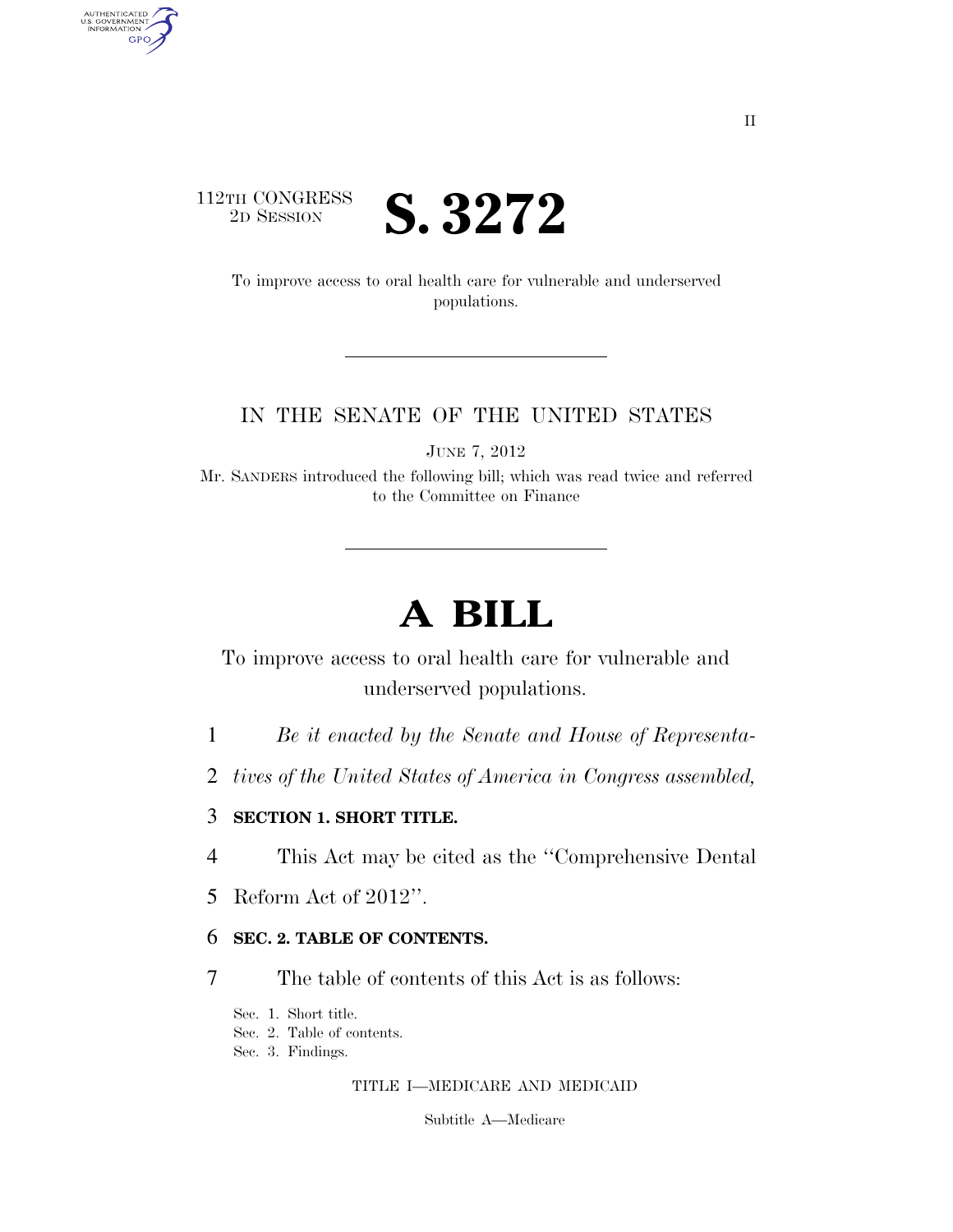Sec. 101. Coverage of dental services under the Medicare program.

Subtitle B—Medicaid

Sec. 111. Coverage of dental services under the Medicaid program.

#### Subtitle C—Grant Programs

Sec. 121. Case management grant program.

#### TITLE II—PUBLIC HEALTH PROGRAMS

#### Subtitle A—National Health Service Corps

Sec. 201. National Health Service Corps.

#### Subtitle B—Oral Health Education

- Sec. 211. Authorization of appropriations for oral health education for medical providers.
- Sec. 212. Oral health education for other non-health professionals.
- Sec. 213. Dental education.
- Sec. 214. Oral health professional student loans.

#### Subtitle C—Other Oral Health Programs

- Sec. 221. Access points.
- Sec. 222. Dental clinics in schools.
- Sec. 223. Emergency room care coordination.
- Sec. 224. Research funding.
- Sec. 225. Mobile and portable dental services.

#### TITLE III—DEPARTMENT OF VETERANS AFFAIRS AND DEPARTMENT OF DEFENSE MATTERS

#### Subtitle A—Department of Veterans Affairs Matters

- Sec. 301. Requiring Secretary of Veterans Affairs to furnish dental care in same manner as any other medical service.
- Sec. 302. Demonstration program on training and employment of alternative dental health care providers for dental health care services for veterans in rural and other underserved communities.

#### Subtitle B—Department of Defense Matters

Sec. 311. Demonstration program on training and employment of alternative dental health care providers for dental health care services for members of the Armed Forces and dependents lacking ready access to such services.

#### TITLE IV—FEDERAL BUREAU OF PRISONS

Sec. 401. Demonstration program on training and employment of alternative dental health care providers for dental health care services for prisoners within the custody of the Bureau of Prisons.

#### TITLE V—INDIAN HEALTH SERVICE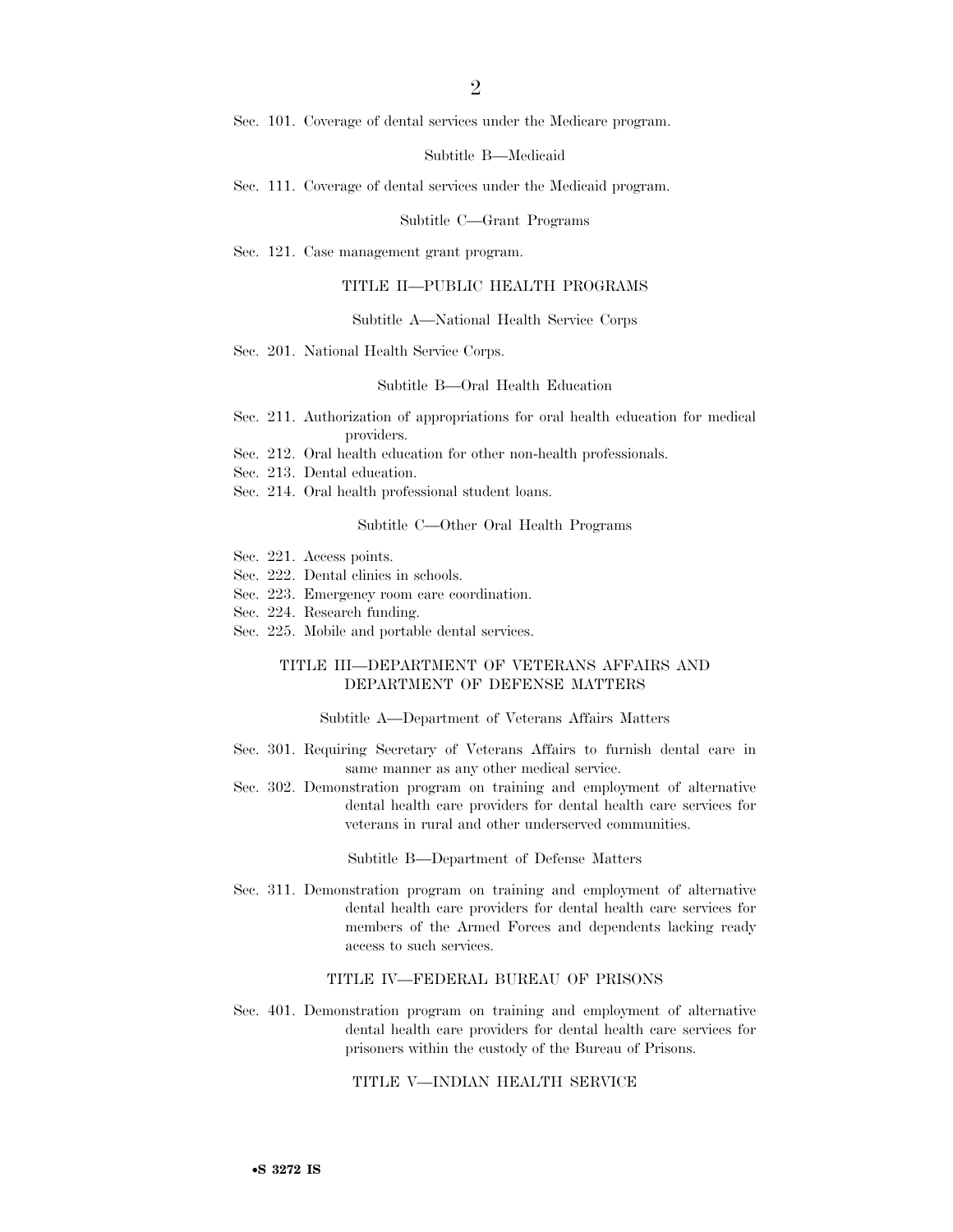Sec. 501. Demonstration program on training and employment of alternative dental health care providers for dental health care services under the Indian Health Service.

#### TITLE VI—REPORTS TO CONGRESS

Sec. 601. Evaluation of expansion of coverage for dental services.

#### TITLE VII—FUNDING

Sec. 701. Transaction tax.

#### **SEC. 3. FINDINGS.**

Congress makes the following findings:

 (1) The United States must establish a nation- wide and comprehensive approach to address the lack of access to needed dental care and reduce oral health disparities.

 (2) Since 2000, when the Surgeon General of the United States called dental disease a ''silent epi- demic'', there has been increasing but still insuffi- cient attention given to addressing oral health issues. The Healthy People 2020 initiative includes oral health as a leading health indicator for the first time in the history of the Healthy People program, and in 2011, the Institute of Medicine published 2 reports, ''Improving Access to Oral Health Care for Vulnerable and Underserved Populations'' and ''Ad- vancing Oral Health in America'', that focused on oral health.

 (3) Dental caries, commonly known as cavities, are the most common chronic disease for children in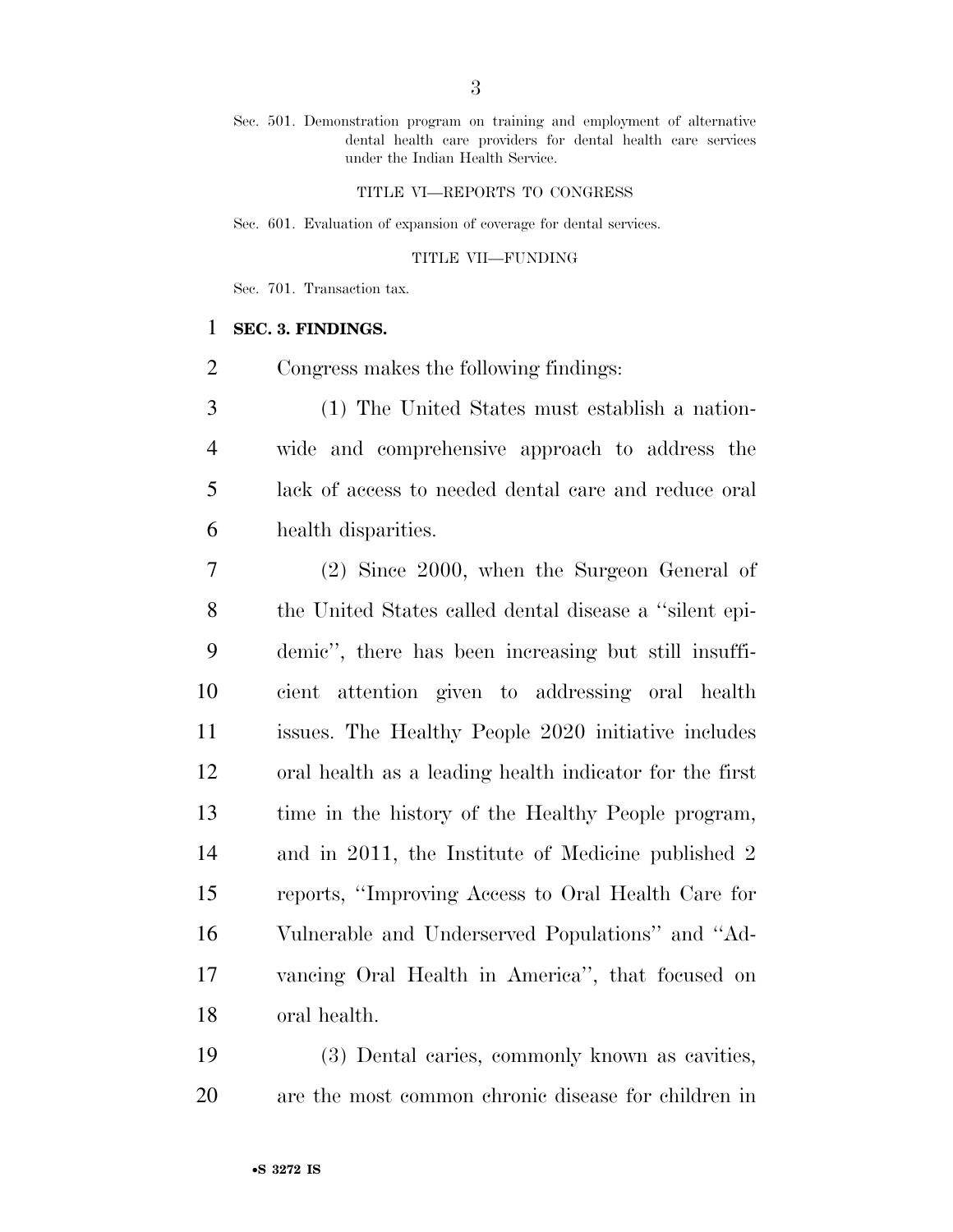| $\mathbf{1}$   | the United States, affecting nearly 60 percent of       |
|----------------|---------------------------------------------------------|
| $\overline{2}$ | children between 5 and 17 years of age. Addition-       |
| 3              | ally, 25 percent of American adults who have at-        |
| $\overline{4}$ | tained 65 years of age have lost all of their teeth.    |
| 5              | (4) Untreated oral health problems contribute           |
| 6              | to an increased risk for serious medical conditions     |
| 7              | such as diabetes, hospital-acquired pneumonia, and      |
| 8              | poor birth outcomes.                                    |
| 9              | $(5)$ More than $47,000,000$ individuals reside in      |
| 10             | areas where it is difficult to access dental care. Only |
| 11             | 45 percent of Americans over 2 years of age have        |
| 12             | had a dental visit in the preceding 12 months, and      |
| 13             | approximately 17,000,000 low-income children go         |
| 14             | each year without seeing a dentist.                     |
| 15             | (6) While the lack of access to oral health serv-       |
| 16             | ices is a national problem, those who are most likely   |
| 17             | to remain underserved are individuals with low in-      |
| 18             | and ethnic minorities, pregnant<br>racial<br>comes,     |
| 19             | women, older adults, individuals with special needs,    |
| <b>20</b>      | and individuals living in rural communities.            |
| 21             | (7) Nearly 9,500 additional dental providers are        |
| 22             | needed in order to meet this Nation's current oral      |
| 23             | health needs, especially to work in areas where the     |
| 24             | need for dental care is the greatest. Only 20 percent   |
| 25             | of practicing dentists in the United States provide     |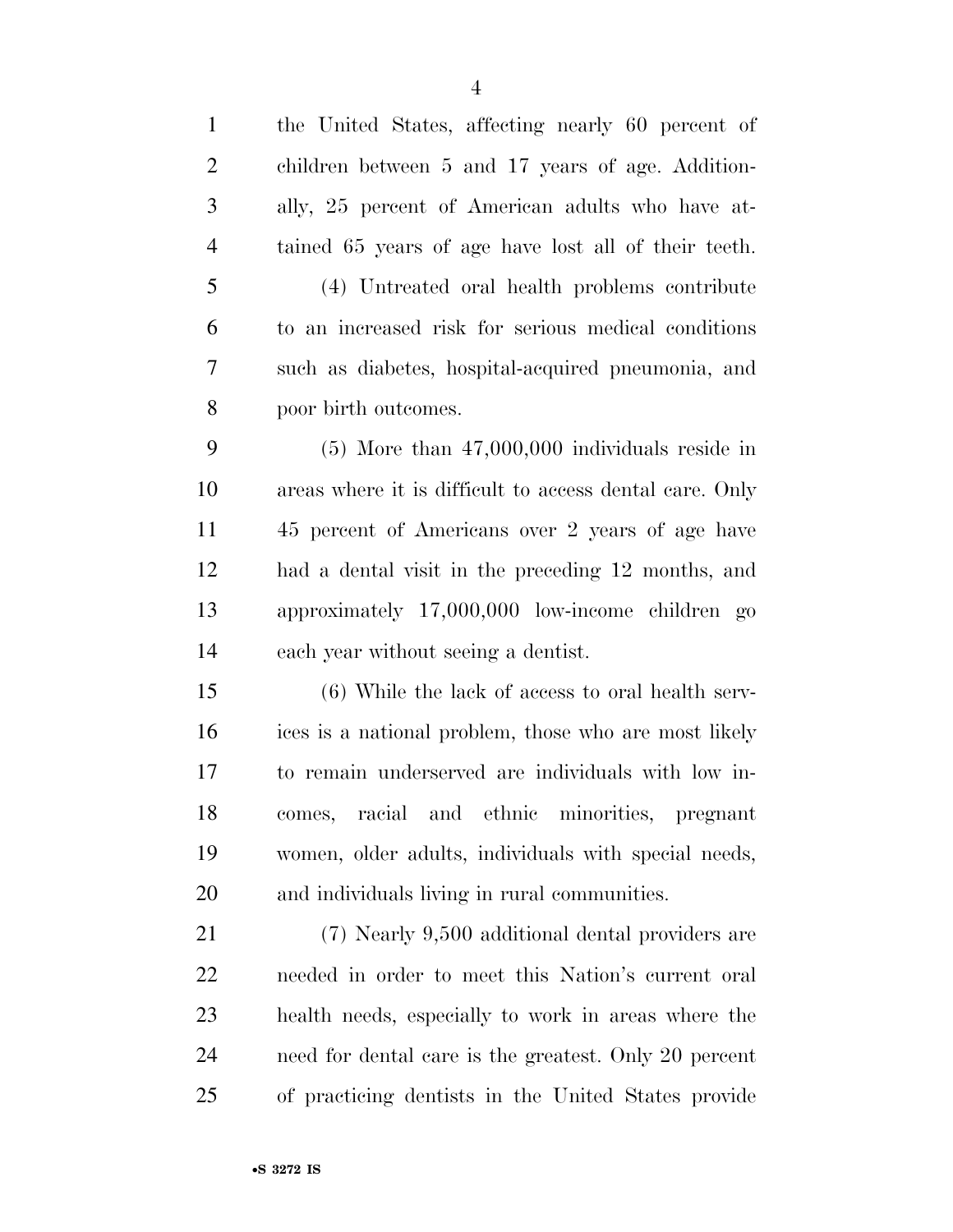part of their practice towards caring for individuals who are underserved.

 (8) Over 40 percent of the total expenditures on dental care in the United States are out-of-pocket payments by individuals.

 (9) The Medicare program and the Department of Veterans Affairs do not provide dental coverage to the majority of their beneficiaries, and States can elect whether to provide dental coverage to adults under the Medicaid program.

 (10) The number of individuals without dental health insurance is 3 times higher than the number of individuals who lack general health insurance.

 (11) The lack of access to oral health services can be extremely costly, resulting in higher health care expenditures. In 2009, there were over 830,000 visits to emergency rooms across the United States for preventable dental conditions, which is 16 per-21 cent higher than in 2006.

22 (12) According to a report by the Surgeon Gen- eral of the United States, students miss more than 51,000,000 hours of school and employed adults lose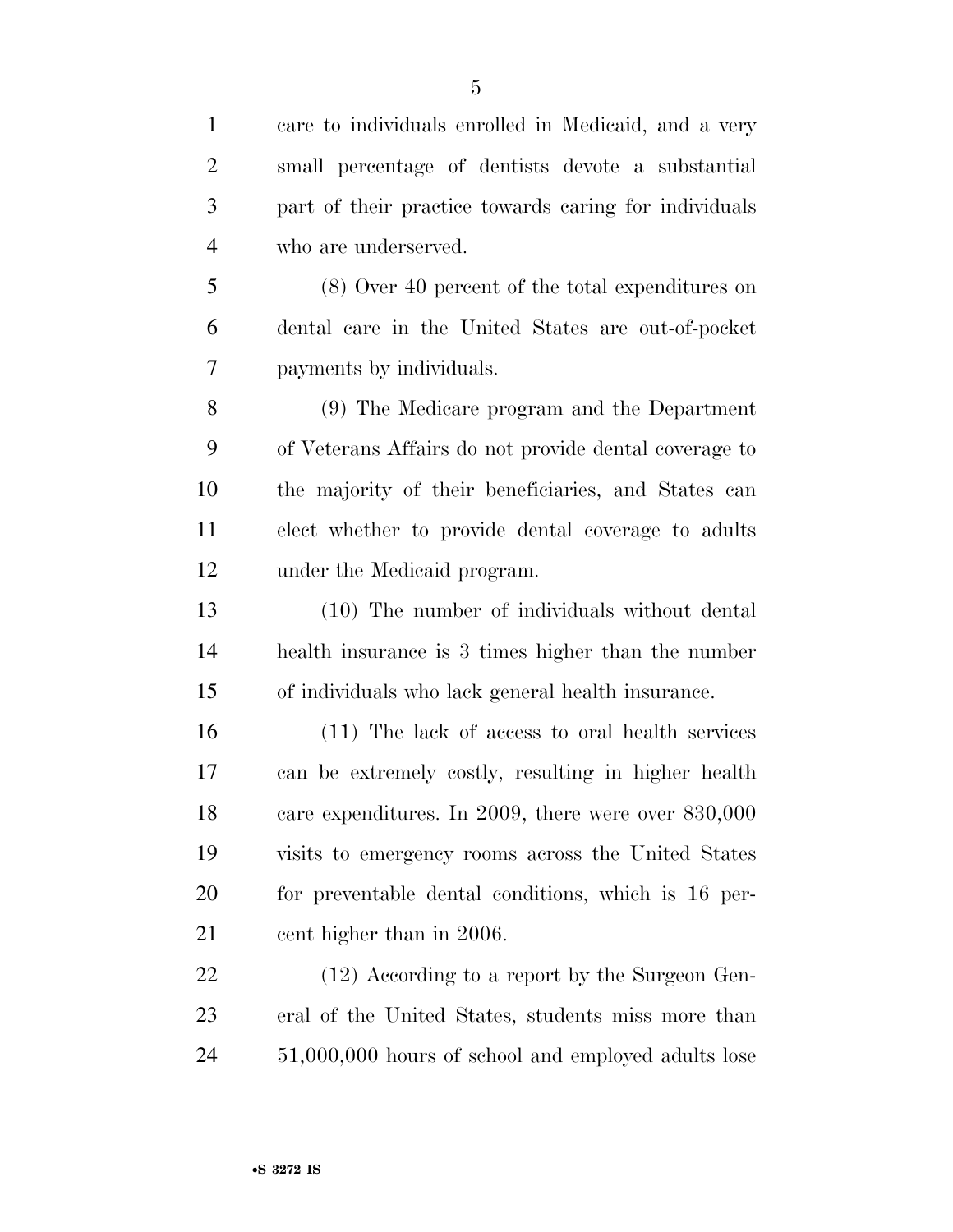| 1              | more than 164,000,000 hours of work each year due                    |
|----------------|----------------------------------------------------------------------|
| $\overline{2}$ | to dental disease and dental visits.                                 |
| 3              | <b>TITLE I-MEDICARE AND</b>                                          |
| $\overline{4}$ | <b>MEDICAID</b>                                                      |
| 5              | <b>Subtitle A—Medicare</b>                                           |
| 6              | SEC. 101. COVERAGE OF DENTAL SERVICES UNDER THE                      |
| 7              | <b>MEDICARE PROGRAM.</b>                                             |
| 8              | (a) COVERAGE.—Section $1861(s)(2)$ of the Social Se-                 |
| 9              | curity Act (42 U.S.C. $1395x(s)(2)$ ) is amended—                    |
| 10             | $(1)$ in subparagraph (EE), by striking "and"                        |
| 11             | after the semicolon at the end;                                      |
| 12             | $(2)$ in subparagraph (FF), by adding "and"                          |
| 13             | after the semicolon at the end; and                                  |
| 14             | (3) by adding at the end the following new sub-                      |
| 15             | paragraph:                                                           |
| 16             | "(GG) dental services (as defined in subsection                      |
| 17             | $(iii));''$ .                                                        |
| 18             | (b) DENTAL SERVICES DEFINED.—Section $1861(s)$                       |
| 19             | of the Social Security Act $(42 \text{ U.S.C. } 1395x(s))$ is amend- |
| 20             | ed by adding at the end the following new subsection:                |
| 21             | "Dental Services                                                     |
| 22             | $\lq\lq$ (iii)(1) The term 'dental services' means oral health       |
| 23             | services (as defined by the Secretary) provided by a li-             |
| 24             | censed oral health care provider that are necessary to pre-          |
| 25             | vent disease and promote oral health, restore oral struc-            |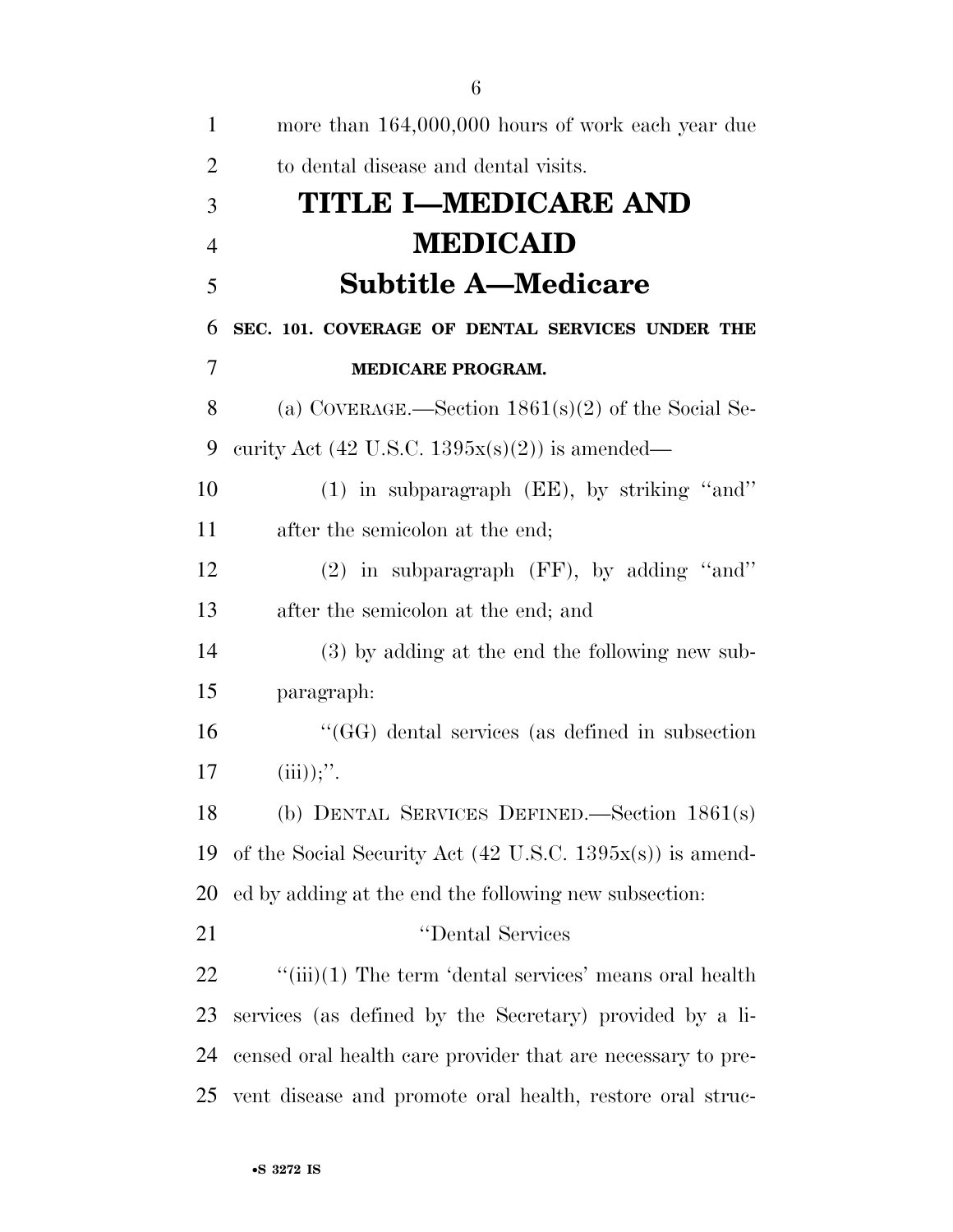tures to health and function, and treat emergency condi-tions.

 ''(2) For purposes of paragraph (1), such term shall include mobile and portable oral health services (as de-fined by the Secretary) that—

 "(A) are provided for the purpose of over- coming mobility, transportation, and access barriers for individuals; and

 ''(B) satisfy the standards and certification re-10 quirements established under section  $1902(a)(84)(B)$ for the State in which the services are provided.''.

 (c) PAYMENT AND COINSURANCE.—Section 1833(a)(1) of the Social Security Act (42 U.S.C. 14  $1395l(a)(1)$  is amended—

15 (1) by striking "and" before " $(Z)$ "; and

 (2) by inserting before the semicolon at the end the following: '', and (AA) with respect to dental services (as defined in section 1861(iii)), the amount paid shall be (i) in the case of such services that are dental health preventive services described in para-21 graph  $(1)(D)$  of such section, 100 percent of the lesser of the actual charge for the services or the amount determined under the payment basis deter- mined under section 1848, and (ii) in the case of all other such services, 80 percent of the lesser of the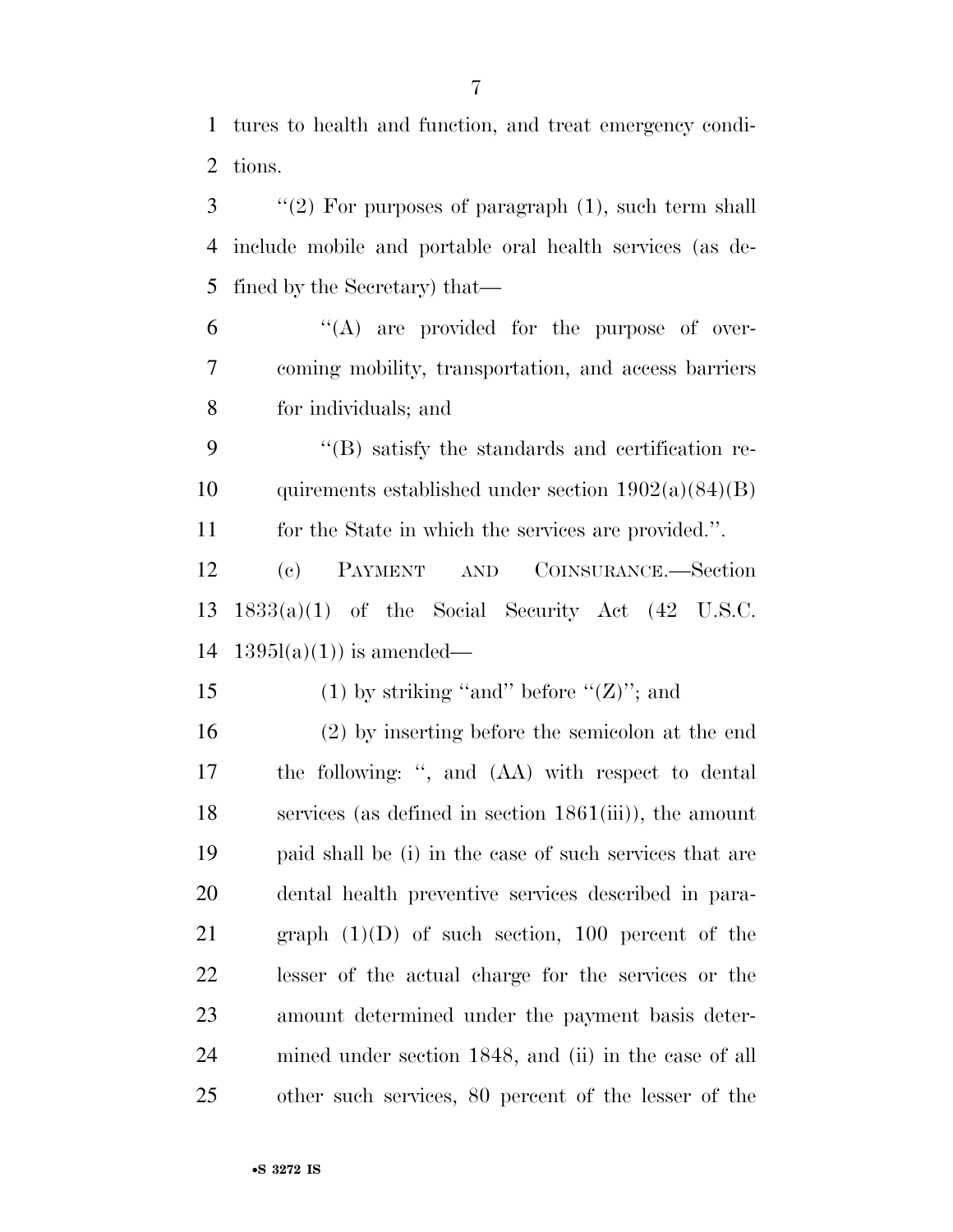| $\mathbf{1}$   | actual charge for the services or the amount deter-        |
|----------------|------------------------------------------------------------|
| $\overline{2}$ | mined under the payment basis determined under             |
| 3              | section $1848$ ".                                          |
| $\overline{4}$ | (d) PAYMENT UNDER PHYSICIAN FEE SCHEDULE.—                 |
| 5              | Section $1848(j)(3)$ of the Social Security Act (42 U.S.C. |
| 6              | $1395w-4(j)(3)$ is amended by inserting "(2)(GG)," after   |
| 7              | "risk assessment),".                                       |
| 8              | (e) DENTURES.—Section $1861(s)(8)$ of the Social Se-       |
| 9              | curity Act $(42 \text{ U.S.C. } 1395x(s)(8))$ is amended—  |
| 10             | $(1)$ by striking "(other than dental)" and in-            |
| 11             | serting "(including dentures)"; and                        |
| 12             | $(2)$ by striking "internal body".                         |
| 13             | (f) REPEAL OF GROUND FOR EXCLUSION.—Section                |
| 14             | $1862(a)$ of the Social Security Act (42 U.S.C. 1395y) is  |
| 15             | amended by striking paragraph (12).                        |
| 16             | (g) EFFECTIVE DATE.—The amendments made by                 |
| 17             | this section shall apply to services furnished on or after |
|                | 18 January 1, 2013.                                        |
| 19             | <b>Subtitle B-Medicaid</b>                                 |
| 20             | SEC. 111. COVERAGE OF DENTAL SERVICES UNDER THE            |
| 21             | MEDICAID PROGRAM.                                          |
| 22             | (a) IN GENERAL.—Section 1905 of the Social Secu-           |
| 23             | rity Act $(42 \text{ U.S.C. } 1396d)$ is amended—          |
|                |                                                            |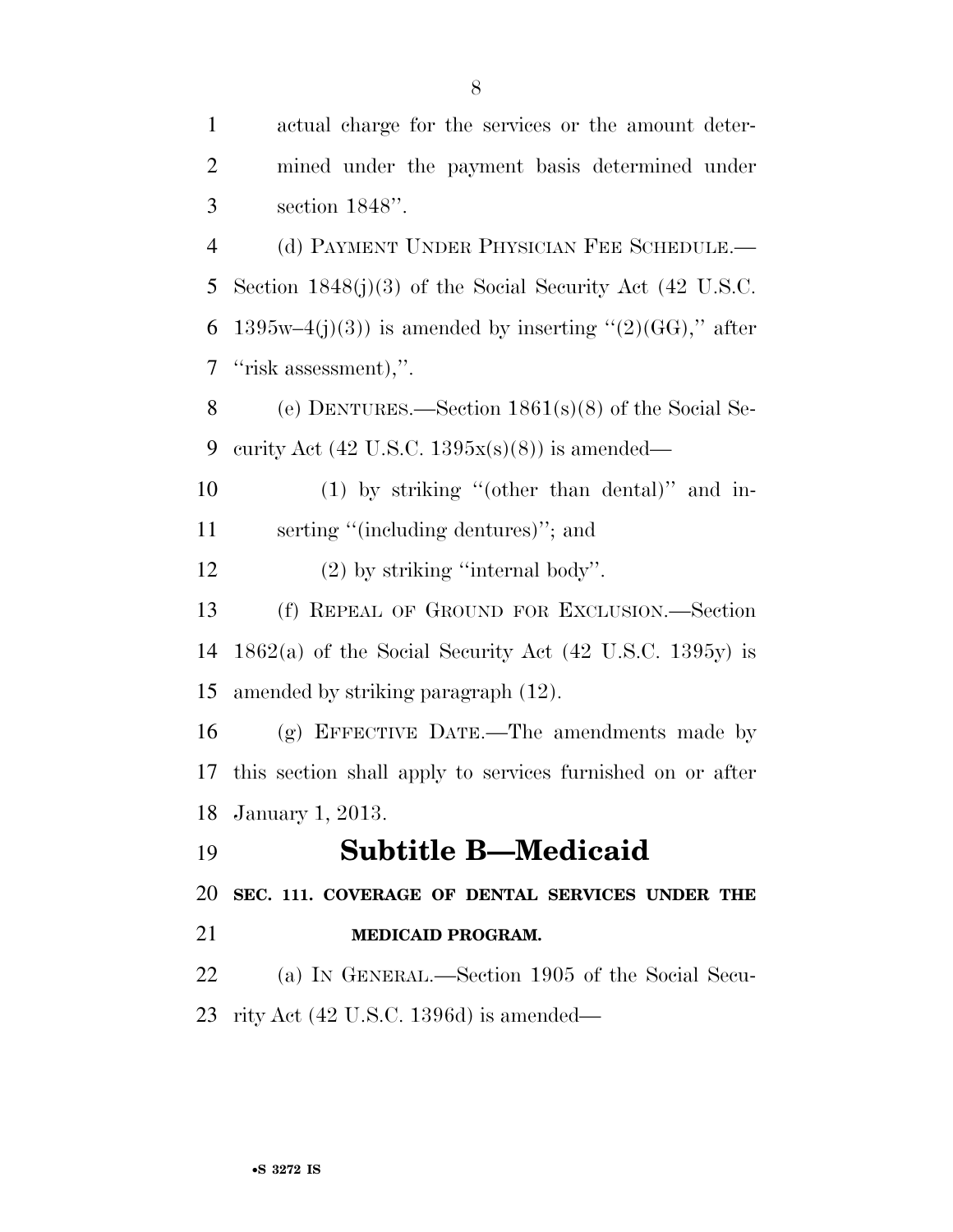1 (1) in subsection (a)(10), by adding "(as de-2 scribed in subsection  $(ee)(1)$ " after "dental serv-ices''; and

(2) by adding at the end the following:

 "'(ee)(1) Subject to paragraphs (2) and (3), for pur- poses of this title, the term 'dental services' means oral health services (as defined by the Secretary) provided by a licensed oral health care provider that are necessary to prevent disease and promote oral health, restore oral structures to health and function, and treat emergency conditions.

12 "(2) For purposes of paragraph (1), such term shall include mobile and portable oral health services (as de-fined by the Secretary) that—

15  $\langle A \rangle$  are provided for the purpose of over- coming mobility, transportation, and access barriers for individuals; and

 ''(B) satisfy the standards and certification re-19 quirements established under section  $1902(a)(84)(B)$ 20 for the State in which the services are provided.

21 "(3) For purposes of paragraph (1), such term shall not apply to dental care or services provided to individuals under the age of 21 under subsection (r)(3).''.

 (b) CONFORMING AMENDMENTS.—Section 1902(a) 25 of such Act  $(42 \text{ U.S.C. } 1396a(a))$  is amended—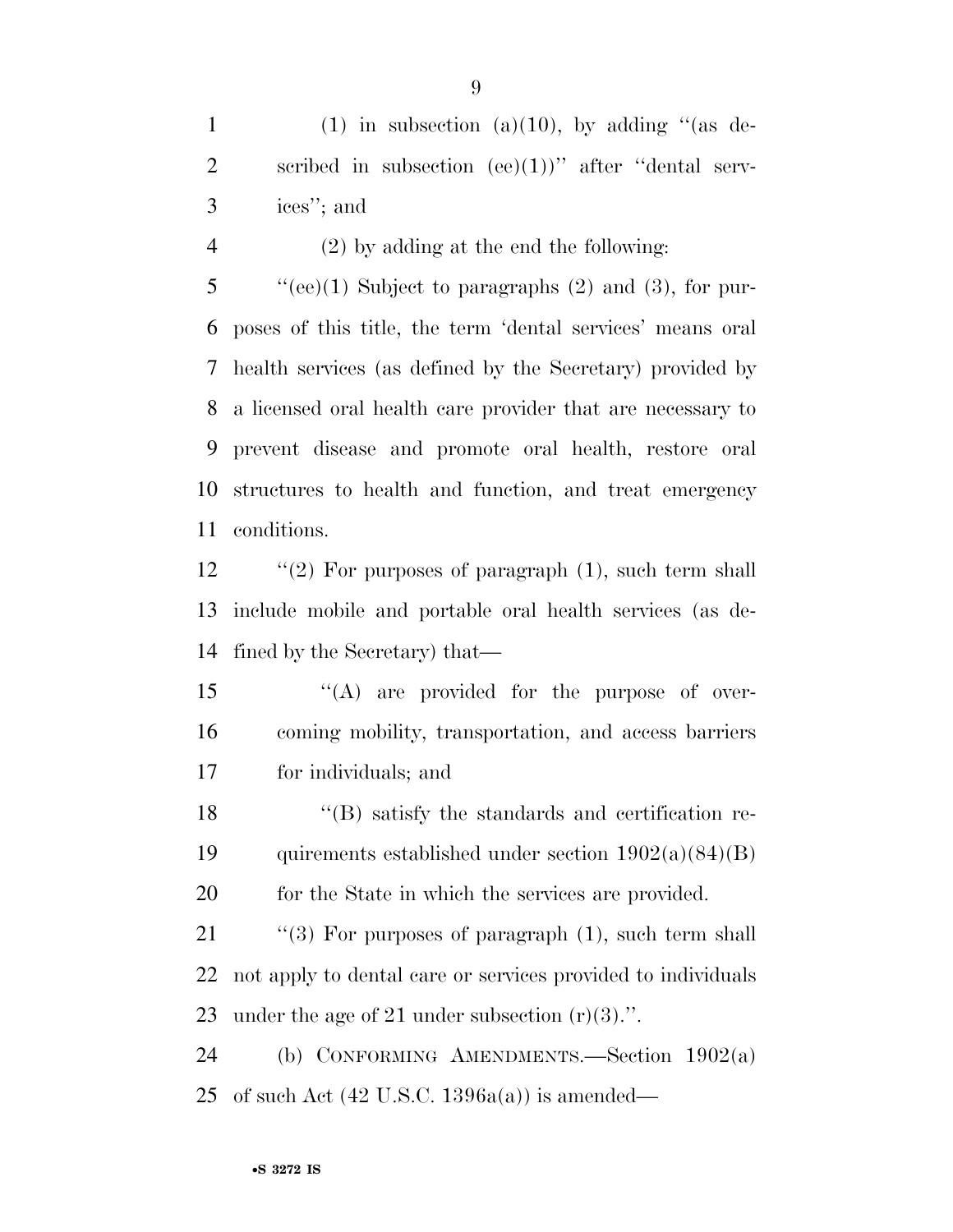| $\mathbf{1}$   | $(1)$ in paragraph $(10)(A)$ , in the matter pre-             |
|----------------|---------------------------------------------------------------|
| $\overline{2}$ | ceding clause (i), by inserting " $(10)$ ," after " $(5)$ ,"; |
| 3              | $(2)$ in paragraph $(82)(C)$ , by striking "and" at           |
| $\overline{4}$ | the end;                                                      |
| 5              | $(3)$ in paragraph $(83)$ , by striking the period at         |
| 6              | the end and inserting "; and"; and                            |
| 7              | $(4)$ by inserting after paragraph $(83)$ the fol-            |
| 8              | lowing:                                                       |
| 9              | $\cdot$ (84) provide for—                                     |
| 10             | "(A) informing, in writing, all individuals                   |
| 11             | who have been determined to be eligible for                   |
| 12             | medical assistance of the availability of dental              |
| 13             | services (as defined in section $1905(ee)(1)$ ); and          |
| 14             | $\lq\lq$ establishing and maintaining stand-                  |
| 15             | ards for and certification of mobile and portable             |
| 16             | oral health services (as described in subsections)            |
| 17             | $(r)(3)(C)$ and (ee)(2) of section 1905).".                   |
| 18             | (c) MOBILE AND PORTABLE ORAL HEALTH SERV-                     |
| 19             | ICES UNDER EPSDT.—Section $1905(r)(3)$ of the Social          |
| 20             | Security Act $(42 \text{ U.S.C. } 1396d(r)(3))$ is amended—   |
| 21             | $(1)$ in subparagraph $(A)(ii)$ , by striking "; and"         |
| 22             | and inserting a semicolon;                                    |
| 23             | $(2)$ in subparagraph $(B)$ , by striking the period          |
| 24             | at the end and inserting "; and"; and                         |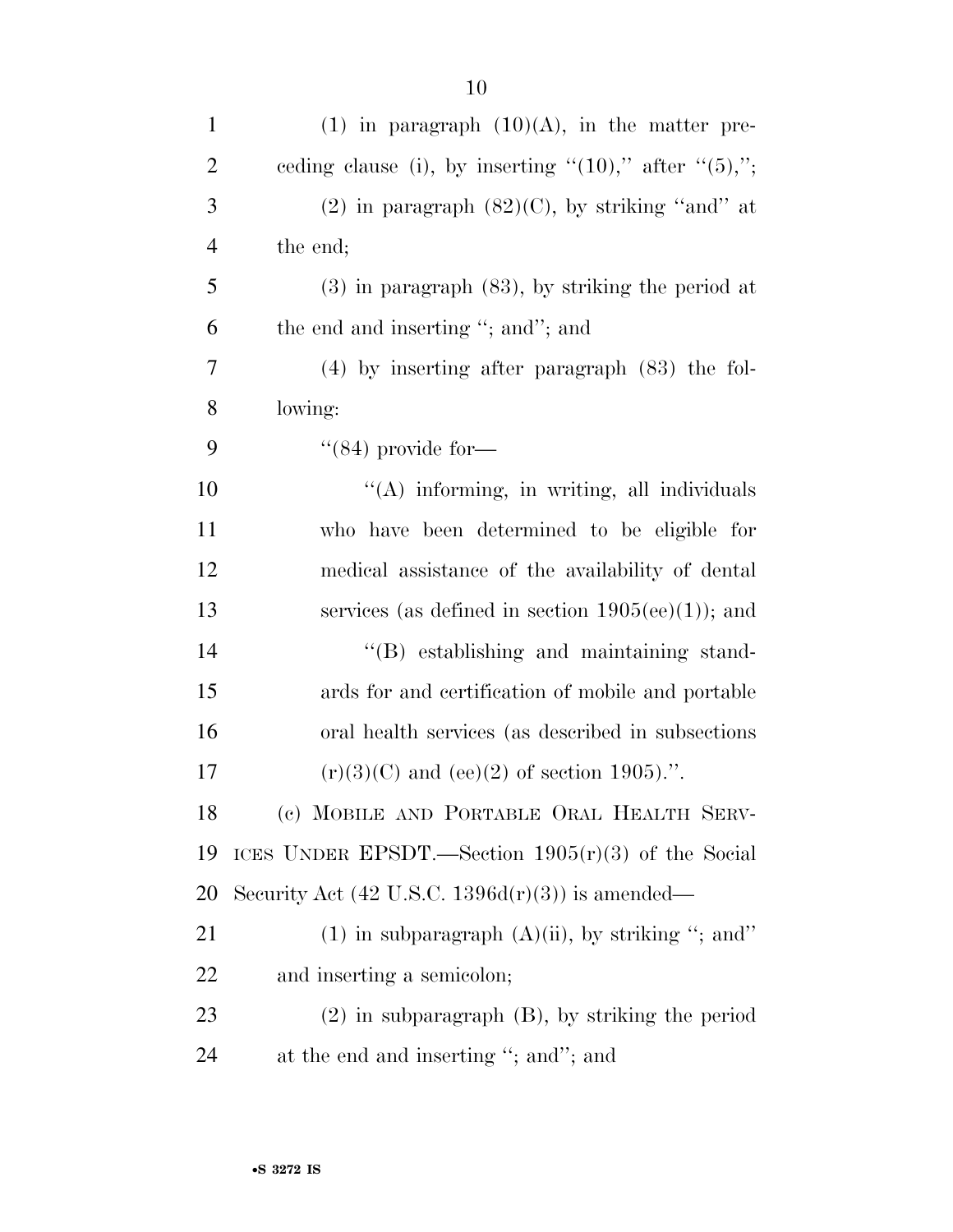| $\mathbf{1}$   | (3) by adding at the end the following new sub-        |
|----------------|--------------------------------------------------------|
| $\overline{2}$ | paragraph:                                             |
| 3              | "(C) which shall include mobile and portable           |
| $\overline{4}$ | oral health services (as defined by the Secretary)     |
| 5              | $that$ —                                               |
| 6              | "(i) are provided for the purpose of over-             |
| 7              | coming mobility, transportation, or access bar-        |
| 8              | riers for children; and                                |
| 9              | "(ii) satisfy the standards and certification          |
| 10             | requirements established<br>under<br>section           |
| 11             | $1902(a)(84)(B)$ for the State in which the serv-      |
| 12             | ices are provided.".                                   |
| 13             | (d) INCREASED FEDERAL FUNDING FOR DENTAL               |
| 14             | SERVICES.-                                             |
| 15             | (1) IN GENERAL.—Section 1905 of the Social             |
| 16             | Security Act (42 U.S.C. 1396d), as amended by sub-     |
| 17             | section $(a)$ , is amended—                            |
| 18             | $(A)$ in subsection $(b)$ , in the first sentence,     |
| 19             | by striking "and (aa)" and inserting "(aa), and        |
| 20             | $(ff)$ "; and                                          |
| 21             | (B) by adding at the end the following new             |
| 22             | subsection:                                            |
| 23             | "(ff) INCREASED FMAP FOR DENTAL SERVICES.-             |
| 24             | "(1) IN GENERAL.—Notwithstanding subsection            |
| 25             | and section $1903(a)(7)$ and subject to the re-<br>(b) |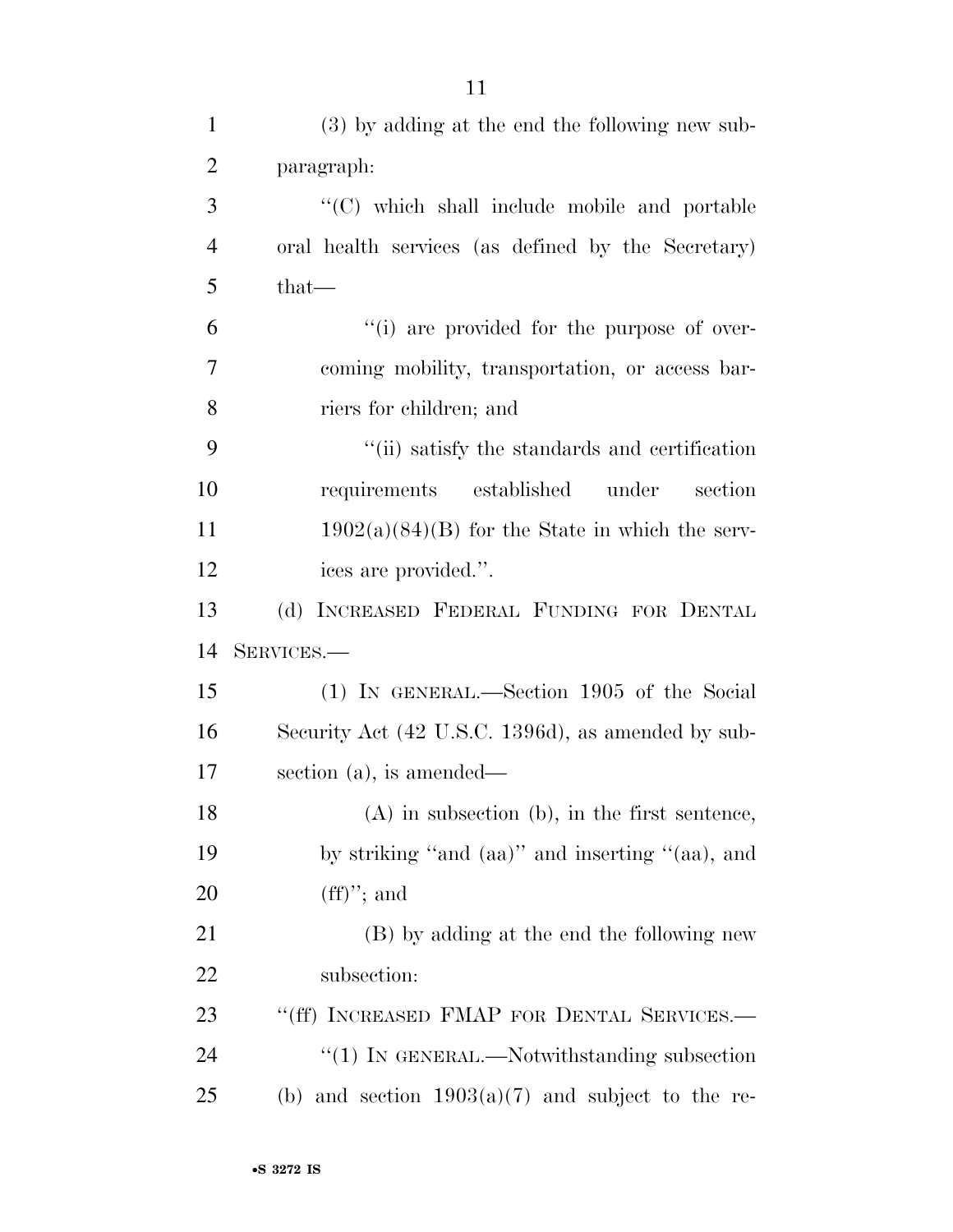quirements described in paragraphs (3) and (4), with respect to amounts expended on or after Octo- ber 1, 2012, for covered dental expenses (as de- scribed in paragraph (2)), the Federal medical as- sistance percentage for a State that is one of the 50 States or the District of Columbia for such expenses shall be equal to the Federal medical assistance per- centage that would otherwise apply to the State for the fiscal year, as determined under subsection (b) 10 or section  $1903(a)(7)$ , increased by 10 percentage points.

12 "(2) COVERED DENTAL EXPENSES.—For pur- poses of paragraph (1), the term 'covered dental ex- penses' means the amounts expended for medical as- sistance for dental services (as described in sub- section (ee)(1)) and amounts expended for the prop- er and efficient administration of the provision of such dental services under the State plan.

19 "(3) REQUIREMENTS.—For purposes of para- graph (1), the Federal medical assistance percentage applicable to covered dental expenses under this sub-section shall not apply to a State unless—

23 ''(A) the State plan for medical assistance provides payment for dental services (as so de-fined) furnished by a dental provider at a rate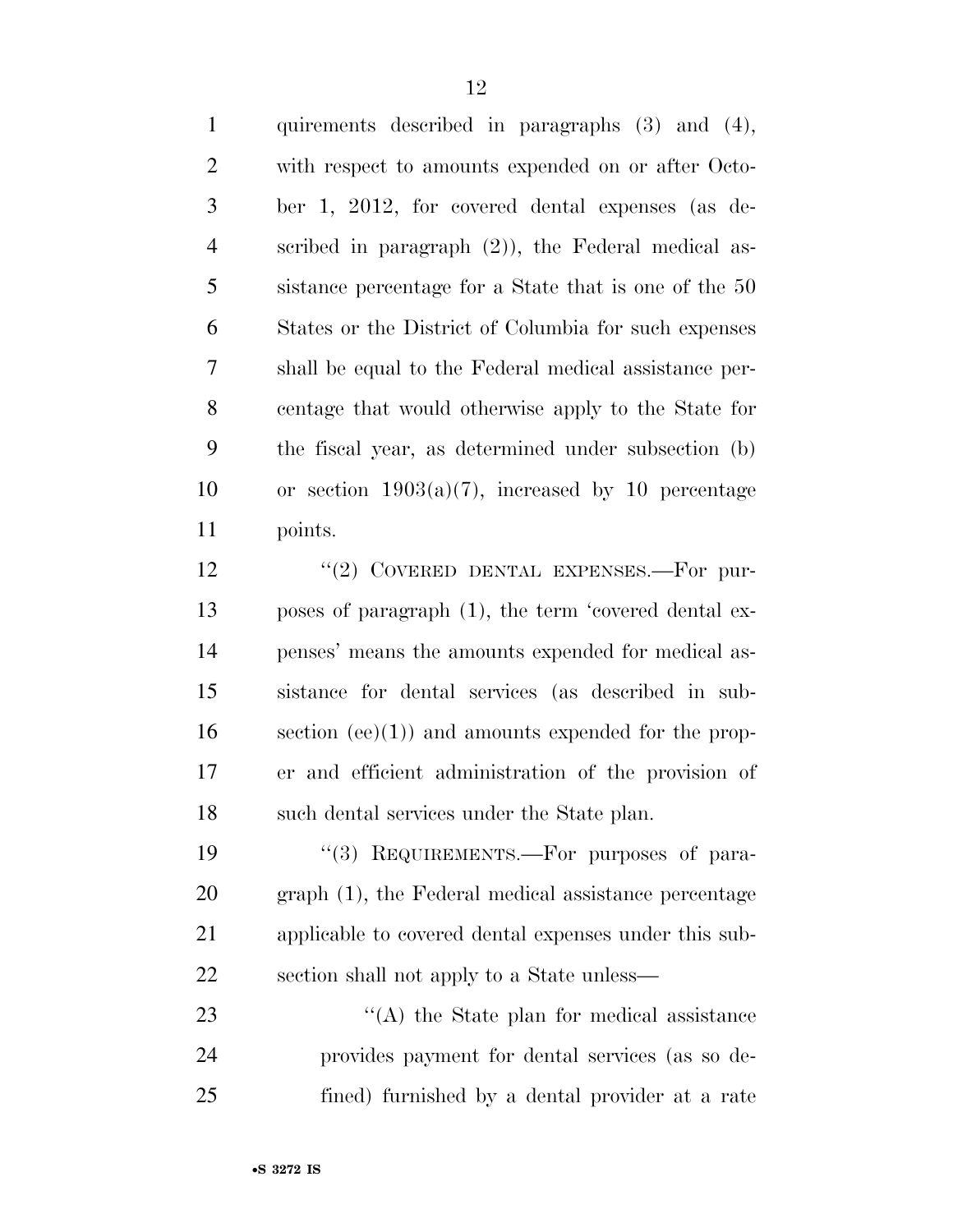| $\mathbf{1}$   | that is not less than 70 percent of the usual          |
|----------------|--------------------------------------------------------|
| $\overline{2}$ | and customary fee for such services in the             |
| 3              | State; and                                             |
| $\overline{4}$ | $\lq\lq$ the State satisfies such additional re-       |
| 5              | quirements as are established by the Secretary,        |
| 6              | which shall include—                                   |
| $\tau$         | "(i) streamlining of administrative                    |
| 8              | procedures for purposes of ensuring ade-               |
| 9              | quate provider participation and increasing            |
| 10             | patient utilization of dental services; and            |
| 11             | "(ii) the provision of technical assist-               |
| 12             | ance to dental providers designed to reduce            |
| 13             | the number of missed patient appoint-                  |
| 14             | ments and eliminate other barriers to the              |
| 15             | provision of oral health services.                     |
| 16             | "(4) LIMITATION.—For purposes of amounts               |
| 17             | expended for covered dental services, in no case shall |
| 18             | any increase under this subsection result in a Fed-    |
| 19             | eral medical assistance percentage that exceeds 100    |
| 20             | percent.".                                             |
| 21             | CONFORMING AMENDMENT.-Section<br>(2)                   |
| 22             | $1903(a)(7)$ of the Social Security Act (42 U.S.C.     |
| 23             | $1396b(a)(7)$ is amended by striking "section"         |
| 24             | $1919(g)(3)(B)$ " and inserting "sections 1905(ff) and |
| 25             | $1919(g)(3)(B)$ ".                                     |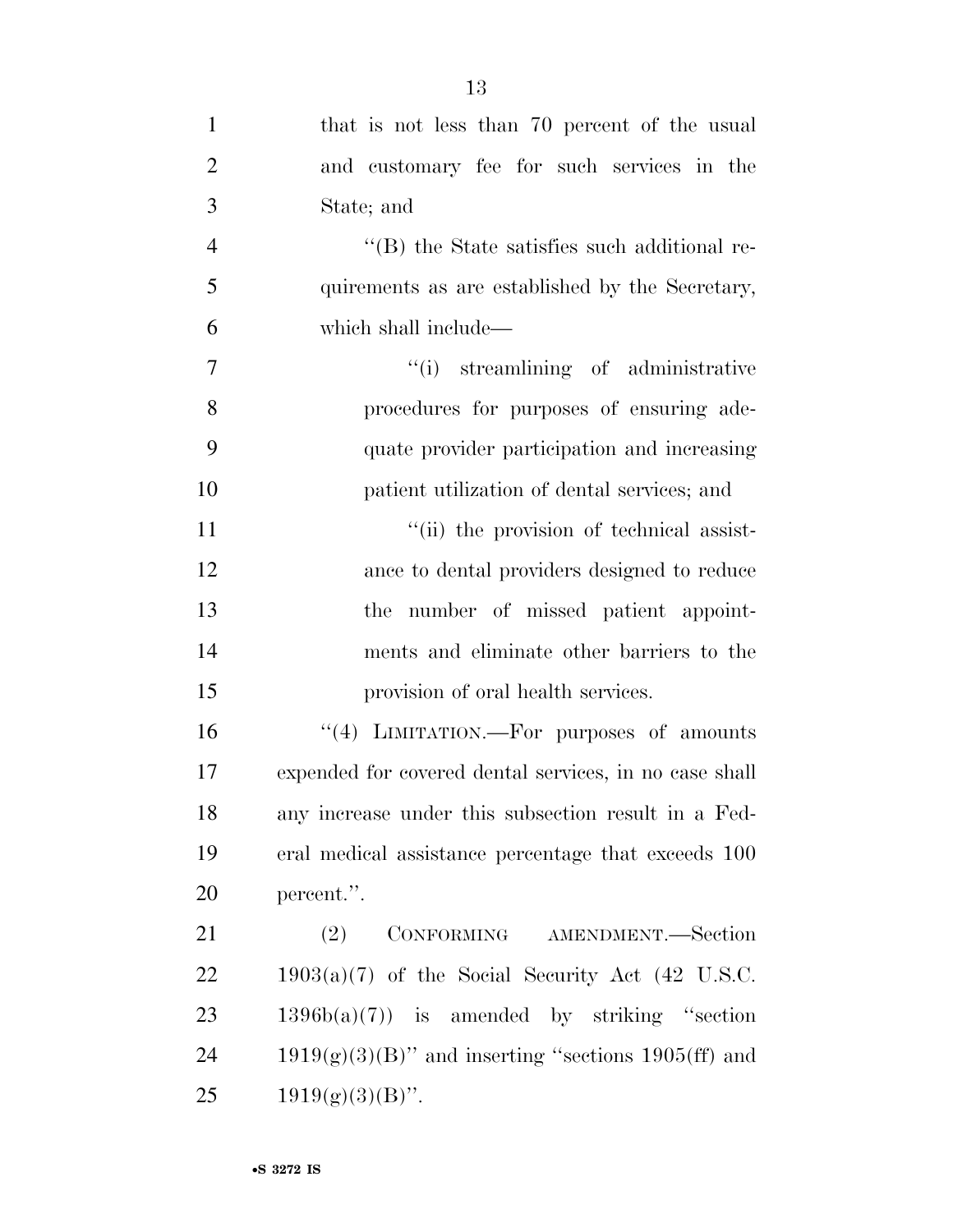(e) EFFECTIVE DATE.—

 (1) IN GENERAL.—Except as provided in para- graph (2), the amendments made by this section shall apply to calendar quarters beginning on or after January 1, 2013, without regard to whether or not final regulations to carry out such amendments have been promulgated by such date.

 (2) DELAY PERMITTED FOR STATE PLAN AMENDMENT.—In the case of a State plan for med- ical assistance under title XIX of the Social Security Act which the Secretary of Health and Human Serv- ices determines requires State legislation (other than legislation appropriating funds) in order for the plan to meet the additional requirements imposed by the amendments made by this section, the State plan shall not be regarded as failing to comply with the requirements of such title solely on the basis of its failure to meet these additional requirements before the first day of the first calendar quarter beginning after the close of the first regular session of the State legislature that begins after the date of enact- ment of this Act. For purposes of the previous sen- tence, in the case of a State that has a 2-year legis-lative session, each year of such session shall be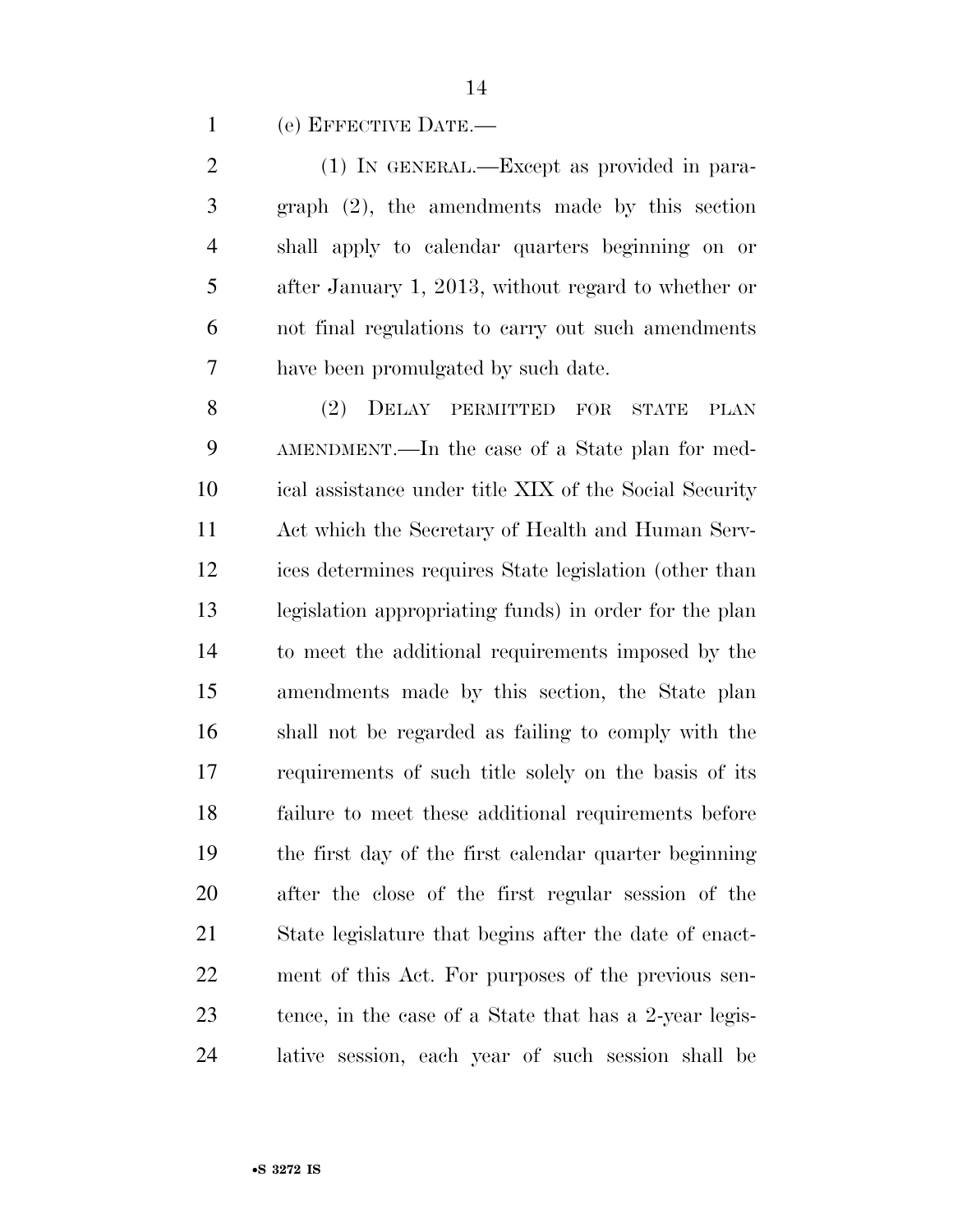deemed to be a separate regular session of the State legislature.

## **Subtitle C—Grant Programs**

### **SEC. 121. CASE MANAGEMENT GRANT PROGRAM.**

 (a) ESTABLISHMENT.—The Secretary shall award grants to States and eligible entities for the purpose of developing case management programs that—

 (1) identify eligible individuals who are in need of dental services, with a particular focus on preg- nant women, individuals with disabilities, and older adults, and provide them with information regarding dental providers in proximity to their residence;

 (2) determine the coverage status of an eligible individual or whether such individual is eligible for free dental services;

 (3) recruit licensed dental providers and coordi- nate the voluntary provision of medically rec- ommended dental services by such providers to eligi-19 ble individuals described in subsection  $(f)(2)(E)$  with no fee or charge to such individuals and in a manner consistent with State licensing laws;

 (4) provide community-level oral health edu- cation, with a focus on oral health literacy and pre- vention, and resource information to eligible individ-uals; and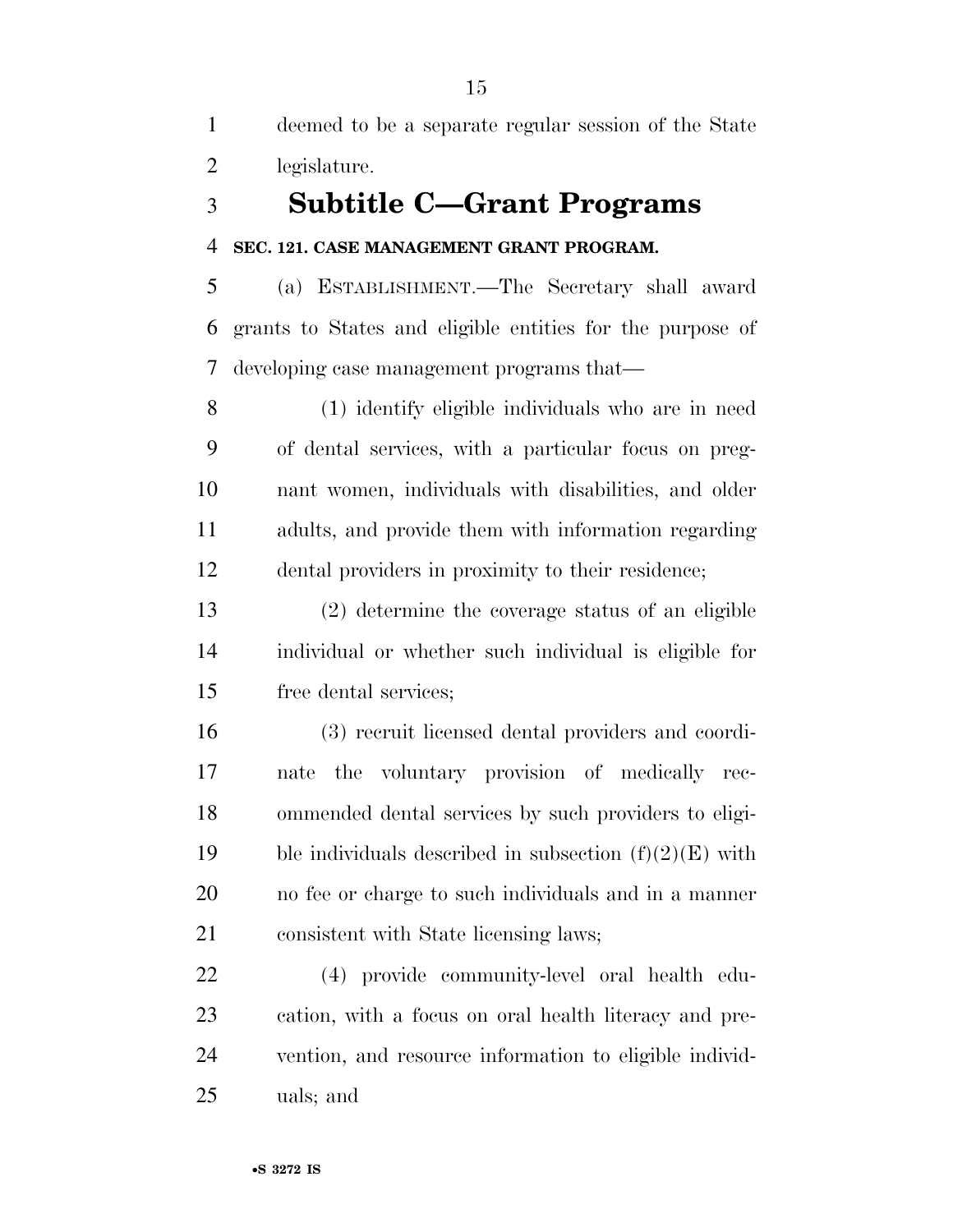(5) identify and coordinate transportation for eligible individuals in need of dental services as nec- essary to overcome mobility impairments and trans-portation barriers.

 (b) APPLICATION.—A State or eligible entity that de- sires to participate in the grant program under this sec- tion shall submit to the Secretary an application at such time, in such manner, and containing such information as the Secretary may require.

 (c) DURATION AND SCOPE.—From any amounts ap- propriated to carry out this section, the Secretary shall award grants to a total of 10 States and eligible entities, with the amount of each grant to be determined at the discretion of the Secretary.

 (d) EVALUATION.—Not later than January 1, 2016, the Secretary shall—

 (1) conduct an evaluation of the grant program under this section for purposes of determining if case management programs established by partici- pating States and eligible entities sufficiently in-creased access to dental services; and

 (2) determine whether case management pro- grams should be made available on a nationwide basis.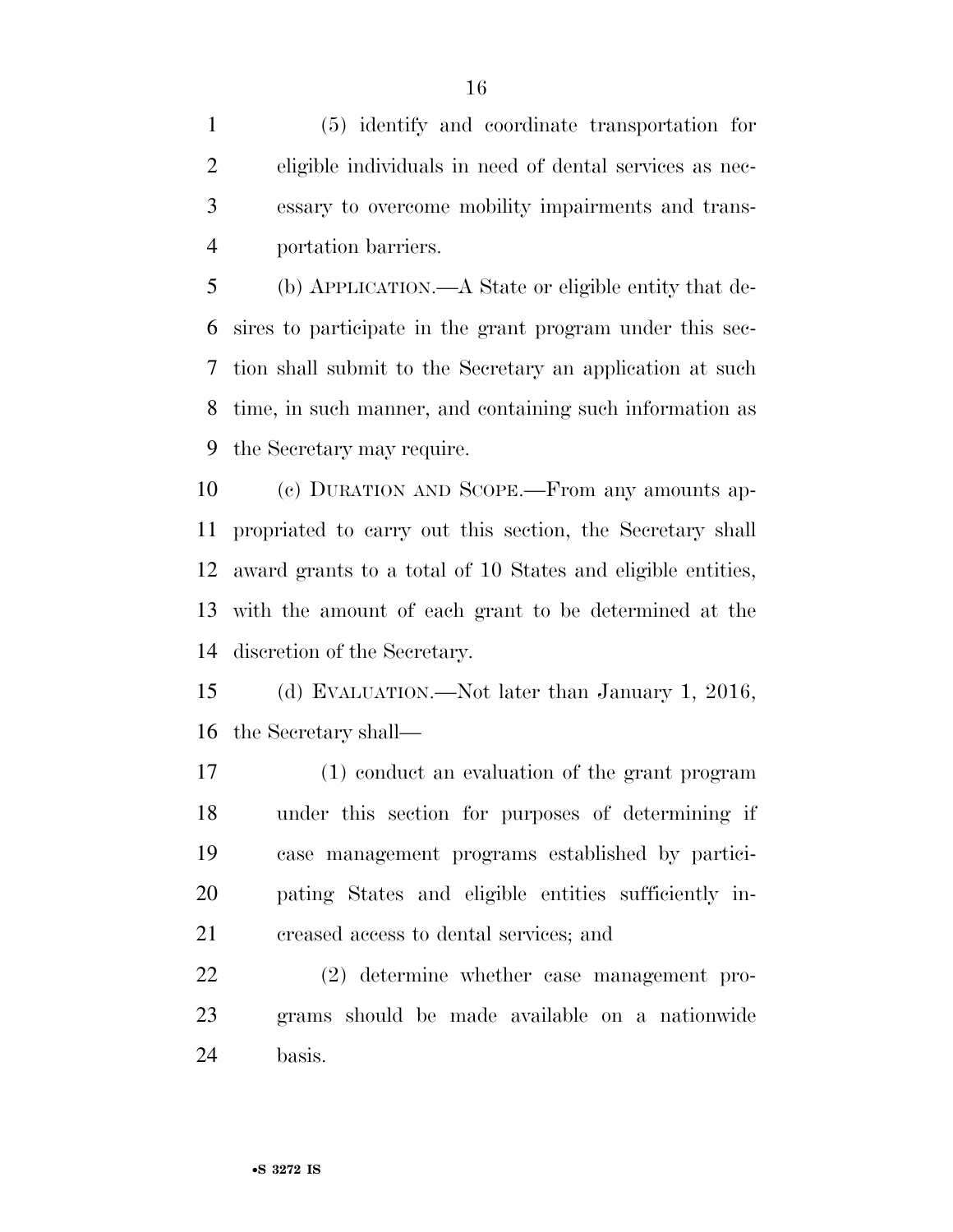(e) AUTHORIZATION.—To carry out the grant pro- gram under this section, there are authorized to be appro- priated such sums as may be necessary for each of fiscal years 2013 through 2015. (f) DEFINITIONS.—In this section:

 (1) ELIGIBLE ENTITY.—The term ''eligible enti- ty'' means an organization that is described in sec- tion 501(c)(3) of the Internal Revenue Code of 1986 and exempt from tax under section 501(a) of such Code.

 (2) ELIGIBLE INDIVIDUAL.—The term ''eligible individual'' means an individual who is—

 (A) entitled to, or enrolled for, benefits under part A of title XVIII of the Social Secu- rity Act or enrolled for benefits under part B of such title;

 (B) eligible to receive medical assistance under a State plan under title XIX of the So- cial Security Act or any waiver approved with 20 respect to such plan;

 (C) eligible to receive child health assist- ance under a State child health plan under title XXI of the Social Security Act or any waiver approved with respect to such plan;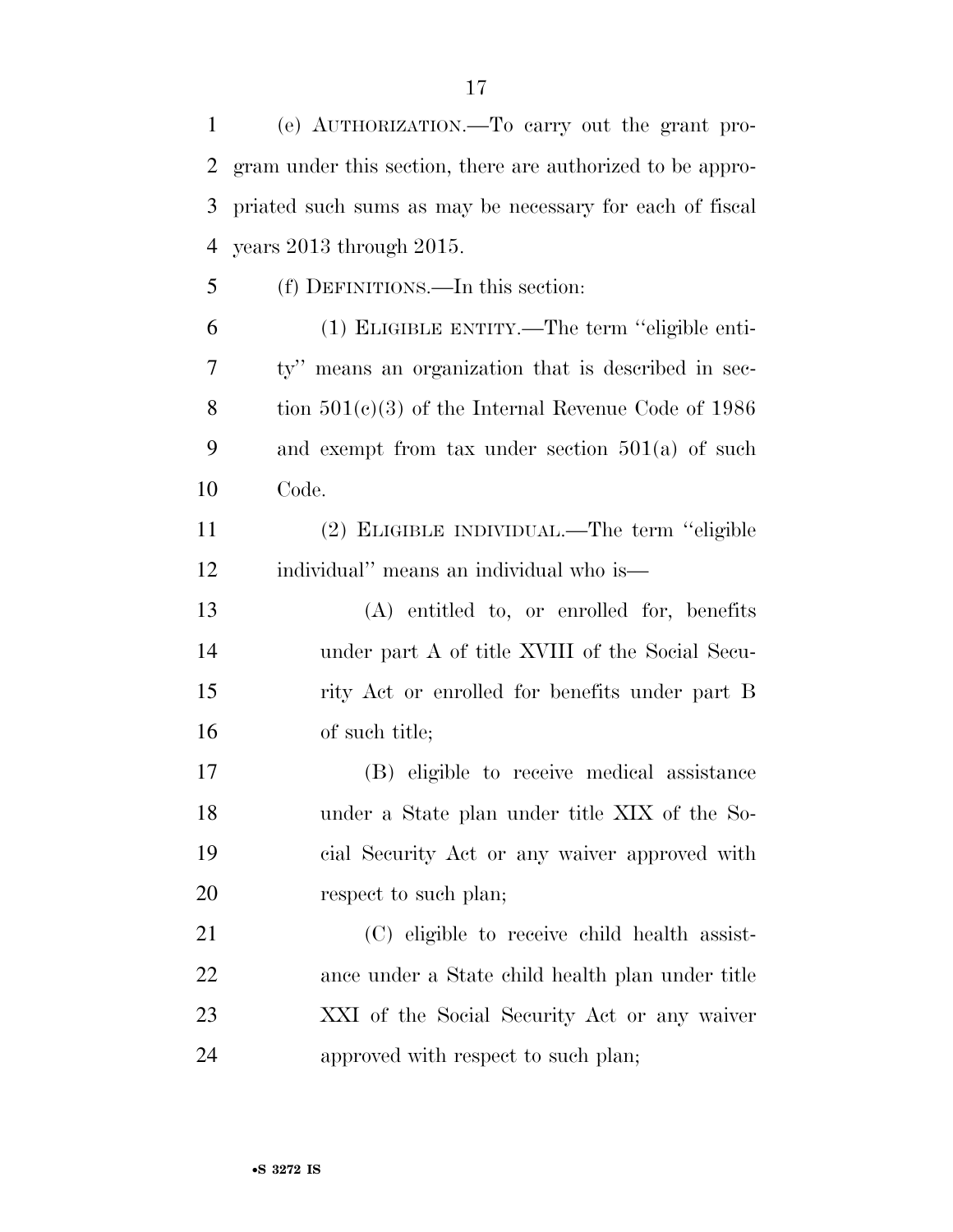| $\mathbf{1}$   | (D) entitled to receive medical benefits            |
|----------------|-----------------------------------------------------|
| $\overline{2}$ | under the laws administered by the Secretary of     |
| 3              | Veterans Affairs; or                                |
| $\overline{4}$ | $(E)$ has an income below 200 percent of            |
| 5              | the Federal poverty level and does not otherwise    |
| 6              | have any dental insurance coverage.                 |
| 7              | (3) SECRETARY.—The term "Secretary" means           |
| 8              | the Secretary of Health and Human Services.         |
| 9              | (4) STATE.—The term "State" means the 50            |
| 10             | States and the District of Columbia.                |
| 11             | <b>TITLE II—PUBLIC HEALTH</b>                       |
| 12             | <b>PROGRAMS</b>                                     |
|                |                                                     |
|                | <b>Subtitle A—National Health</b>                   |
| 13<br>14       | <b>Service Corps</b>                                |
| 15             | SEC. 201. NATIONAL HEALTH SERVICE CORPS.            |
| 16             | (a) IN GENERAL.—Section 331 of the Public Health    |
| 17             | Service Act (42 U.S.C. 254d) is amended—            |
| 18             | $(1)$ in subsection $(a)(3)$ , by adding at the end |
| 19             | the following:                                      |
| 20             | " $(F)$ The term 'dental therapist' means,          |
| 21             | with respect to a State that licenses such dental   |
| 22             | therapists, a mid-level dental practitioner who is  |
| 23             | licensed to practice under the law of the State     |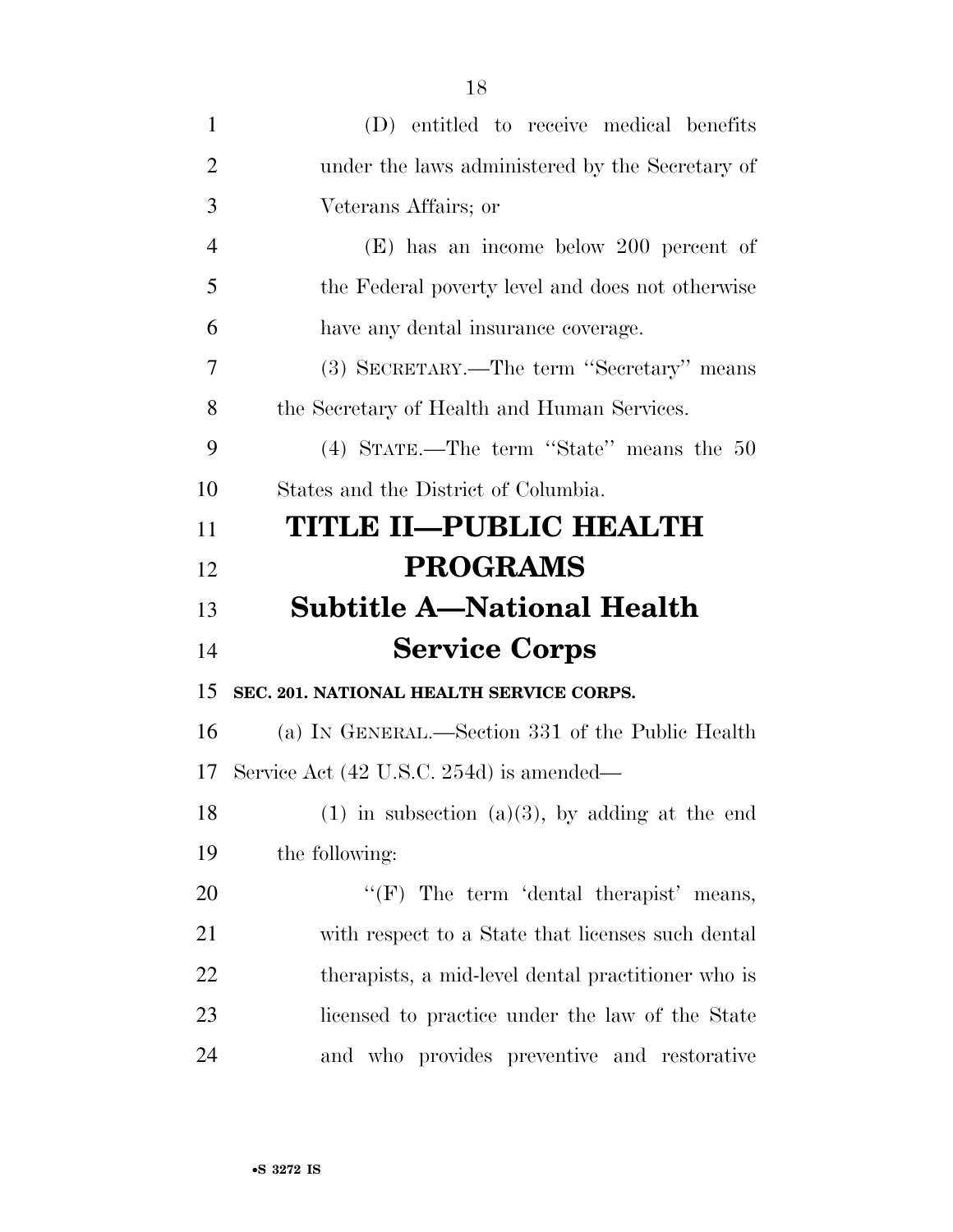| $\mathbf{1}$   | services directly to the public, commensurate              |
|----------------|------------------------------------------------------------|
| $\overline{2}$ | with the scope of the practice."; and                      |
| 3              | $(2)$ in subsection $(b)$ —                                |
| $\overline{4}$ | $(A)$ in paragraph $(1)$ , by inserting ", den-            |
| 5              | tal therapy," after "dental"; and                          |
| 6              | $(B)$ in paragraph $(2)$ , by inserting "dental            |
| 7              | therapists," after "dentists,".                            |
| 8              | (b) FACILITATION OF EFFECTIVE PROVISION OF                 |
| 9              | CORPS SERVICES.—Section $336(f)(3)$ of the Public Health   |
| 10             | Service Act (42 U.S.C. 254h–1 $(f)(3)$ ) is amended by in- |
| 11             | serting "dental therapists" after "midwives,".             |
| 12             | (c) SCHOLARSHIP PROGRAM AND LOAN REPAYMENT                 |
| 13             | PROGRAM.                                                   |
| 14             | (1) SCHOLARSHIP PROGRAM.—Section 338A of                   |
| 15             | the Public Health Service Act (42 U.S.C. 2541) is          |
| 16             | amended—                                                   |
| 17             | $(A)$ in subsection $(a)(1)$ , by inserting "den-          |
| 18             | tal therapists," after "dentists,"; and                    |
| 19             | $(B)$ in subsection $(b)(1)$ , by inserting "in-           |
| 20             | cluding dental therapy," after "or other health            |
| 21             | profession,".                                              |
| 22             | (2)<br>LOAN<br>REPAYMENT PROGRAM.-Section                  |
| 23             | 338B of the Public Health Service Act (42 U.S.C.           |
| 24             | $254l-1$ ) is amended—                                     |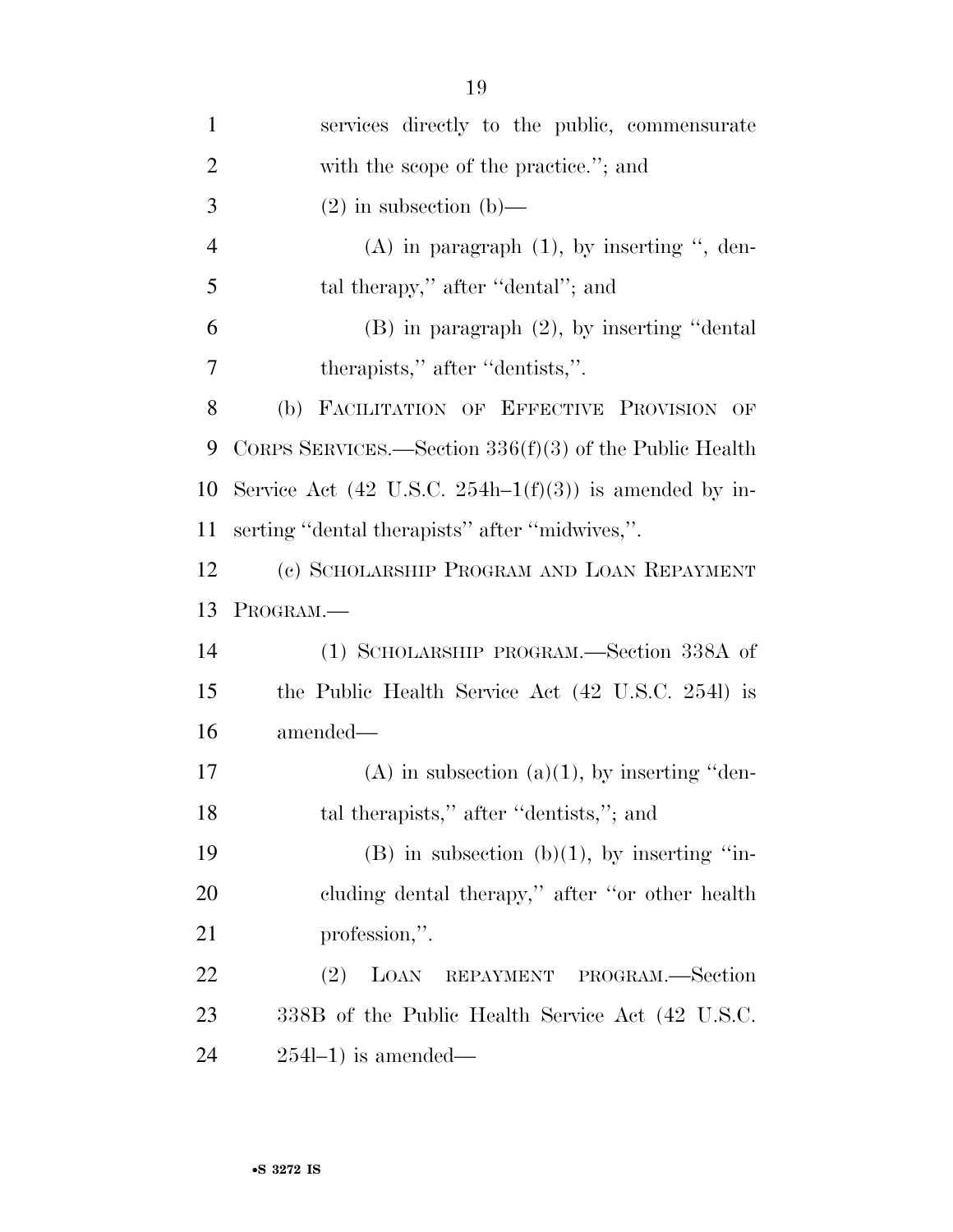| $\mathbf{1}$   | $(A)$ in subsection $(a)(1)$ , by inserting "den-             |
|----------------|---------------------------------------------------------------|
| $\overline{2}$ | tal therapists," after "dentists,"; and                       |
| 3              | (B) in subsection (b) $(1)$ —                                 |
| $\overline{4}$ | $(i)$ in subparagraph $(A)$ , by inserting                    |
| 5              | "dental therapist," after "nurse practi-                      |
| 6              | tioner,";                                                     |
| 7              | (ii) in subparagraph $(B)$ , by inserting                     |
| 8              | "dental therapy," after "mental health,";                     |
| 9              | and                                                           |
| 10             | (iii) in subparagraph $(C)(ii)$ , by in-                      |
| 11             | serting ", including dental therapy," after                   |
| 12             | "health profession".                                          |
| 13             | (3) AUTHORIZATION OF APPROPRIATIONS.                          |
| 14             | Section 338H of the Public Health Service Act (42)            |
| 15             | U.S.C. $254q$ is amended—                                     |
| 16             | $(A)$ in subsection $(a)$ , by striking "this sec-            |
| 17             | tion" and inserting "this subpart"; and                       |
| 18             | (B) by adding at the end the following:                       |
| 19             | "(d) AUTHORIZATION OF APPROPRIATIONS WITH                     |
| 20             | RESPECT TO ORAL HEALTH PROFESSIONALS.-To carry                |
| 21             | out this subpart with respect to dentists, dental therapists, |
| 22             | and dental hygienists, in addition to the amounts author-     |
| 23             | ized under subsection (a), there is authorized to be appro-   |
| 24             | priated such sums as may be necessary for fiscal years        |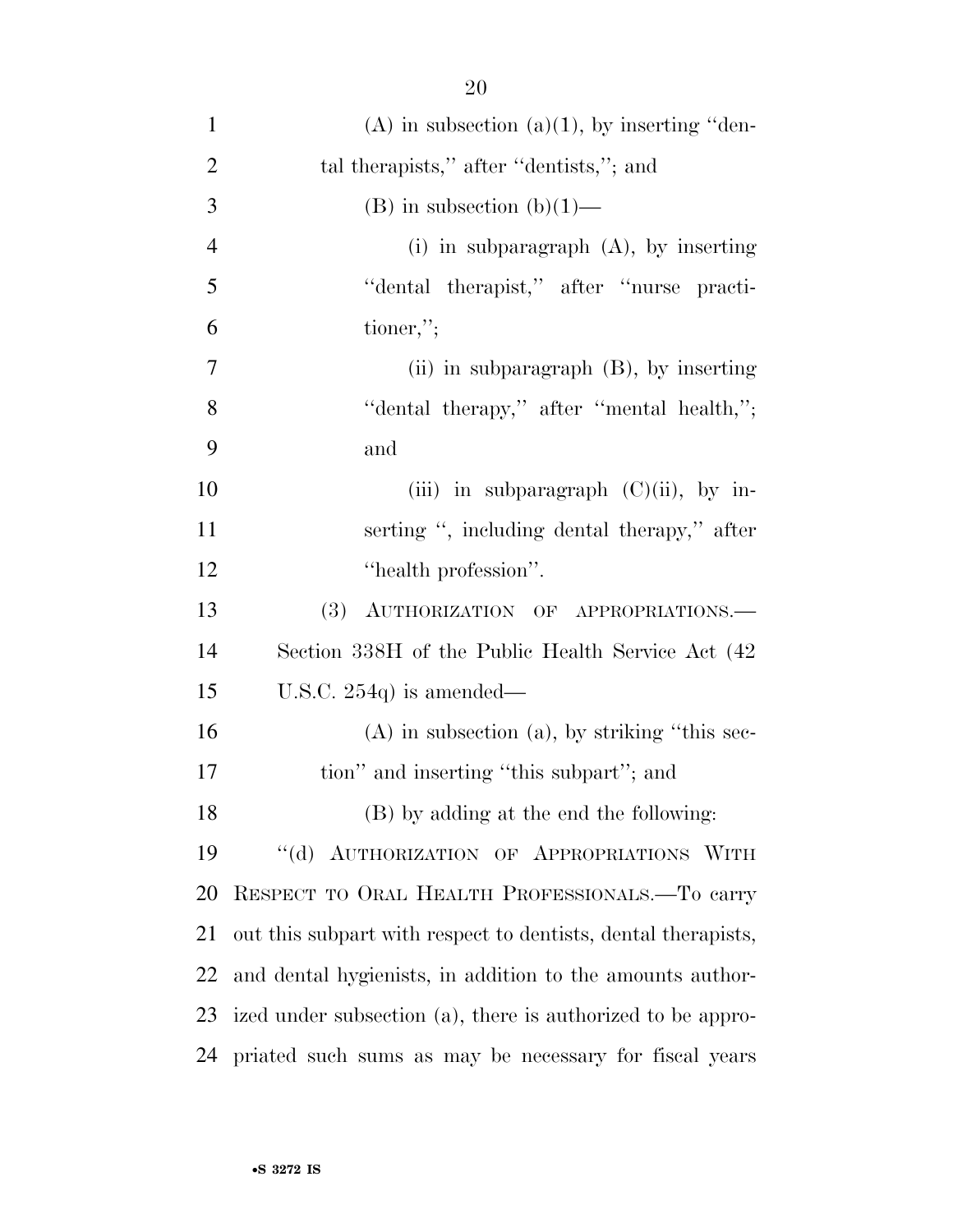2013 through 2016, which shall be used to provide schol-arships to such oral health professionals.''.

# **Subtitle B—Oral Health Education SEC. 211. AUTHORIZATION OF APPROPRIATIONS FOR ORAL**

 **HEALTH EDUCATION FOR MEDICAL PRO-VIDERS.** 

 Section 747(c) of the Public Health Service Act (42 U.S.C. 293k(c)) is amended by adding at the end the fol-lowing:

10 "(4) ORAL HEALTH EDUCATION.—In addition to other amounts authorized under this subsection for purposes of carrying out this section, there is au- thorized to be appropriated such sums as may be necessary for fiscal years 2013 through 2016 for the purpose of educating nondental medical profes- sionals, including physicians, nurses, and phar- macists, about oral health, including issues such as oral hygiene instruction, topical application of fluo- ride, and oral health screenings, with the goal of in- tegrating oral health care into overall health care.''. **SEC. 212. ORAL HEALTH EDUCATION FOR OTHER NON-**

**HEALTH PROFESSIONALS.** 

 Subpart I of part C of title VII of the Public Health Service Act (42 U.S.C. 293k et seq.) is amended by insert-ing after section 748 the following: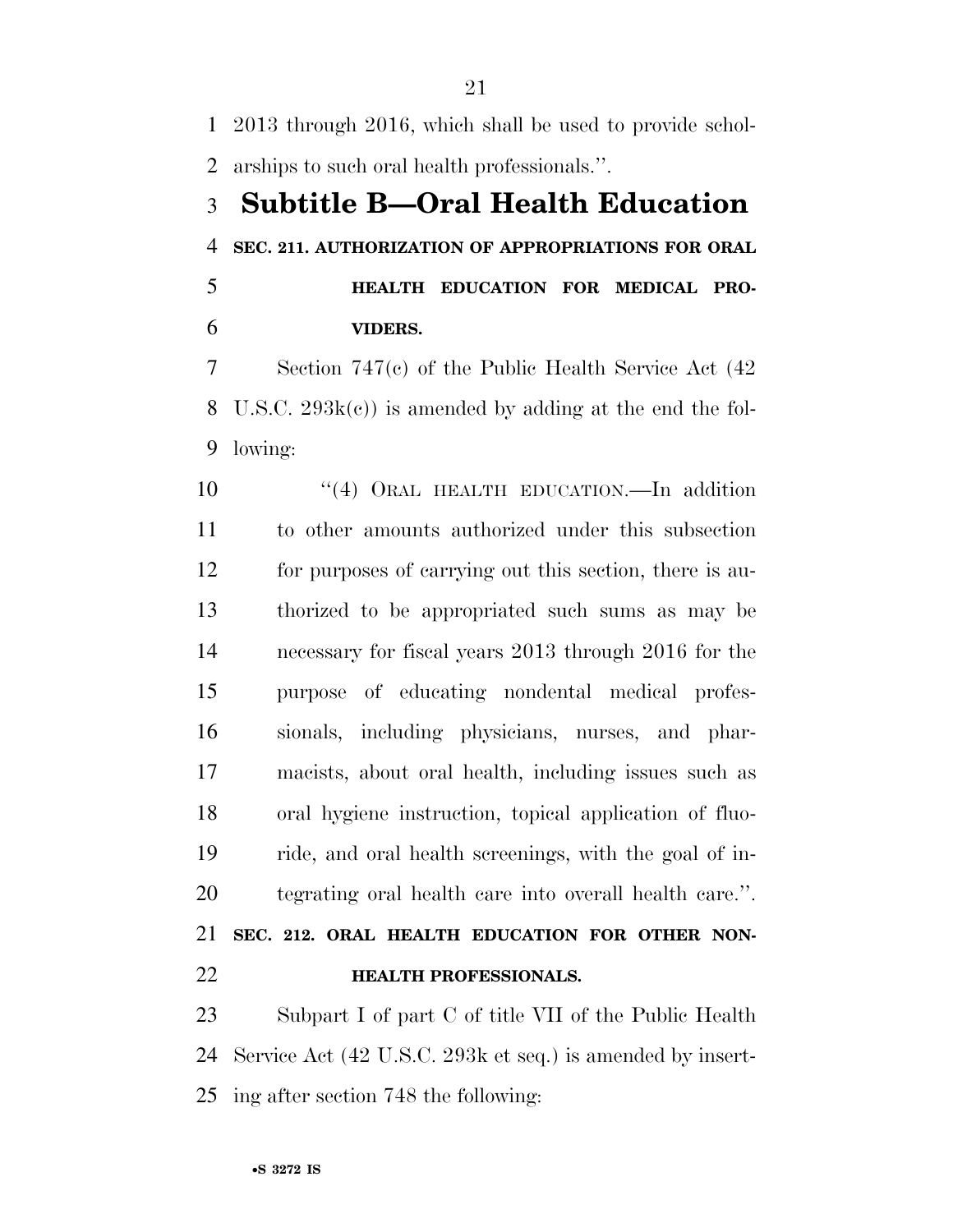## **''SEC. 748A. ORAL HEALTH EDUCATION FOR OTHER NON-**

## **ORAL HEALTH PROFESSIONALS.**

 ''(a) IN GENERAL.—The Secretary may make grants to, or enter into contracts with, an accredited public or nonprofit private hospital, an educational institution, or a public or private nonprofit entity which the Secretary has determined is capable of carrying out such grant or contract to educate individuals, such as community health workers, social workers, nutritionists, health educators, occupational therapists, and psychologists, to promote oral health education and to provide support for behavior change and assistance with care coordination with respect to oral health.

 ''(b) AUTHORIZATION OF APPROPRIATIONS.—To carry out this section, there is authorized to be appro- priated such sums as may be necessary for fiscal years 2013 through 2016.''.

#### **SEC. 213. DENTAL EDUCATION.**

 (a) TRAINING IN GENERAL, PEDIATRIC, AND PUBLIC HEALTH DENTISTRY.—Section 748 of the Public Health Service Act (42 U.S.C. 293k–2) is amended—

22 (1) in subsection  $(a)(1)(H)$ , by striking "pedi- atric training programs'' and inserting ''pediatric dental training programs''; and

25 (2) in subsection (c)—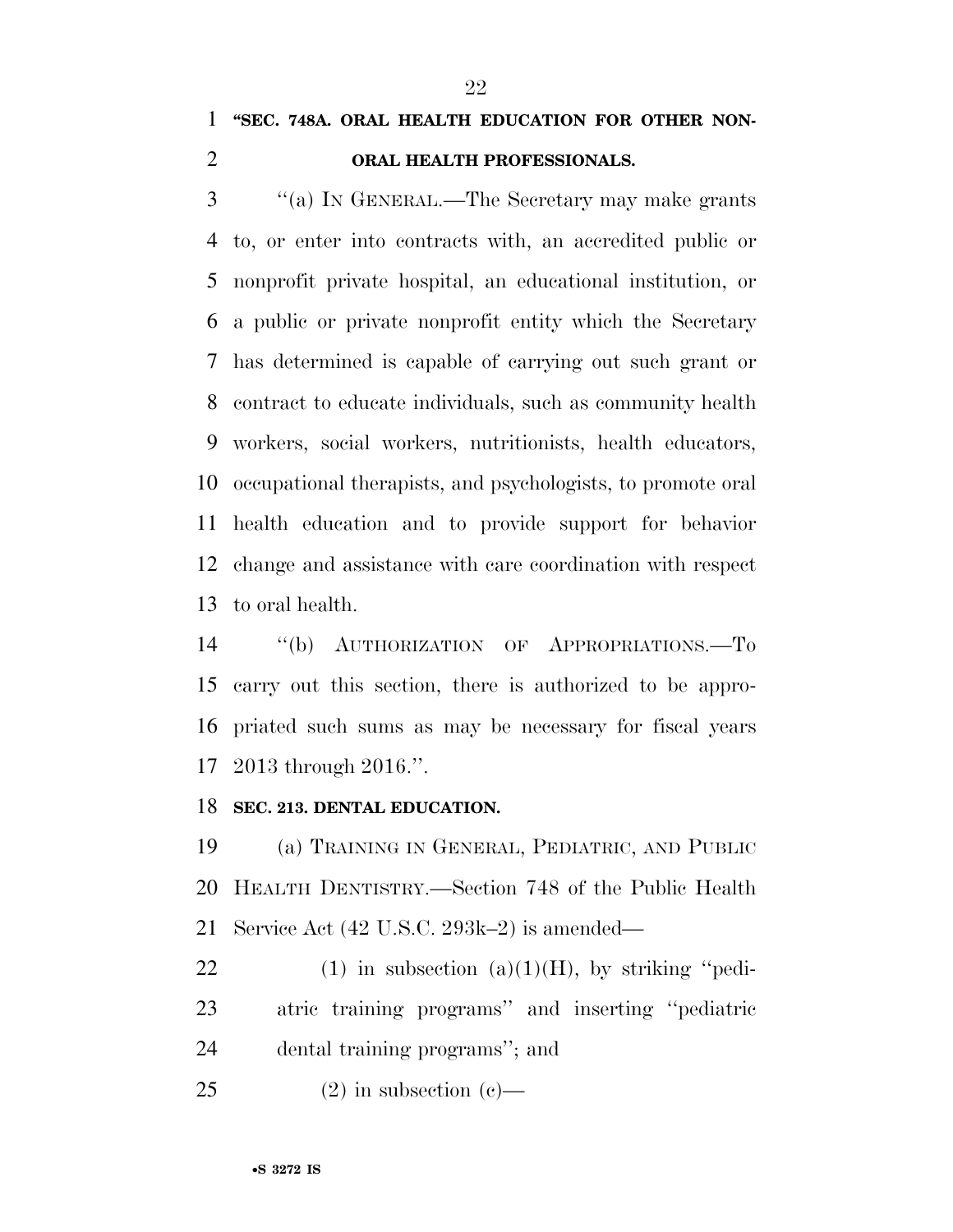| $\mathbf{1}$   | (A) by striking the subsection heading and       |
|----------------|--------------------------------------------------|
| $\overline{2}$ | inserting "REQUIREMENTS FOR AWARD.—";            |
| 3              | (B) by amending the matter preceding             |
| $\overline{4}$ | paragraph (1) to read as follows: "With respect  |
| 5              | to training provided for under this section, the |
| 6              | Secretary shall award grants or contracts only   |
| 7              | to eligible entities that meet at least 7 of the |
| 8              | following criteria:";                            |
| 9              | $(C)$ in paragraph $(2)$ , by striking "have a   |
| 10             | record of training the greatest percentage of    |
| 11             | providers, or that have demonstrated significant |
| 12             | improvements in the percentage of providers,     |
| 13             | who enter and" and inserting "train significant  |
| 14             | numbers of providers who";                       |
| 15             | (D) in paragraph $(3)$ —                         |
| 16             | (i) by striking "have a record of train-         |
| 17             | ing" and inserting "intent to train"; and        |
| 18             | (ii) by striking the period at the end           |
| 19             | and inserting "and have faculty with expe-       |
| 20             | rience in treating underserved popu-             |
| 21             | lations.";                                       |
| 22             | $(E)$ in paragraph $(8)$ , by inserting "or      |
| 23             | have established" after "establish"; and         |
| 24             | $(F)$ by adding at the end the following:        |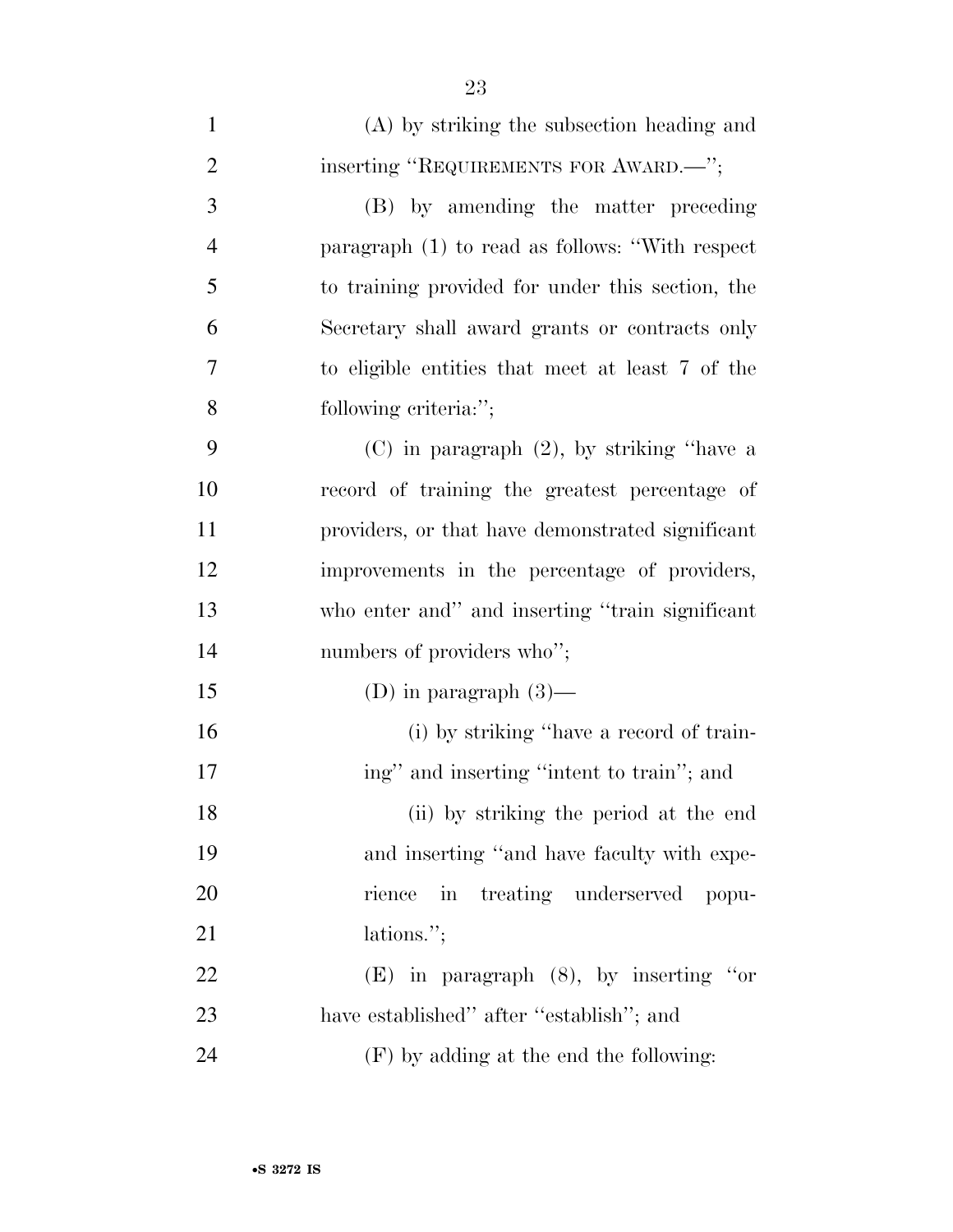1 ''(9) Qualified applicants that require not less than 200 hours of community-based education rota-tions.''.

 (b) DENTAL RESIDENCY PROGRAMS.—Part B of title III of the Public Health Service Act (42 U.S.C. 243 et seq.) is amended by adding at the end the following:

## **''SEC. 320B. DENTAL RESIDENCY PROGRAMS.**

 ''As a condition for receiving Federal funds, dental training residency programs shall require individuals en- rolled in such residency programs to provide dental serv-ices—

12  $\frac{1}{2}$   $\frac{1}{2}$   $\frac{1}{2}$  in hospital emergency rooms; or

 $\frac{13}{2}$  ''(2) in community settings, in addition to the dental training otherwise required by such residency program.''.

#### **SEC. 214. ORAL HEALTH PROFESSIONAL STUDENT LOANS.**

 Part F of title VII of the Public Health Service Act (42 U.S.C. 295j) is amended by adding at the end the following:

 **''SEC. 799C. ORAL HEALTH PROFESSIONAL STUDENT LOANS.** 

 ''(a) IN GENERAL.—The Secretary shall establish and operate a student loan fund for oral health profes- sional students, including dental hygienists, dental thera-pists, and dentists.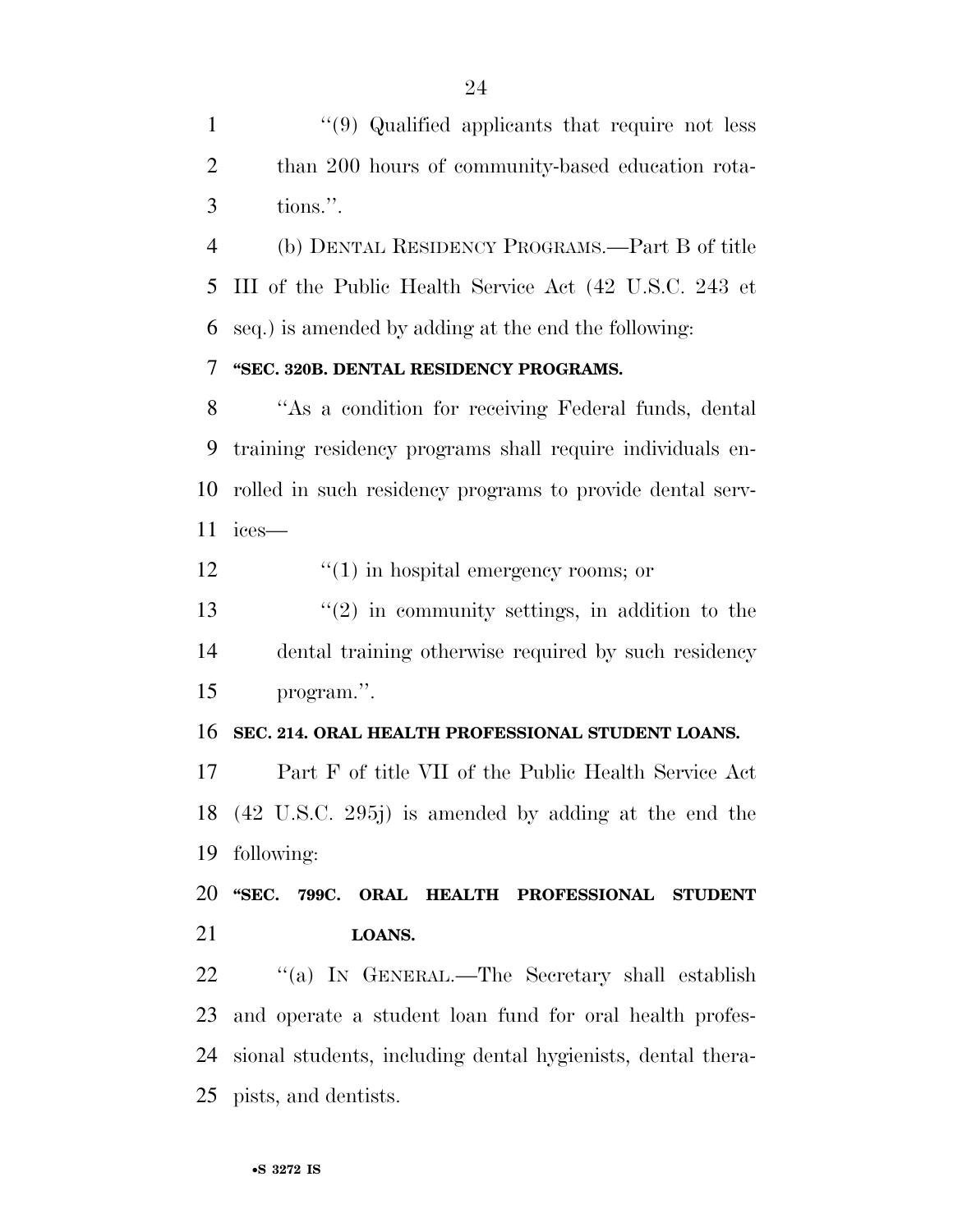''(b) CONTENT.—The Secretary shall establish and operate the student loan fund program under subsection (a) in the same manner and subject to the same terms as the loan fund program established with schools of nurs-ing under section 835.

 ''(c) AUTHORIZATION OF APPROPRIATIONS.—To carry out this section, there are authorized to be appro- priated such sums as may be necessary for fiscal years 2013 through 2016.''.

## **Subtitle C—Other Oral Health Programs**

### **SEC. 221. ACCESS POINTS.**

 Subpart X of part D of title III of the Public Health Service Act (42 U.S.C. 256f et seq.) is amended by adding at the end the following:

#### **''SEC. 340G–2. FUNDING FOR ORAL HEALTH SERVICES.**

 ''(a) IN GENERAL.—The Secretary, acting through the Administrator of the Health Resources and Services Administration, shall establish a program to award grants to eligible entities to provide oral health services, or to con- tract with private dental practices to provide comprehen- sive oral health services, to low income individuals and in- dividuals who are underserved with respect to oral health care.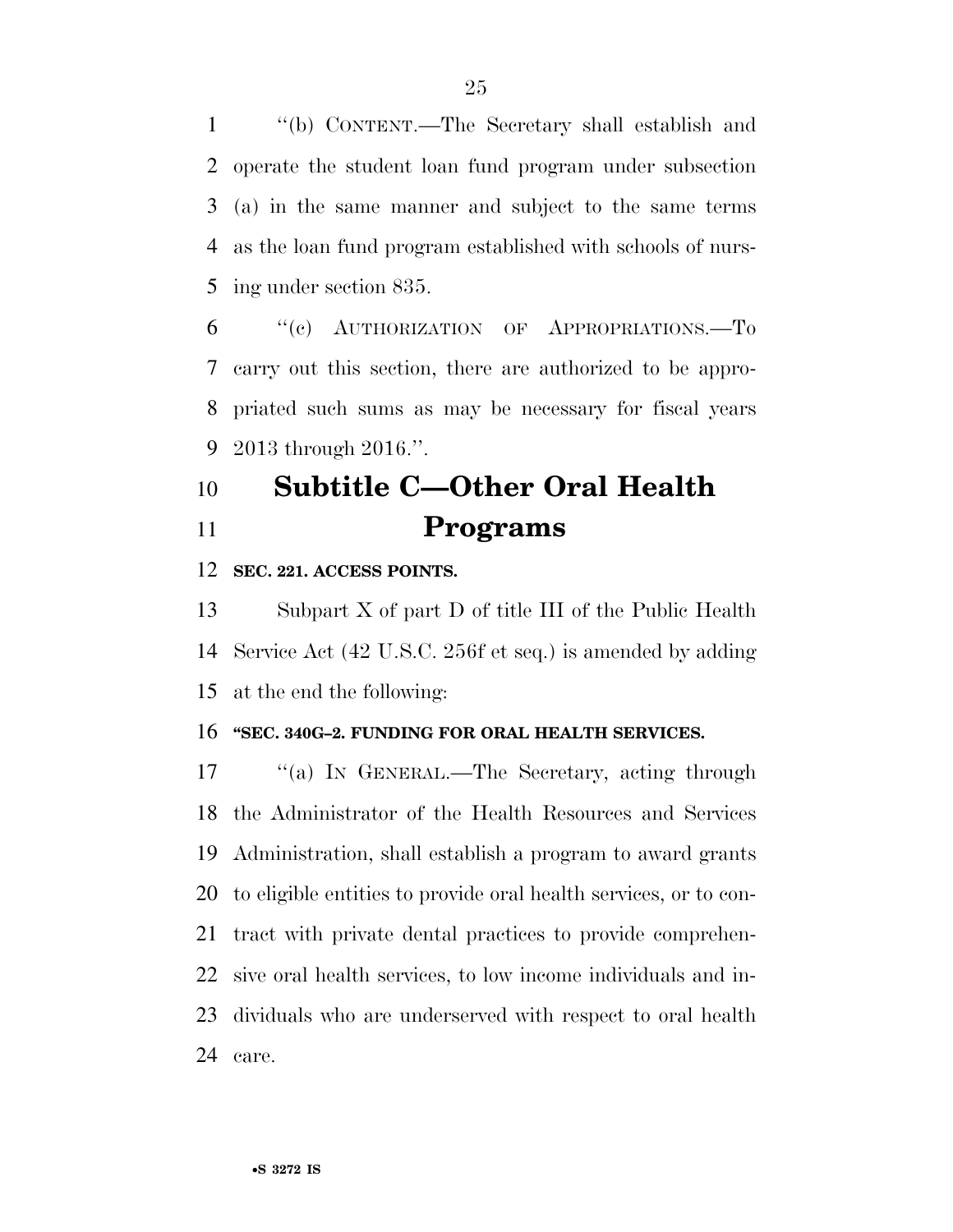''(b) TECHNICAL ASSISTANCE.—The Secretary shall provide technical assistance to entities receiving grants under subsection (a) to provide technical assistance to such entities in order to—

 ''(1) with respect to oral health care services, increase efficiency and minimize missed appoint- ments, contract with offsite providers, recruit pro- viders (including oral health specialists), and operate programs outside the physical facilities to take ad- vantage of new systems to improve access to oral health services; or

 $\frac{12}{2}$  ''(2) contract with private dental practices that will provide oral health services other than preven- tive oral health care, including restoration and main- tenance of oral health, in order to meet the need for oral health services in the community.

17  $\langle (c)$  ELIGIBLE ENTITIES.—To be eligible to receive a grant under subsection (a), an entity shall—

19  $\frac{1}{2}$   $\frac{1}{2}$   $\frac{1}{2}$  be—

20 "'(A) a Federally qualified health center (as defined in section 1861(aa) of the Social 22 Security Act);

23 ''(B) a safety net clinic or a free clinic (as defined by the Secretary);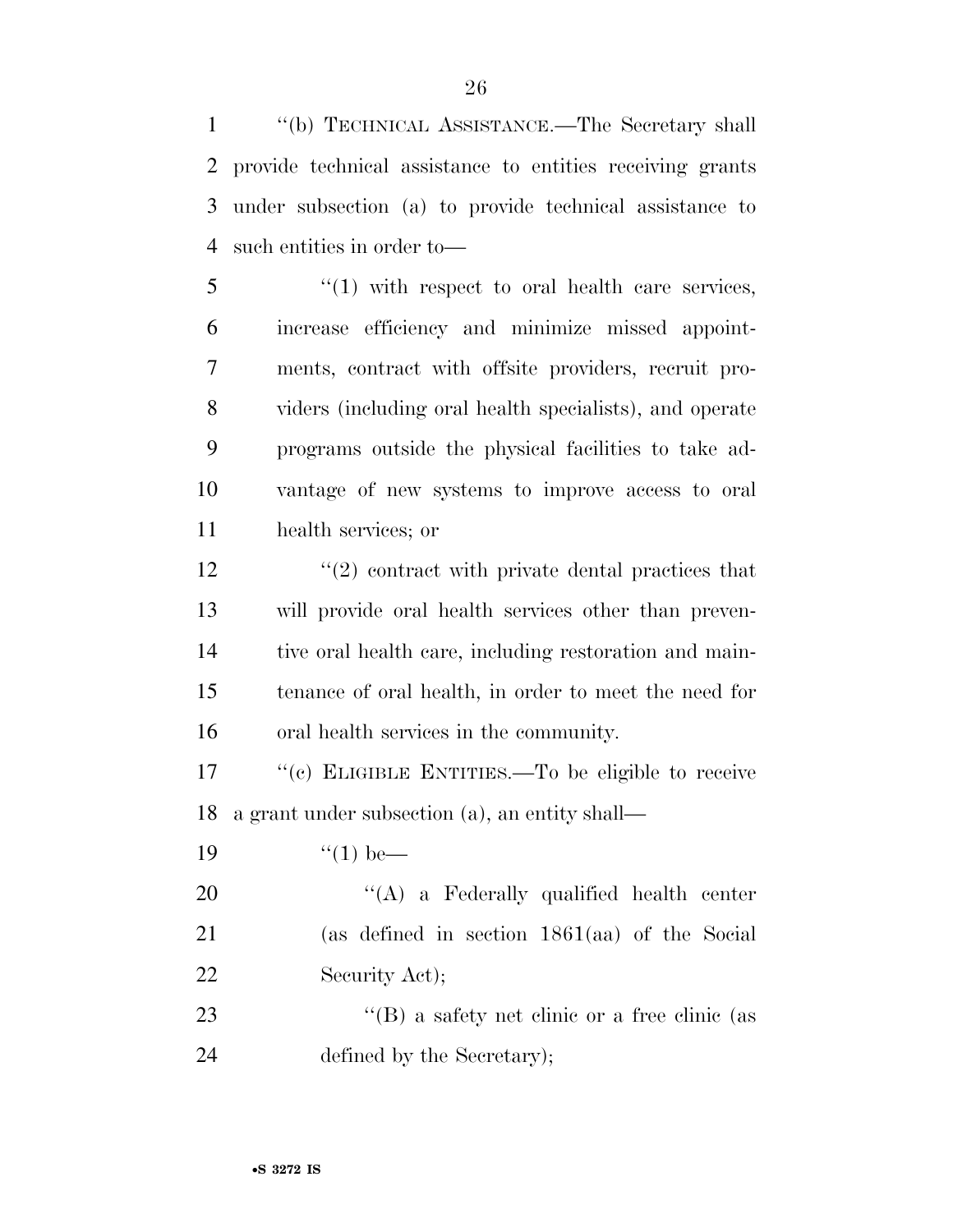| $\mathbf{1}$   | $\cdot$ (C) a health care clinic that provides               |
|----------------|--------------------------------------------------------------|
| $\overline{2}$ | services to tribal organizations or urban Indian             |
| 3              | organizations (as such terms are defined in sec-             |
| $\overline{4}$ | tion 4 of the Indian Health Care Improvement                 |
| 5              | $Act)$ ; or                                                  |
| 6              | $\lq\lq$ (D) any other interested public or private          |
| $\tau$         | sector health care provider or organization that             |
| 8              | the Secretary determines has a demonstrated                  |
| 9              | history in serving a high number of uninsured                |
| 10             | and or low-income individuals or those who lack              |
| 11             | ready access to oral health services; and                    |
| 12             | $\cdot\cdot\cdot(2)$ demonstrate a clear need to expand oral |
| 13             | health care services beyond preventive oral health           |
| 14             | care.                                                        |
| 15             | $\lq\lq$ (d) ALLOCATION FOR HIRING ORAL HEALTH CARE          |
| 16             | SPECIALISTS.—A portion of the funds available under this     |
| 17             | section shall be allocated toward hiring oral health care    |
|                | 18 specialists, such as oral surgeons, at entities receiving |
| 19             | grants under this section.                                   |
| 20             | "(e) AUTHORIZATION OF APPROPRIATIONS.-To                     |
| 21             | carry out this section, there is authorized to be appro-     |
| 22             | priated such sums as may be necessary for each of fiscal     |
|                | 23 years 2013 through 2016.".                                |
|                |                                                              |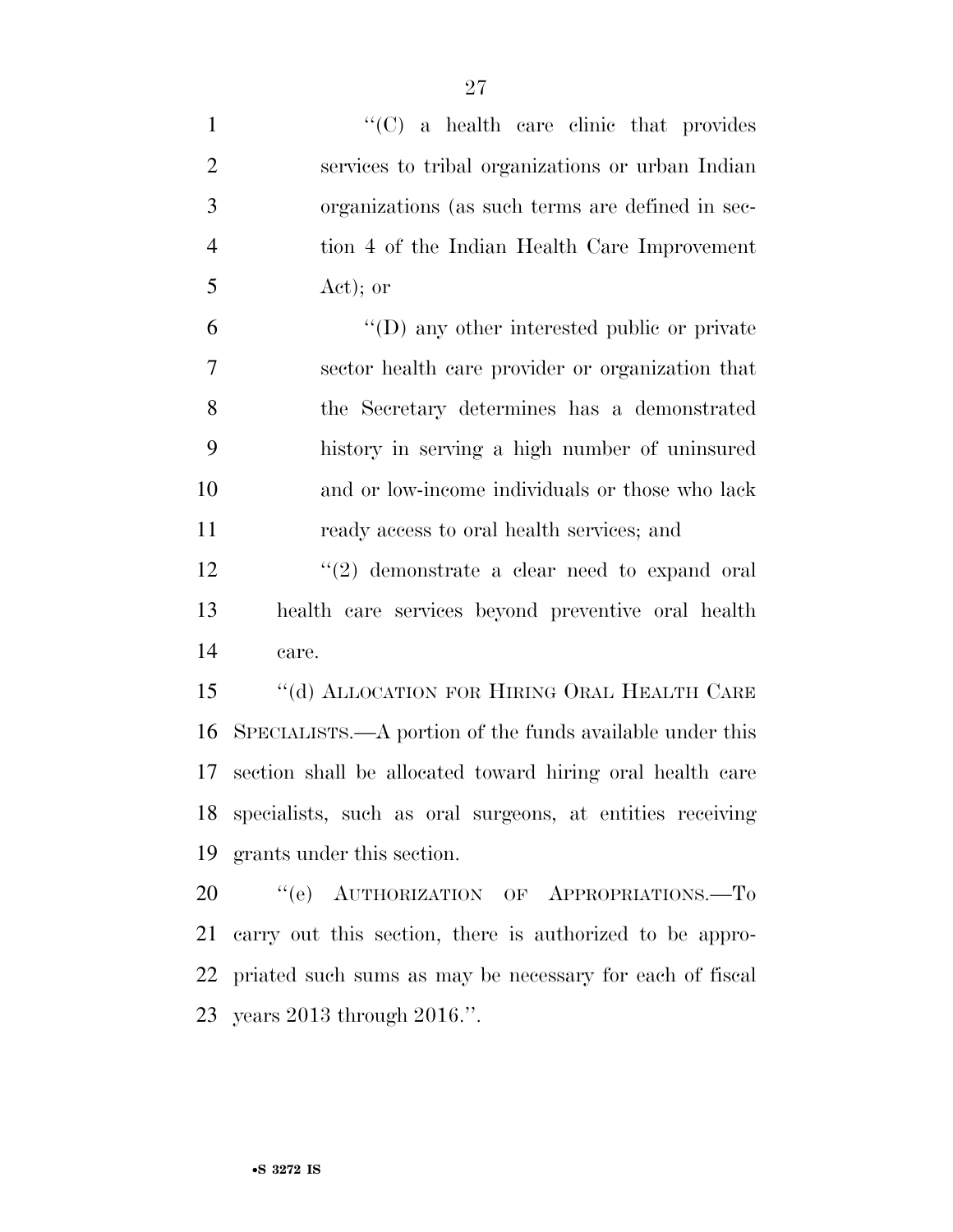### **SEC. 222. DENTAL CLINICS IN SCHOOLS.**

 Part Q of title III of the Public Health Service Act (42 U.S.C. 280h et seq.) is amended by adding at the end the following:

### **''SEC. 399Z–2. DENTAL CLINICS IN SCHOOLS.**

 ''(a) IN GENERAL.—The Secretary shall award grants to qualified entities for the purpose of funding the building, operation, or expansion of dental clinics in schools.

 ''(b) QUALIFIED ENTITIES.—To receive a grant under this section, a qualified entity shall submit an appli- cation to the Secretary at such time, in such manner, and containing such information as the Secretary may require. ''(c) REQUIREMENTS.—An entity receiving a grant under this section shall—

 ''(1) provide comprehensive oral health services at a dental clinic based at a school, including oral health education, oral screening, fluoride application, prophylaxis, and sealants;

 $(2)$  refer patients to an available qualified oral health provider in the community for any required oral health services not provided in the dental clinic 23 in the school, to ensure that all the oral health needs of students are met; and

25 "(3) maintain clinic hours that extend beyond school hours.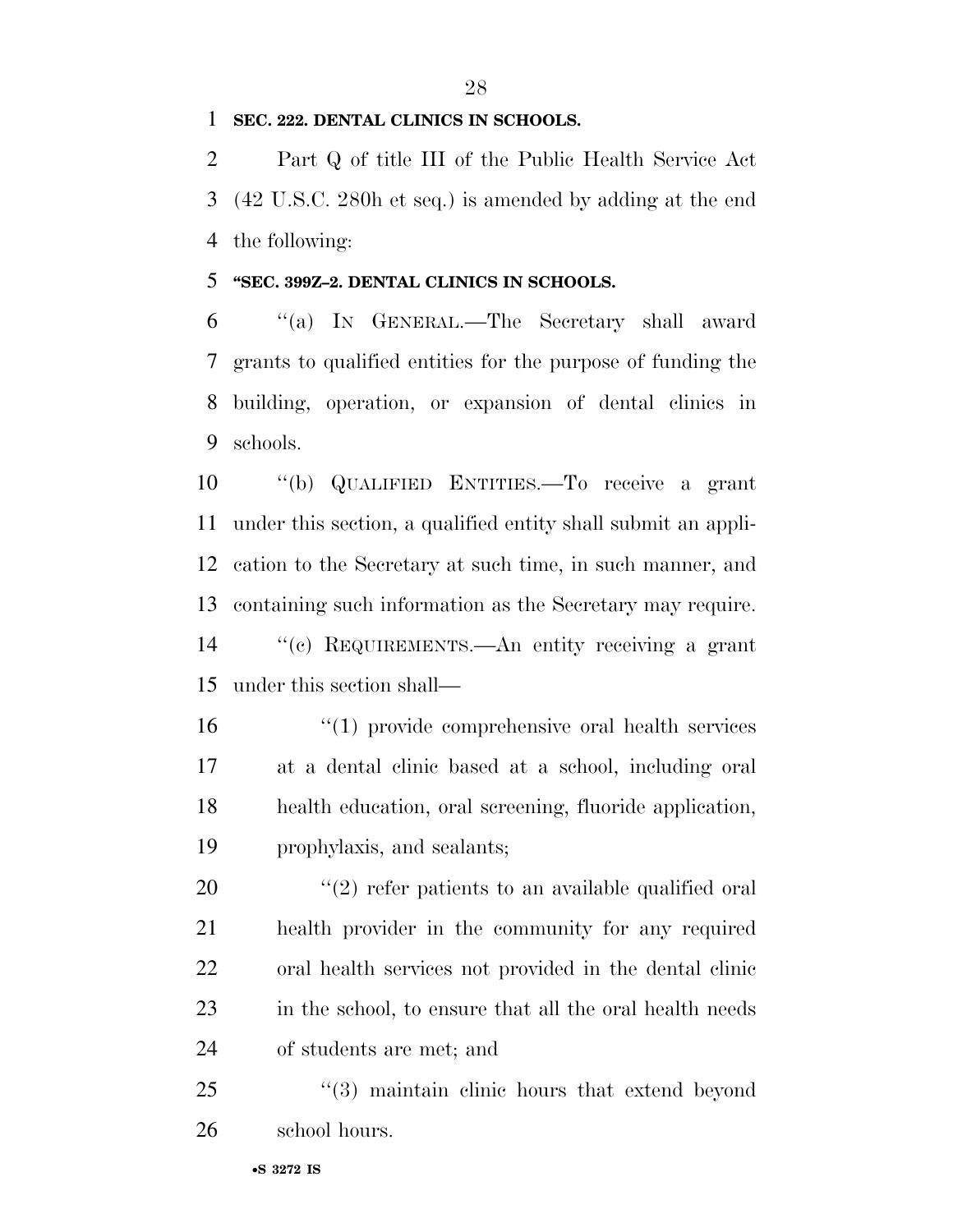''(d) AUTHORIZATION OF APPROPRIATIONS.—For purposes of carrying out this section, there is authorized to be appropriated such sums as may be necessary for fis-cal years 2013 through 2016.''.

### **SEC. 223. EMERGENCY ROOM CARE COORDINATION.**

 Part B of title III of the Public Health Service Act (42 U.S.C. 243 et seq.), as amended by section 213(b), is further amended by adding at the end the following: **''SEC. 320C. EMERGENCY ROOM CARE COORDINATION WITH RESPECT TO DENTAL CARE.** 

11 "(a) IN GENERAL.—The Secretary, acting through the Administrator of the Health Resources and Services Administration, shall establish a grant program to enable individuals to receive dental care at a facility operated by a grant recipient rather than at a hospital emergency room.

 ''(b) ELIGIBLE ENTITIES.—To be eligible to receive a grant under this section, an entity shall be—

19  $\frac{1}{2}$  (1) a hospital in partnership with a Federally qualified health center;

- 21  $\frac{1}{2}$  a Federally qualified health center;
- 22  $\frac{1}{2}$   $\frac{1}{3}$  a private dental practice; or

23 ''(4) any other interested public or private sec- tor health care provider or organization that the Secretary determines has the capacity to serve a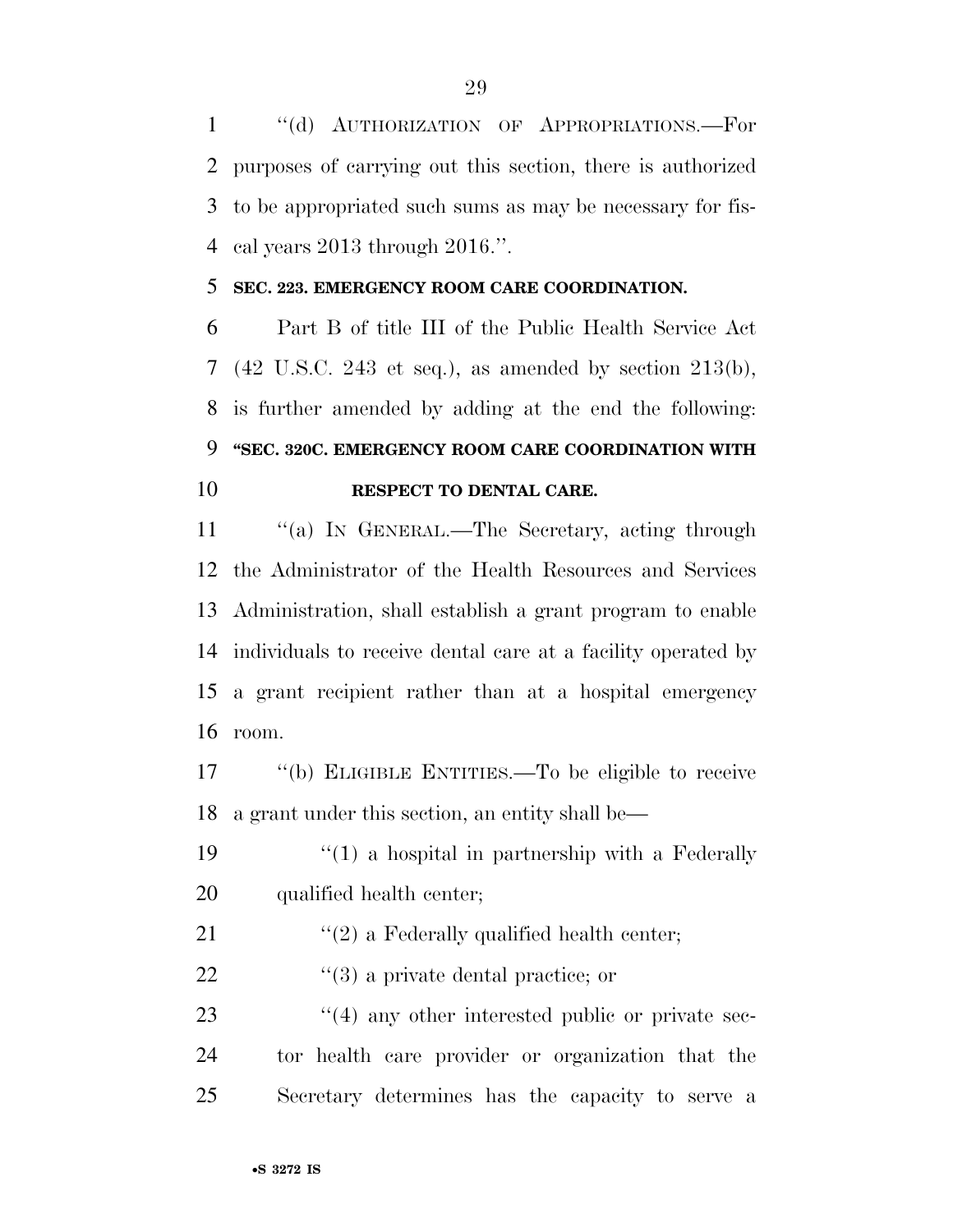high number of individuals who lack access to oral health services.

 ''(c) ORAL HEALTH EDUCATION FOR ER PHYSI- CIANS.—The Secretary shall allocate a portion of the amounts appropriated under subsection (e) toward med- ical education for emergency room physicians to be trained in oral health.

 ''(d) REPORT.—Not later than January 1, 2016, the Secretary shall submit to Congress a report on the best practices determined by the program established under this section to address oral health needs of individuals who go to emergency rooms in need of oral health care.

13 "(e) AUTHORIZATION OF APPROPRIATIONS.-To carry out this section, there is authorized to be appro- priated such sums as may be necessary for fiscal years 2013 through 2016.''.

### **SEC. 224. RESEARCH FUNDING.**

 For fiscal years 2013 through 2016, there is author- ized to be appropriated such sums as may be necessary to each of—

 (1) the Centers for Disease Control and Preven-22 tion, for the purpose of conducting research on—

 (A) the prevention of oral health disease; and

(B) oral health disease management;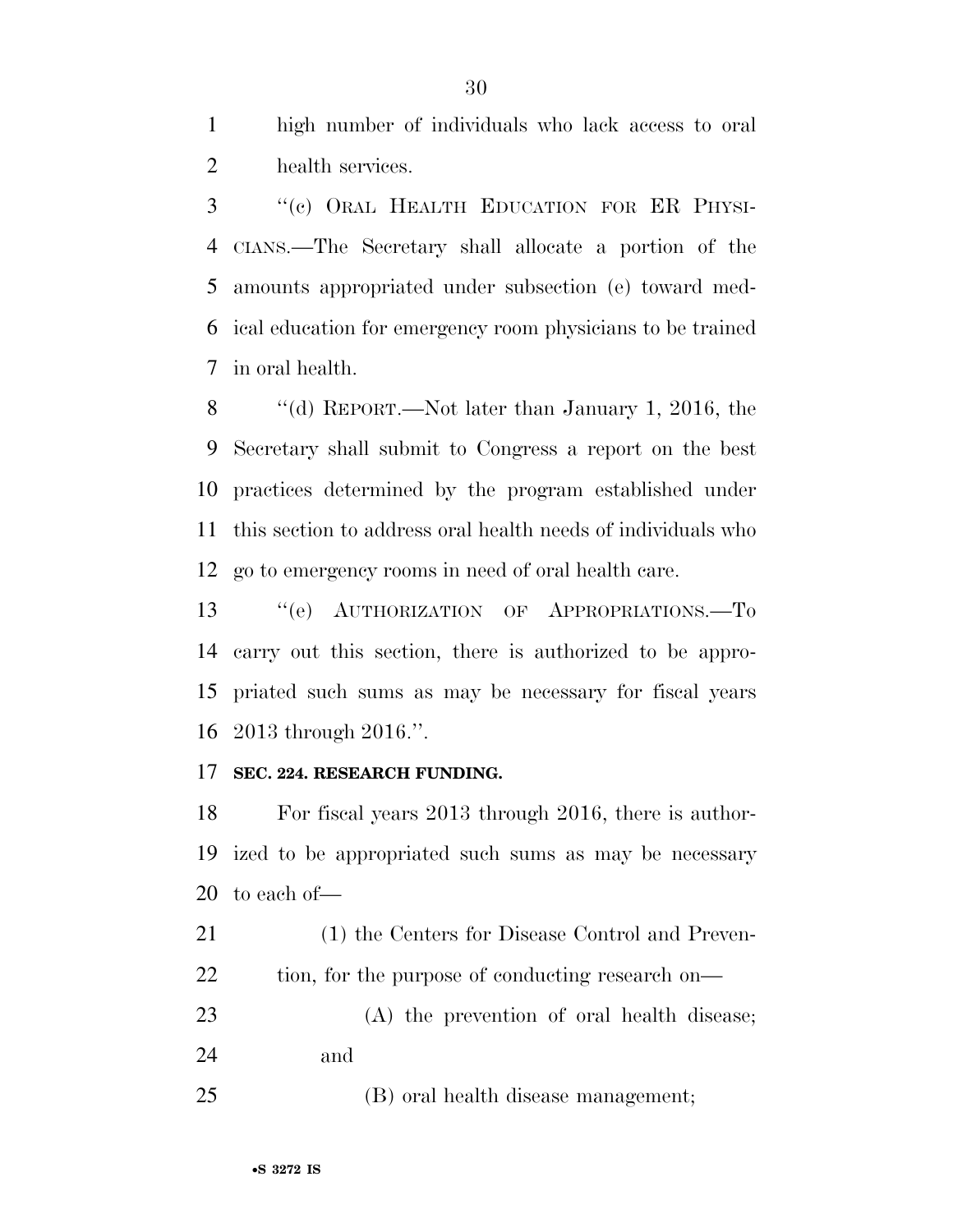| $\mathbf{1}$   | (2) the Agency for Healthcare Research and                              |
|----------------|-------------------------------------------------------------------------|
| $\overline{2}$ | Quality, for the purpose of conducting—                                 |
| 3              | (A) research with respect to oral health                                |
| $\overline{4}$ | services and the delivery of oral health services;                      |
| 5              | and                                                                     |
| 6              | (B) an evaluation of oral health service de-                            |
| $\overline{7}$ | livery to underserved and vulnerable popu-                              |
| 8              | lations;                                                                |
| 9              | (3) the National Institute of Dental and                                |
| 10             | Craniofacial Research for the purpose of conducting                     |
| 11             | research on oral health disease management includ-                      |
| 12             | ing pharmaceutical-behavioral intervention; and                         |
| 13             | (4) the Maternal and Child Health Bureau for                            |
| 14             | the purpose of conducting research on maternal and                      |
| 15             | child oral health issues.                                               |
| 16             | SEC. 225. MOBILE AND PORTABLE DENTAL SERVICES.                          |
| 17             | Subpart $X$ of part $D$ of title III of the Public Health               |
|                | 18 Service Act (42 U.S.C. 256f et seq.), as amended by sec-             |
| 19             | tion 221, is further amended by adding at the end the                   |
| 20             | following:                                                              |
|                | 21 "SEC. 340G-3. MOBILE AND PORTABLE DENTAL SERVICES.                   |
| 22             | "(a) IN GENERAL.—The Secretary shall award                              |
| 23             | grants to rural health clinics, as defined in section                   |
| 24             | $1861(aa)(2)$ of the Social Security Act (42 U.S.C.                     |
|                | $25 \text{ } 1395x(aa)(2)$ , to provide mobile and portable, comprehen- |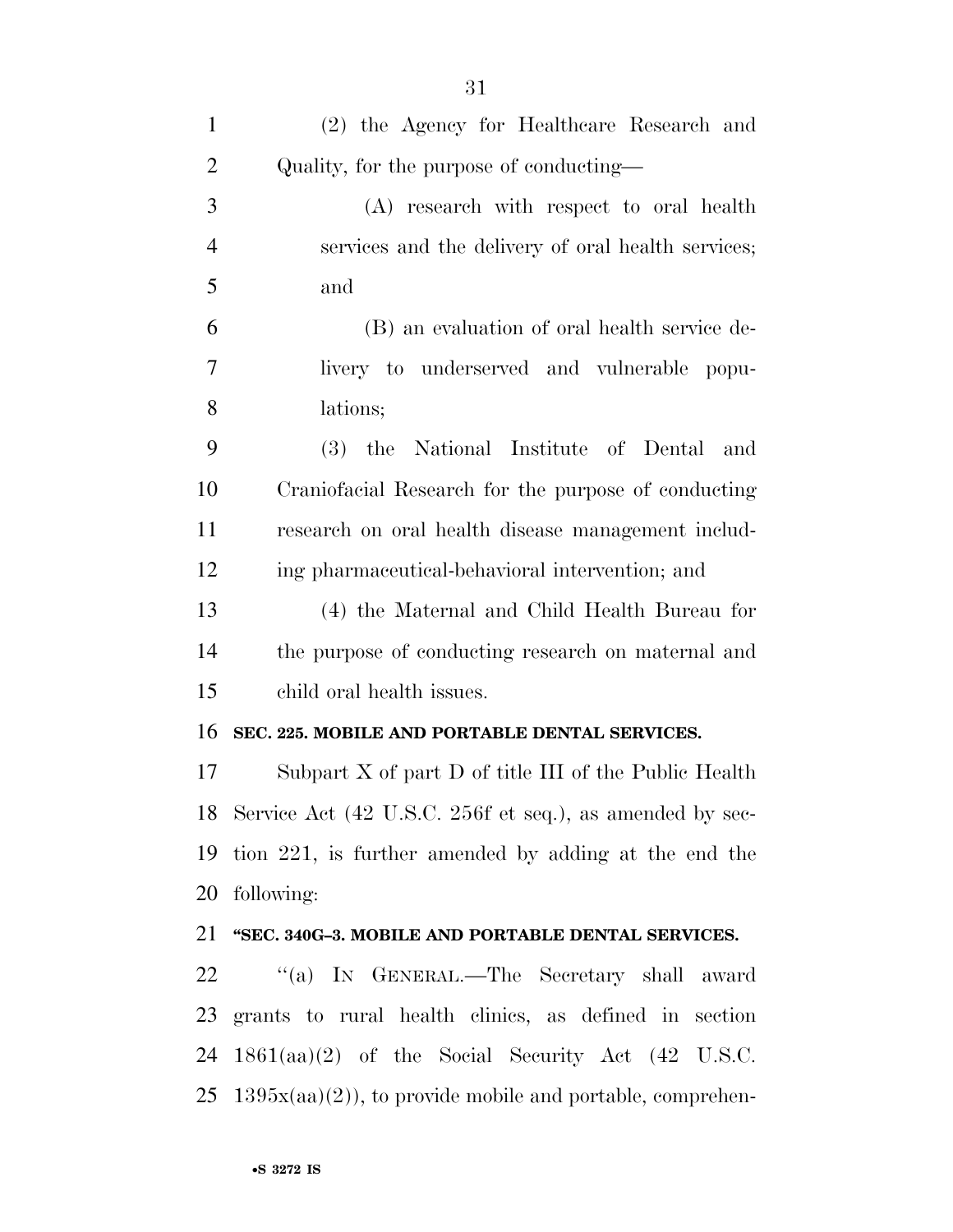sive dental services (including dental services provided by licensed providers through telehealth-enabled collaboration and supervision) and outreach for dental services at loca- tions such as senior centers, nursing homes, assisted living facilities, schools, licensed day care centers that serve chil- dren who receive benefits under the State Children's Health Insurance Program under title XXI of the Social Security Act (42 U.S.C. 1397aa et seq.) or the Medicaid program under title XIX of the Social Security Act (42 U.S.C. 1396 et seq.), and facilities that provide services under the Special Supplemental Nutrition Program for Women, Infants, and Children (the WIC program) or the Head Start Act (42 U.S.C. 9831 et seq.).

 ''(b) AUTHORIZATION OF APPROPRIATIONS.—To carry out this section, there are authorized to be appro-priated such sums as may be necessary.''.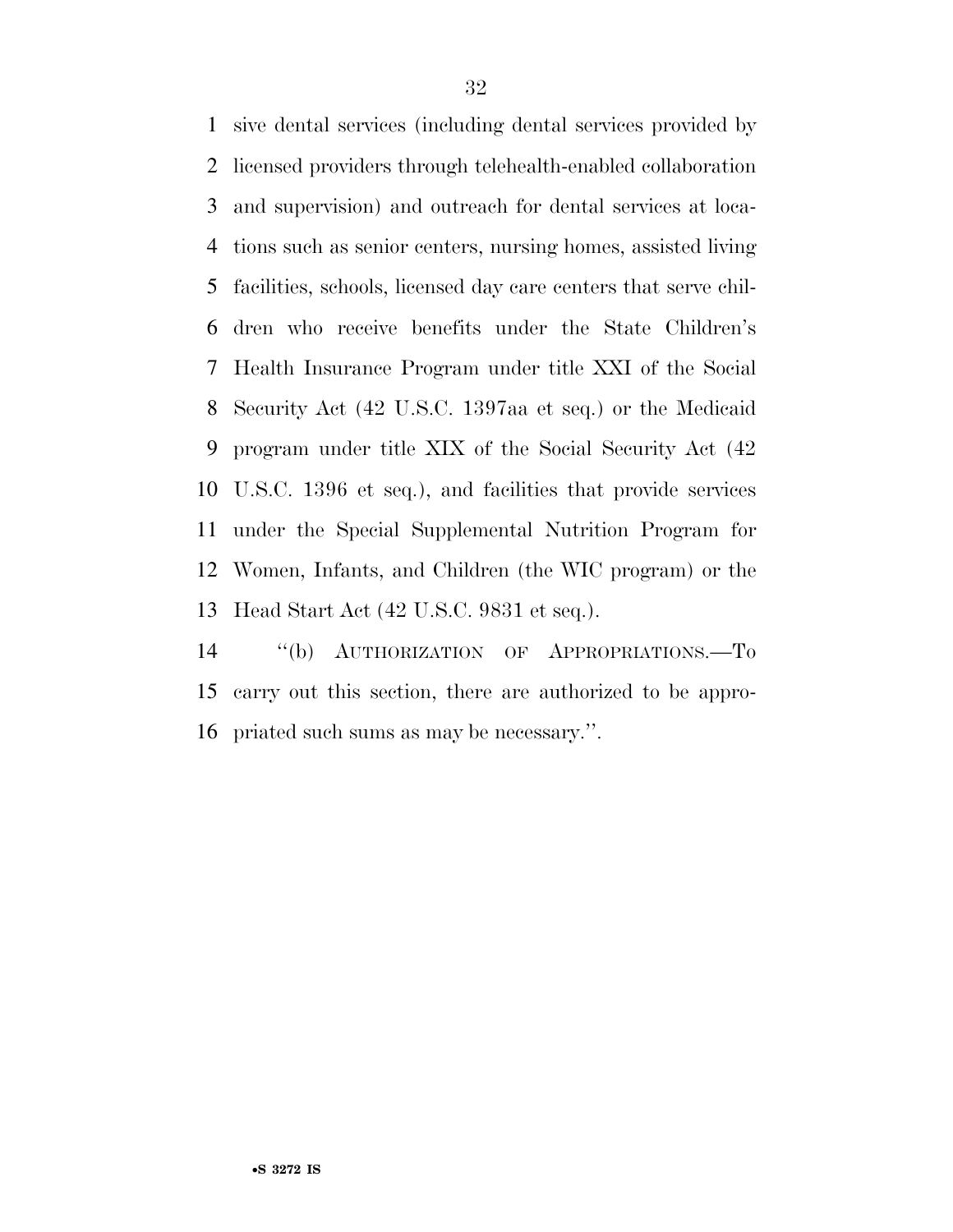| $\mathbf{1}$   | <b>III-DEPARTMENT</b><br>TITLE<br>OF                           |
|----------------|----------------------------------------------------------------|
| $\overline{2}$ | <b>VETERANS AFFAIRS AND DE-</b>                                |
| 3              | <b>PARTMENT OF DEFENSE MAT-</b>                                |
| $\overline{4}$ | <b>TERS</b>                                                    |
| 5              | Subtitle A—Department of                                       |
| 6              | <b>Veterans Affairs Matters</b>                                |
| 7              | SEC. 301. REQUIRING SECRETARY OF VETERANS AFFAIRS              |
| 8              | TO FURNISH DENTAL CARE IN SAME MANNER                          |
| 9              | AS ANY OTHER MEDICAL SERVICE.                                  |
| 10             | (a) IN GENERAL.—Title 38, United States Code, is               |
| 11             | amended—                                                       |
| 12             | $(1)$ in section 1701 $(6)$ , by striking "as de-              |
| 13             | scribed in sections 1710 and 1712 of this title";              |
| 14             | $(2)$ in section 1710(c), by striking the second               |
| 15             | sentence;                                                      |
| 16             | $(3)$ in section 1712—                                         |
| 17             | $(A)$ by striking subsections $(a)$ and $(b)$ ;                |
| 18             | and                                                            |
| 19             | (B) by redesignating subsections<br>$\left( \mathrm{e}\right)$ |
| 20             | through $(e)$ as subsections $(a)$ through $(e)$ , re-         |
| 21             | spectively; and                                                |
| 22             | $(4)$ by striking section 2062.                                |
| 23             | (b) CONFORMING AMENDMENTS.—Such title is fur-                  |
| 24             | ther amended—                                                  |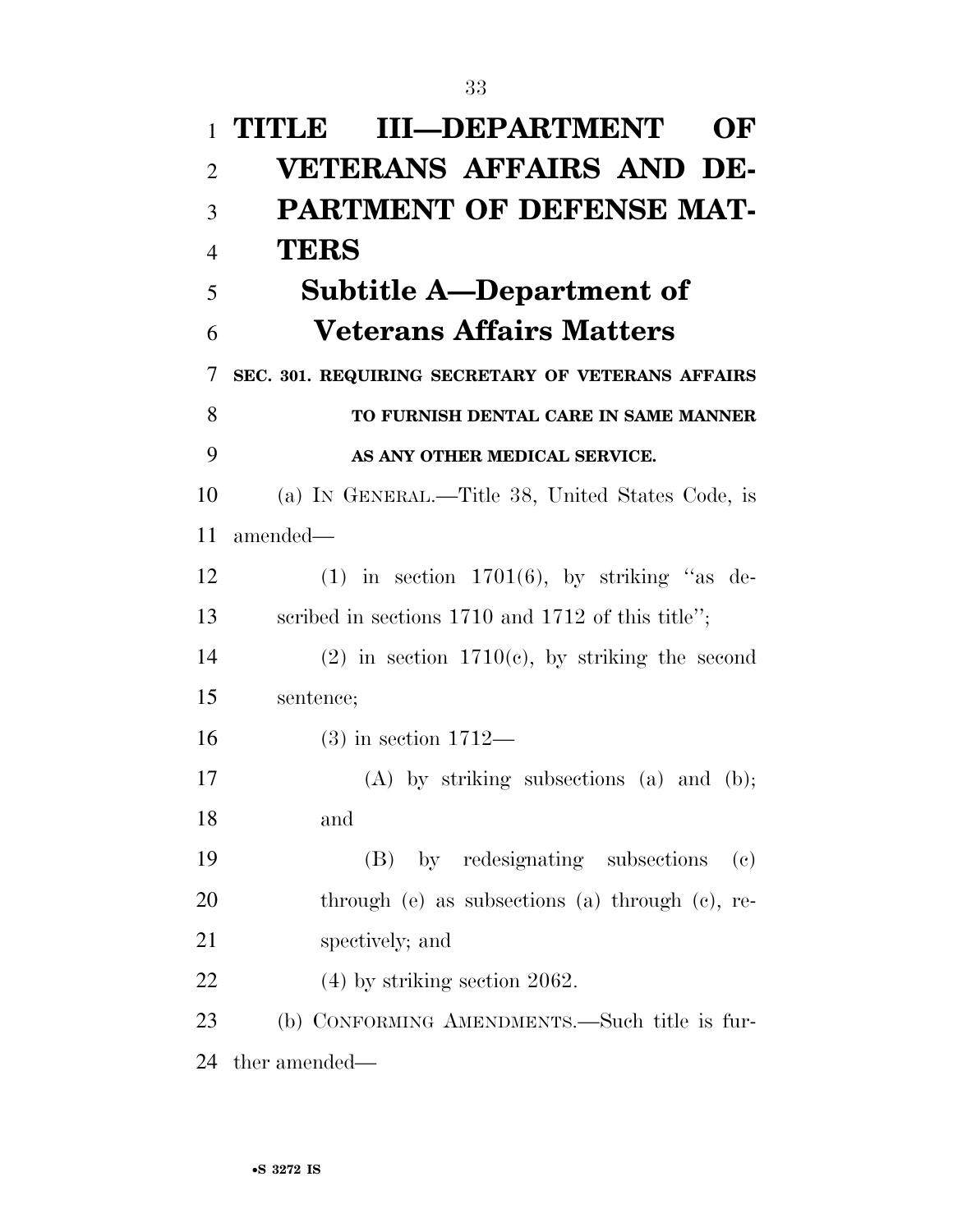| $\mathbf{1}$   | $(1)$ in section 1525(a), by striking "medicines"                     |
|----------------|-----------------------------------------------------------------------|
| $\overline{2}$ | under section $1712(d)$ " and inserting "medicines"                   |
| 3              | under section $1712(b)$ "; and                                        |
| $\overline{4}$ | (2) in section $1703(a)(7)$ , by striking ", for a                    |
| 5              | veteran described in section $1712(a)(1)(F)$ of this                  |
| 6              | title".                                                               |
| 7              | (c) CLERICAL AMENDMENTS.—Such title is further                        |
| 8              | amended-                                                              |
| 9              | $(1)$ in section 1712, in the heading for such sec-                   |
| 10             | tion, by striking " <b>Dental care; drugs</b> " and in-               |
| 11             | serting "Drugs";                                                      |
| 12             | $(2)$ in the table of sections at the beginning of                    |
| 13             | chapter 17, by striking the item relating to section                  |
| 14             | 1712 and inserting the following new item:                            |
|                | "1712. Drugs and medicines for certain disabled veterans; vaccines."; |
| 15             | and                                                                   |
| 16             | $(3)$ in the table of sections at the beginning of                    |
| 17             | chapter 20, by striking the item relating to section                  |
| 18             | 2062.                                                                 |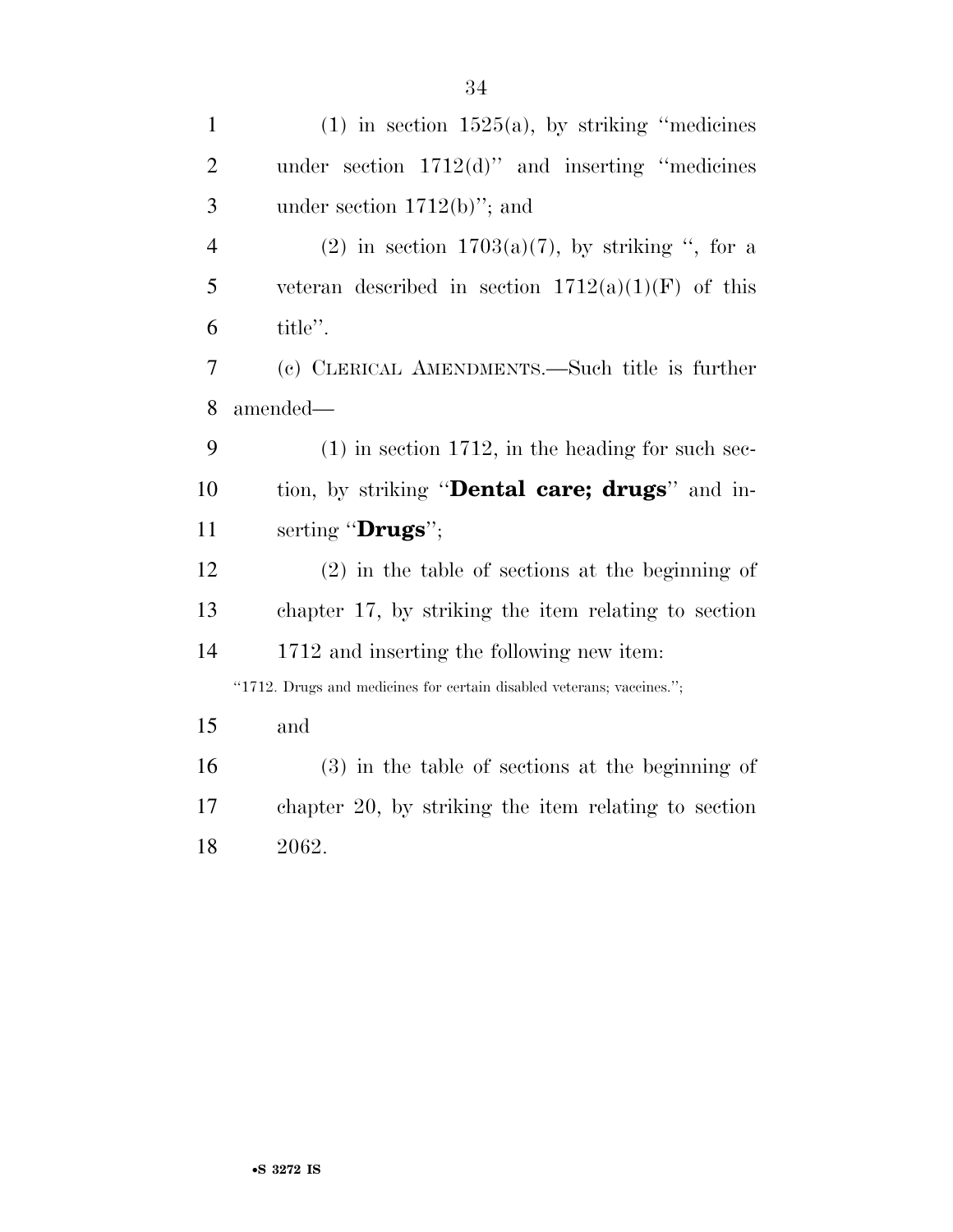**SEC. 302. DEMONSTRATION PROGRAM ON TRAINING AND EMPLOYMENT OF ALTERNATIVE DENTAL HEALTH CARE PROVIDERS FOR DENTAL HEALTH CARE SERVICES FOR VETERANS IN RURAL AND OTHER UNDERSERVED COMMU-NITIES.** 

 (a) DEMONSTRATION PROGRAM AUTHORIZED.—The Secretary of Veterans Affairs may carry out a demonstra- tion program to establish programs to train and employ alternative dental health care providers in order to in- crease access to dental health care services for veterans entitled to such services who reside in rural and other un-derserved communities.

 (b) TELEHEALTH.—For purposes of alternative den- tal health care providers and any other dental care pro- viders who are licensed to provide clinical care, dental services provided under the demonstration program under this section may be administered by such providers through telehealth-enabled collaboration and supervision when deemed appropriate and feasible.

 (c) ALTERNATIVE DENTAL HEALTH CARE PRO- VIDERS DEFINED.—In this section, the term ''alternative dental health care providers'' has the meaning given that term in section 340G–1(a)(2) of the Public Health Service 25 Act  $(42 \text{ U.S.C. } 256 \text{g} - 1(a)(2))$ .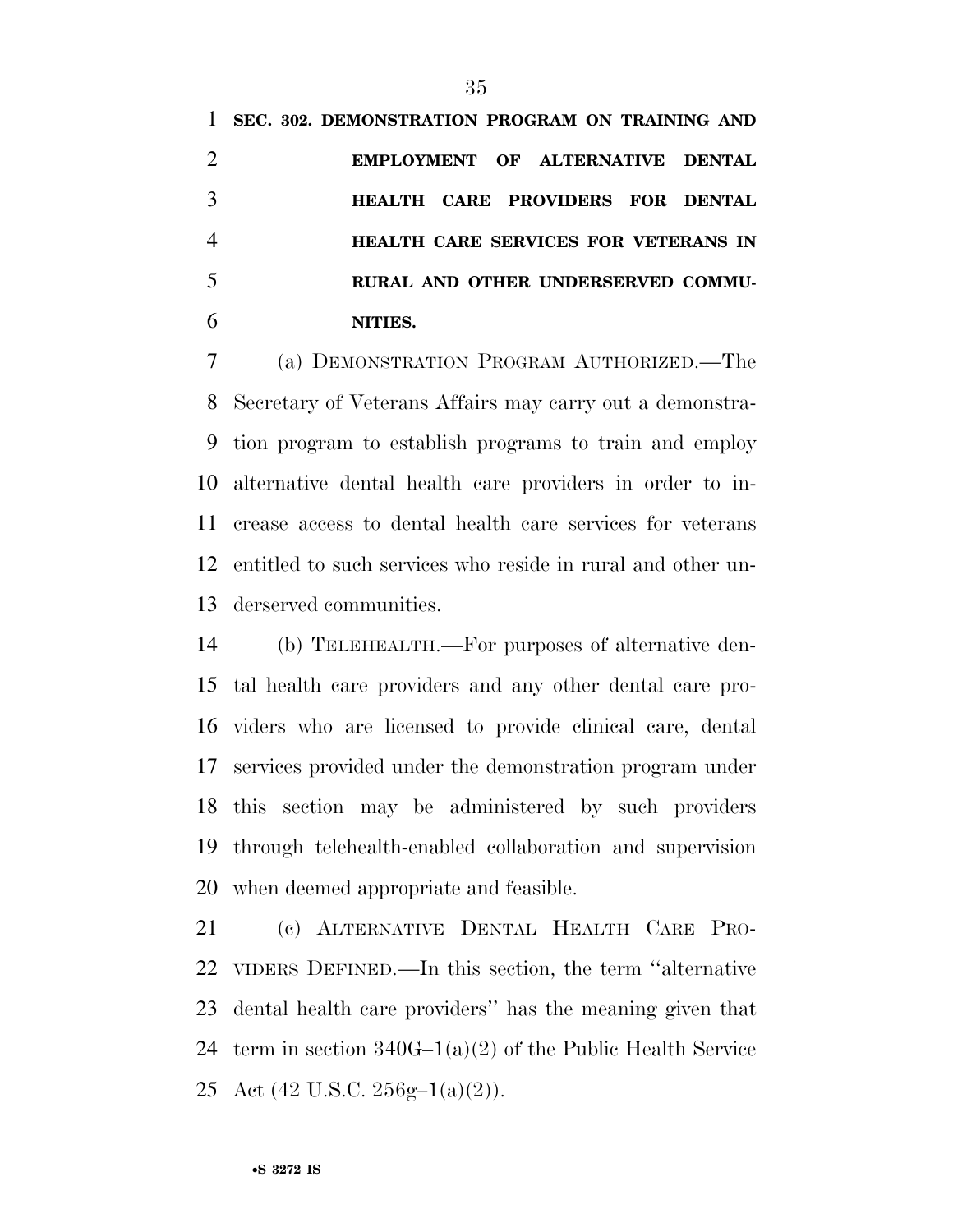(d) AUTHORIZATION OF APPROPRIATIONS.—There are authorized to be appropriated such sums as are nec- essary to carry out the demonstration program under this section.

## **Subtitle B—Department of Defense Matters**

 **SEC. 311. DEMONSTRATION PROGRAM ON TRAINING AND EMPLOYMENT OF ALTERNATIVE DENTAL HEALTH CARE PROVIDERS FOR DENTAL HEALTH CARE SERVICES FOR MEMBERS OF THE ARMED FORCES AND DEPENDENTS LACKING READY ACCESS TO SUCH SERVICES.** 

 (a) DEMONSTRATION PROGRAM AUTHORIZED.—The Secretary of Defense may carry out a demonstration pro- gram to establish programs to train and employ alter- native dental health care providers in order to increase ac- cess to dental health care services for members of the Armed Forces and their dependents who lack ready access to such services, including the following:

 (1) Members and dependents who reside in 21 rural areas or areas otherwise underserved by dental health care providers.

 (2) Members of the National Guard and Re- serves in active status who are potentially deployable.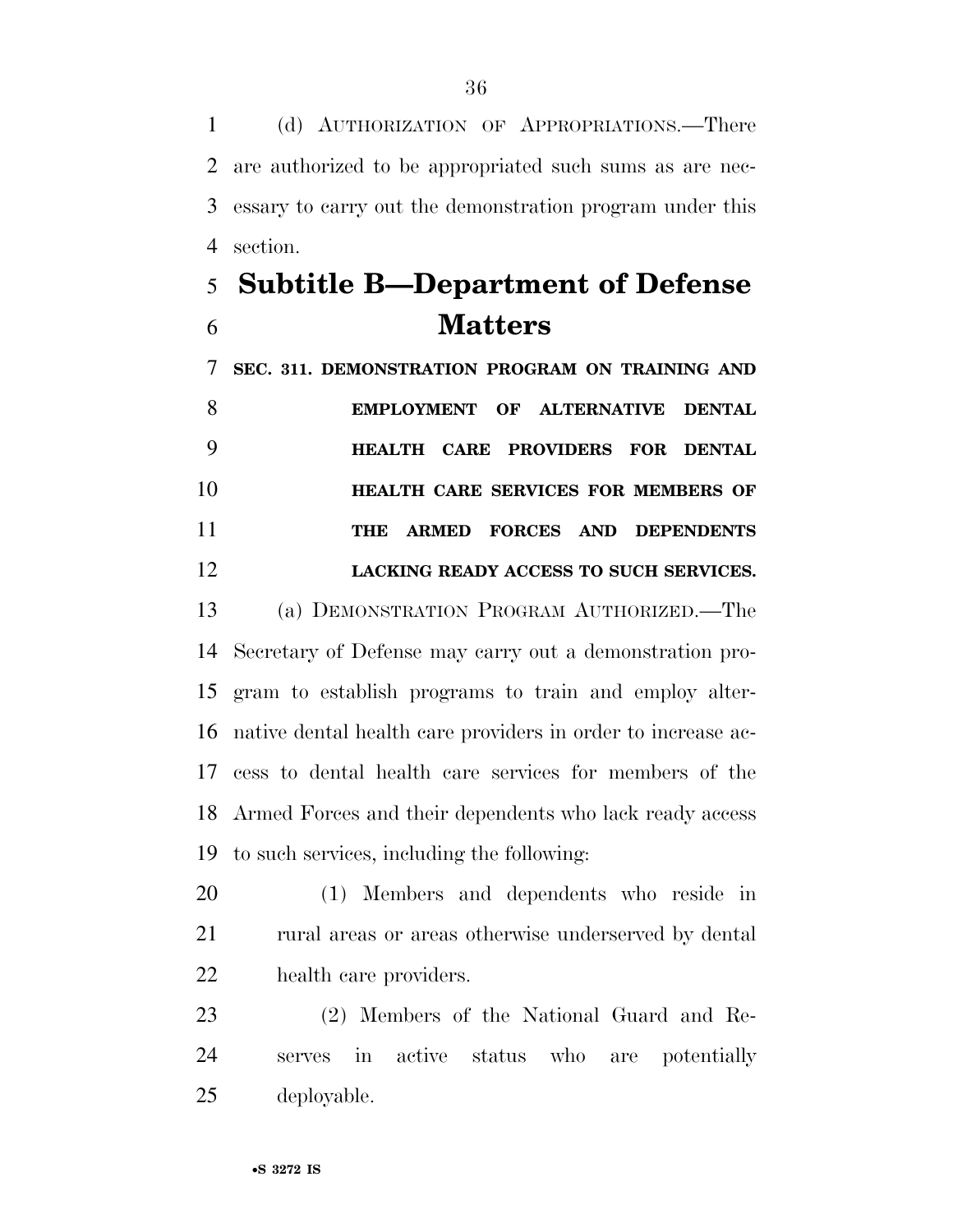(b) TELEHEALTH.—For purposes of alternative den- tal health care providers and any other dental care pro- viders who are licensed to provide clinical care, dental services provided under the demonstration program under this section may be administered by such providers through telehealth-enabled collaboration and supervision when deemed appropriate and feasible.

 (c) ALTERNATIVE DENTAL HEALTH CARE PRO- VIDERS DEFINED.—In this section, the term ''alternative dental health care providers'' has the meaning given that term in section 340G–1(a)(2) of the Public Health Service 12 Act  $(42 \text{ U.S.C. } 256 \text{g} - 1(a)(2))$ .

 (d) AUTHORIZATION OF APPROPRIATIONS.—There are authorized to be appropriated such sums as are nec- essary to carry out the demonstration program under this section.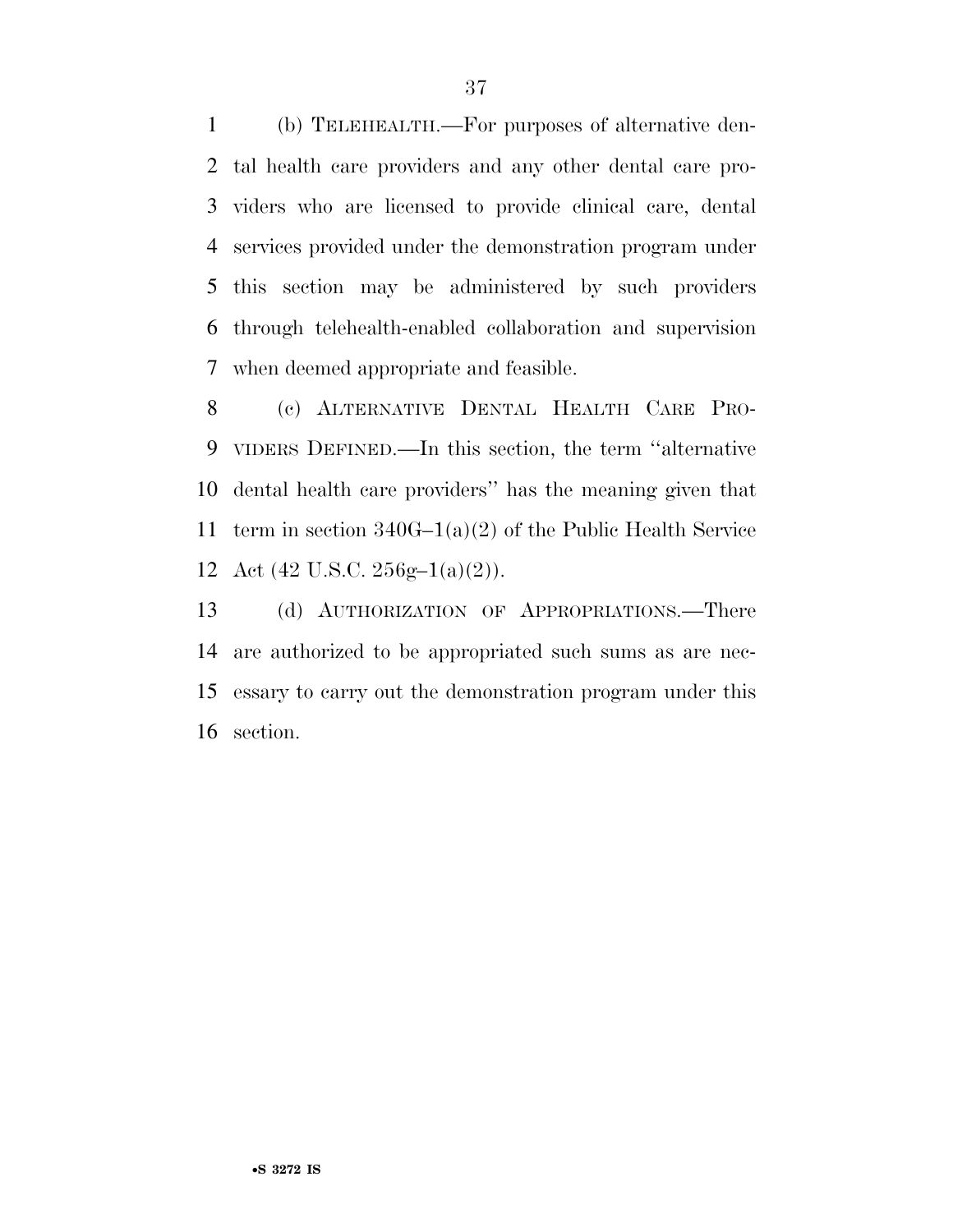## **TITLE IV—FEDERAL BUREAU OF PRISONS**

 **SEC. 401. DEMONSTRATION PROGRAM ON TRAINING AND EMPLOYMENT OF ALTERNATIVE DENTAL HEALTH CARE PROVIDERS FOR DENTAL HEALTH CARE SERVICES FOR PRISONERS WITHIN THE CUSTODY OF THE BUREAU OF PRISONS.** 

 (a) DEMONSTRATION PROGRAM AUTHORIZED.—The Attorney General, acting through the Director of the Bu- reau of Prisons, may carry out a demonstration program to establish programs to train and employ alternative den- tal health care providers in order to increase access to den- tal health services for prisoners within the custody of the Bureau of Prisons.

 (b) TELEHEALTH.—For purposes of alternative den- tal health care providers and any other dental care pro- viders who are licensed to provide clinical care, dental services provided under the demonstration program under this section may be administered by such providers through telehealth-enabled collaboration and supervision when deemed appropriate and feasible.

 (c) ALTERNATIVE DENTAL HEALTH CARE PRO- VIDERS DEFINED.—In this section, the term ''alternative dental health care providers'' has the meaning given that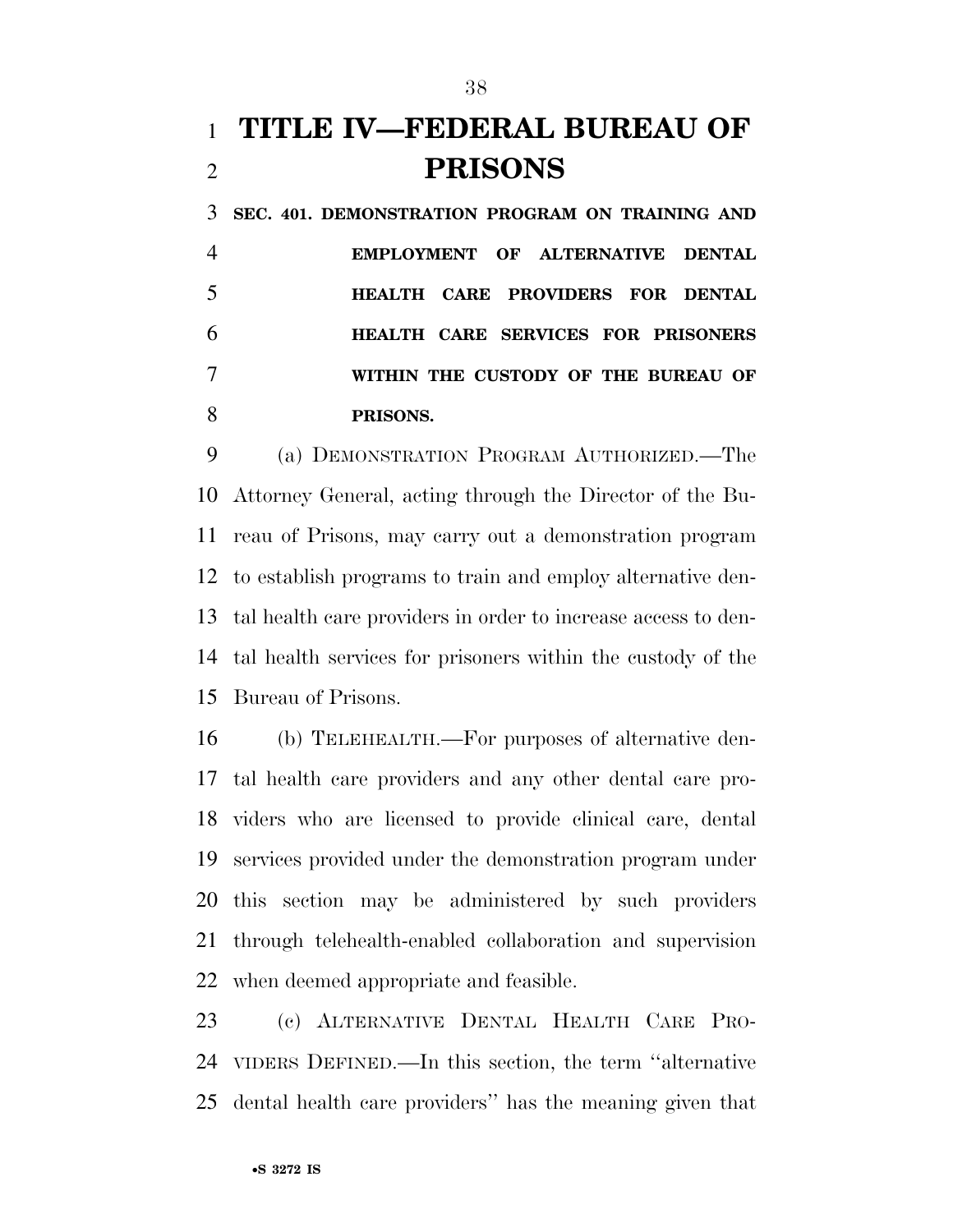term in section 340G–1(a)(2) of the Public Health Service 2 Act  $(42 \text{ U.S.C. } 256 \text{g} - 1(a)(2))$ .

 (d) AUTHORIZATION OF APPROPRIATIONS.—There are authorized to be appropriated such sums as are nec- essary to carry out the demonstration program under this section.

## **TITLE V—INDIAN HEALTH SERVICE**

 **SEC. 501. DEMONSTRATION PROGRAM ON TRAINING AND EMPLOYMENT OF ALTERNATIVE DENTAL HEALTH CARE PROVIDERS FOR DENTAL HEALTH CARE SERVICES UNDER THE INDIAN HEALTH SERVICE.** 

 (a) DEMONSTRATION PROGRAM AUTHORIZED.—The Secretary of Health and Human Services, acting through the Indian Health Service, may carry out a demonstration program to establish programs to train and employ alter- native dental health care providers in order to help elimi- nate oral health disparities and increase access to dental services through health programs operated by the Indian Health Service, Indian tribes, tribal organizations, and Urban Indian organizations (as those terms are defined in section 4 of the Indian Health Care Improvement Act (25 U.S.C. 1603)).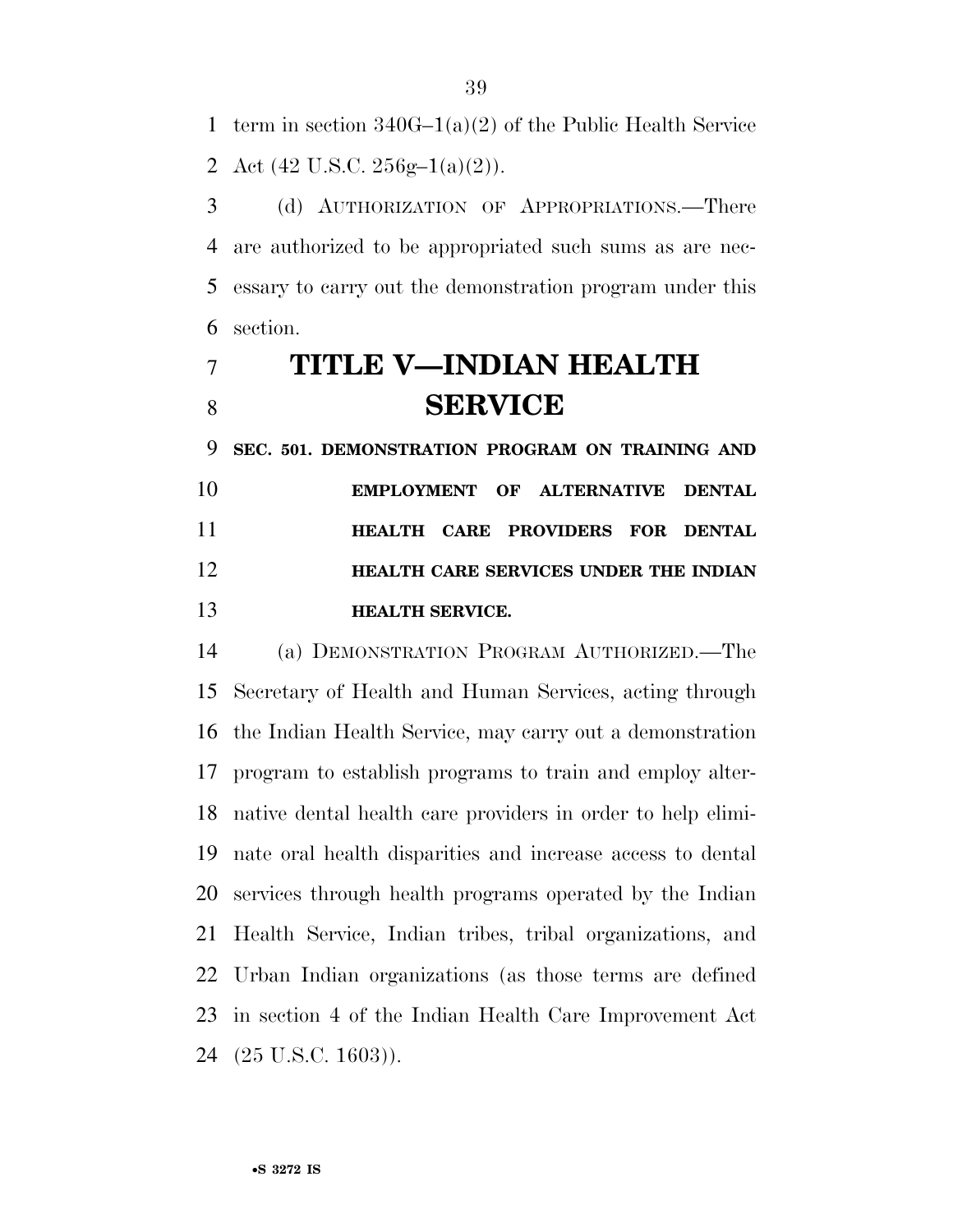(b) TELEHEALTH.—For purposes of alternative den- tal health care providers and any other dental care pro- viders who are licensed to provide clinical care, dental services provided under the demonstration program under this section may be administered by such providers through telehealth-enabled collaboration and supervision when deemed appropriate and feasible.

 (c) ALTERNATIVE DENTAL HEALTH CARE PRO- VIDERS DEFINED.—In this section, the term ''alternative dental health care providers'' has the meaning given that term in section 340G–1(a)(2) of the Public Health Service 12 Act  $(42 \text{ U.S.C. } 256 \text{g} - 1(a)(2))$ .

 (d) AUTHORIZATION OF APPROPRIATIONS.—There are authorized to be appropriated such sums as are nec- essary to carry out the demonstration program under this section.

## **TITLE VI—REPORTS TO CONGRESS**

**SEC. 601. EVALUATION OF EXPANSION OF COVERAGE FOR** 

## **DENTAL SERVICES.**

 (a) SECRETARY OF HEALTH AND HUMAN SERV- ICES.—Not later than October 1, 2016, the Secretary of Health and Human Services shall submit to Congress a report that provides a comprehensive cost-benefit analysis regarding the expansion of coverage for dental services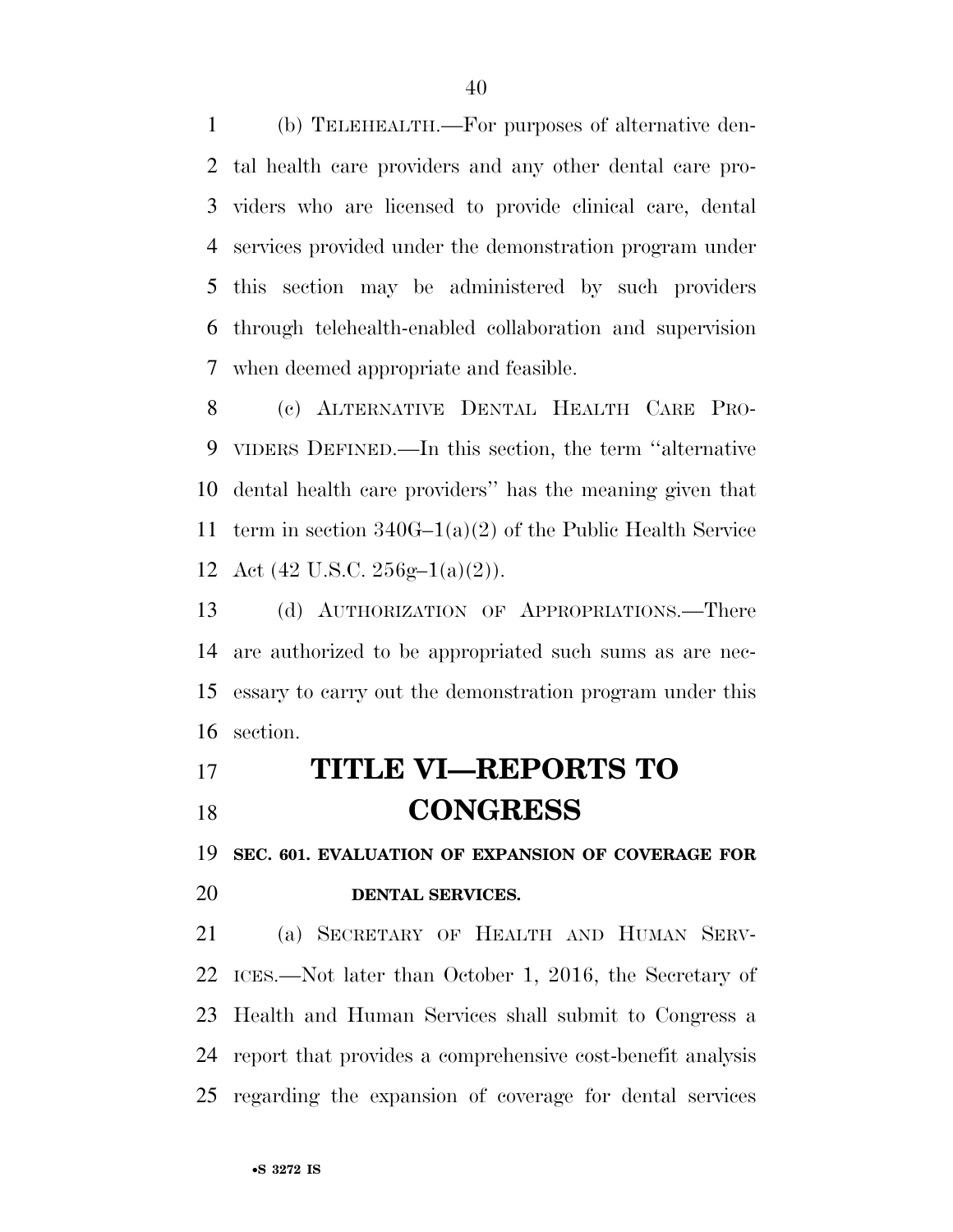pursuant to this Act, including whether the provision of such services resulted in a reduction in total health care costs for individuals under the Medicare and Medicaid programs.

(b) COMPTROLLER GENERAL.—

 (1) MEDICAID AND MEDICARE.—Not later than October 1, 2015, the Comptroller General of the United States shall submit to Congress a report that provides a comprehensive analysis and evaluation of the implementation and utilization of the expanded coverage for dental services pursuant to this Act for individuals enrolled in the Medicare and Medicaid programs.

 (2) DEMONSTRATION PROGRAMS.—Not later than October 1, 2016, the Comptroller General of the United States shall submit to Congress a report that provides a comprehensive analysis and evalua- tion of the demonstration programs described in sec-tions 302, 311, 401, and 501, including—

 (A) the extent to which the programs im- proved access to oral health care and increased utilization of oral health services; and

 (B) an examination of the training pro-vided under the programs to alternative dental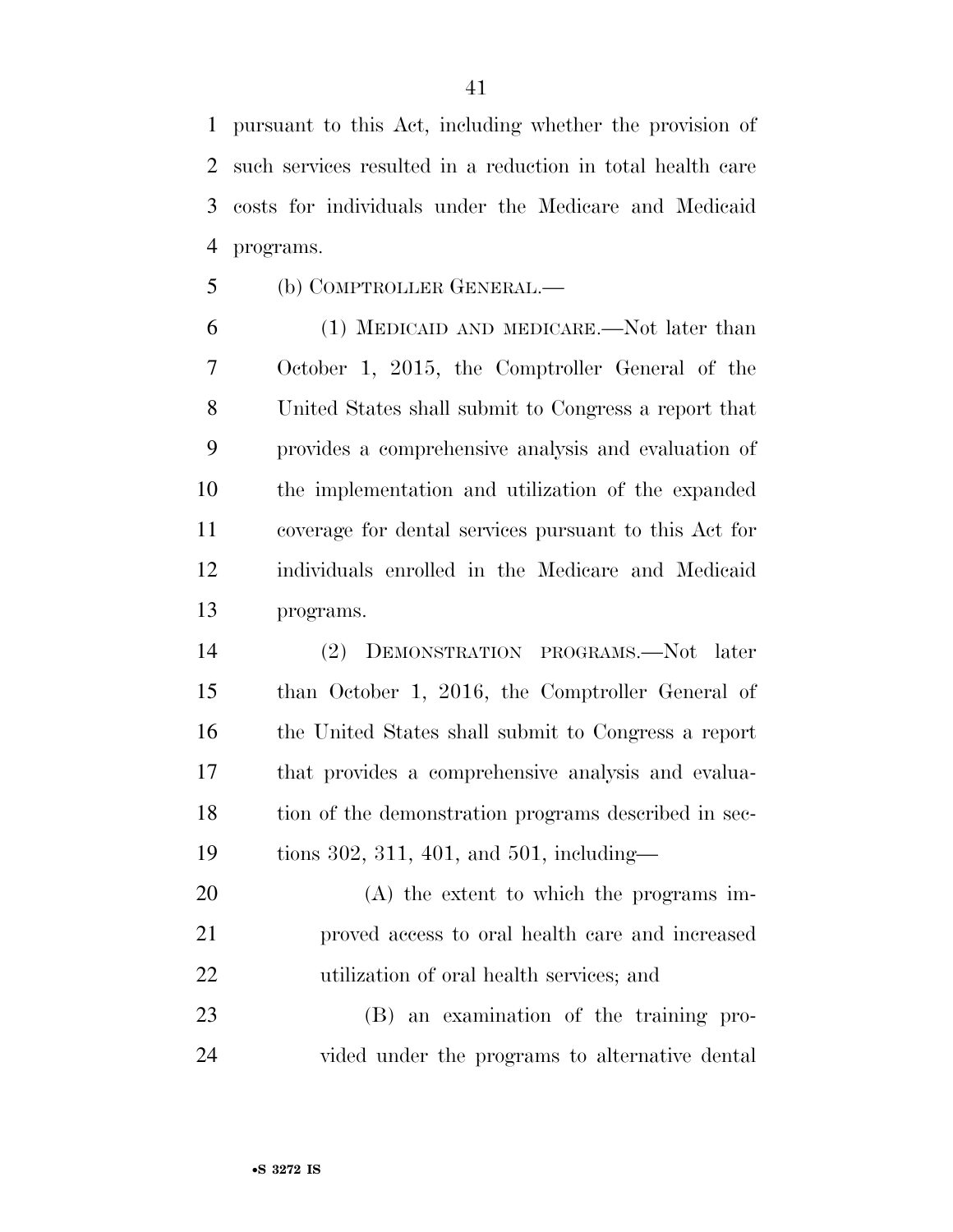health care providers and the quality of care provided by such providers.

## **TITLE VII—FUNDING**

### **SEC. 701. TRANSACTION TAX.**

 (a) IN GENERAL.—Chapter 36 of the Internal Rev- enue Code of 1986 is amended by inserting after sub-chapter B the following new subchapter:

## **''Subchapter C—Tax on Trading Transactions**

''Sec. 4475. Tax on trading transactions.

## **''SEC. 4475. TAX ON TRADING TRANSACTIONS.**

10 "(a) IMPOSITION OF TAX.—There is hereby imposed a tax on each covered transaction with respect to any secu-rity.

 ''(b) RATE OF TAX.—The tax imposed under sub- section (a) with respect to any covered transaction shall be 0.025 percent of the specified base amount with respect to such covered transaction.

17 "(c) SPECIFIED BASE AMOUNT.—For purposes of this section, the term 'specified base amount' means—

19  $\frac{1}{2}$  (1) except as provided in paragraph (2), the fair market value of the security (determined as of 21 the time of the covered transaction), and

 ''(2) in the case of any payment described in subsection (h), the amount of such payment.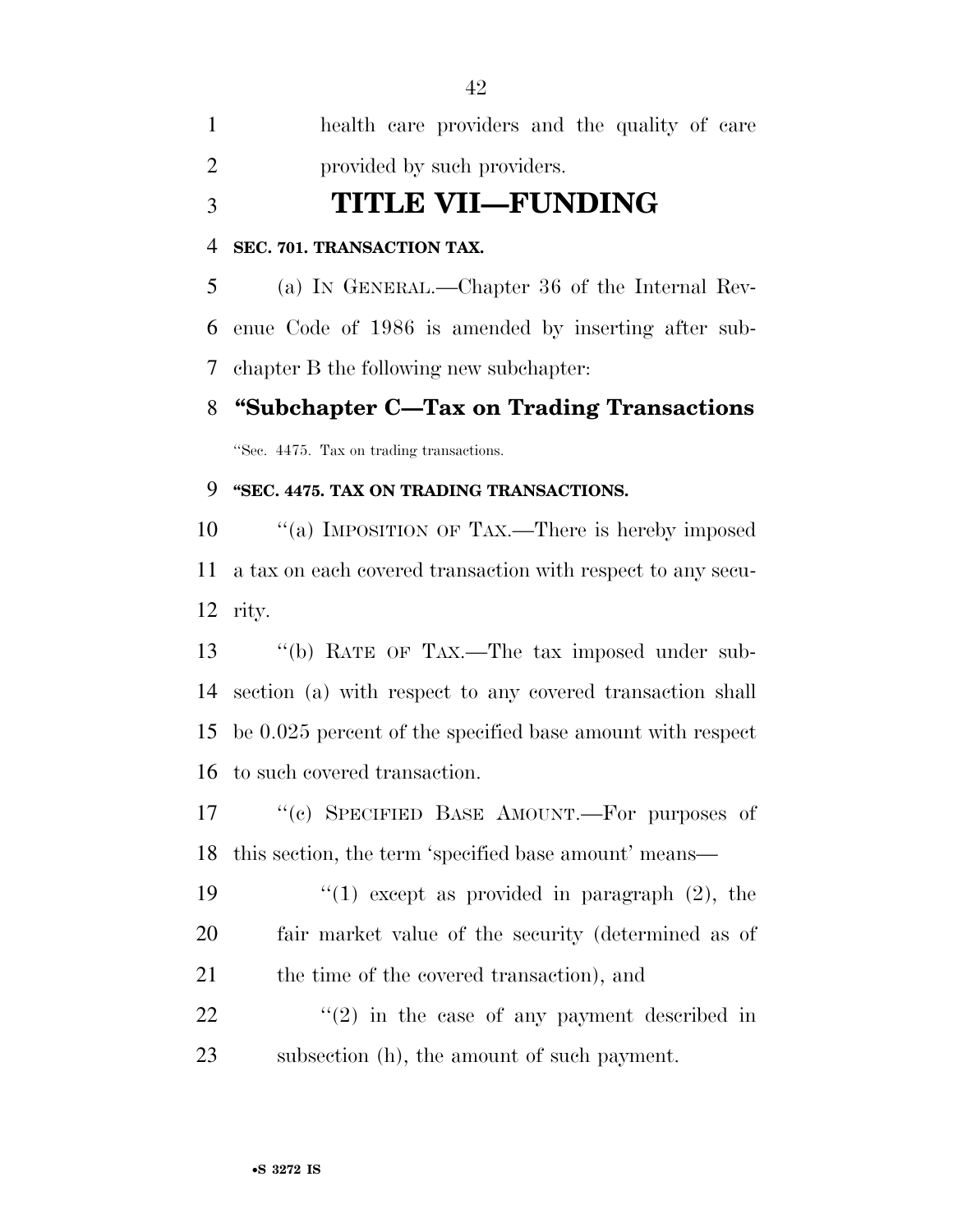| $\mathbf{1}$   | "(d) COVERED TRANSACTION.—For purposes of this             |
|----------------|------------------------------------------------------------|
| 2              | section, the term 'covered transaction' means—             |
| 3              | "(1) except as provided in paragraph $(2)$ , any           |
| $\overline{4}$ | purchase if—                                               |
| 5              | $\lq\lq$ such purchase occurs or is cleared on             |
| 6              | a facility located in the United States, or                |
| 7              | $\lq\lq (B)$ the purchaser or seller is a United           |
| 8              | States person, and                                         |
| 9              | $f'(2)$ any transaction with respect to a security         |
| 10             | described in subparagraph $(D)$ , $(E)$ , or $(F)$ of sub- |
| 11             | section (e) $(1)$ , if—                                    |
| 12             | $\lq\lq$ such security is traded or cleared on             |
| 13             | a facility located in the United States, or                |
| 14             | $\lq\lq (B)$ any party with rights under such se-          |
| 15             | curity is a United States person.                          |
| 16             | "(e) SECURITY AND OTHER DEFINITIONS.—For pur-              |
| 17             | poses of this section:                                     |
| 18             | $(1)$ IN GENERAL.—The term 'security'                      |
| 19             | means-                                                     |
| 20             | $\lq\lq$ any share of stock in a corporation,              |
| 21             | "(B) any partnership or beneficial owner-                  |
| 22             | ship interest in a partnership or trust,                   |
| 23             | $\lq\lq$ (C) any note, bond, debenture, or other           |
| 24             | evidence of indebtedness,                                  |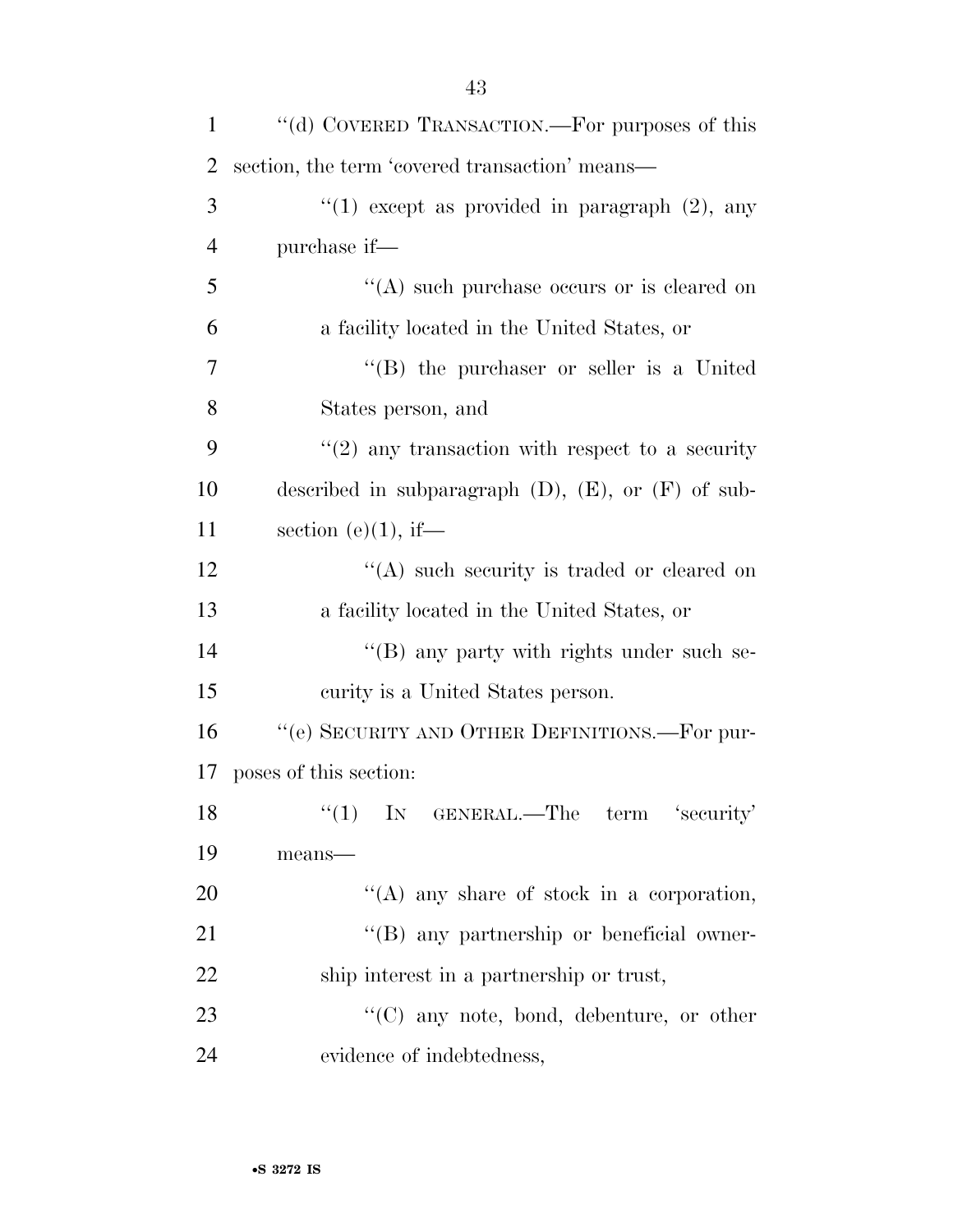| $\mathbf{1}$        | "(D) any evidence of an interest in, or a               |
|---------------------|---------------------------------------------------------|
| $\overline{2}$      | derivative financial instrument with respect to,        |
| 3                   | any security or securities described in subpara-        |
| $\overline{4}$      | graph $(A)$ , $(B)$ , or $(C)$ ,                        |
| 5                   | "(E) any derivative financial instrument                |
| 6                   | with respect to any currency or commodity, and          |
| 7                   | $\lq\lq(F)$ any other derivative financial instru-      |
| 8                   | ment any payment with respect to which is cal-          |
| 9                   | culated by reference to any specified index.            |
| 10                  | "(2) DERIVATIVE FINANCIAL INSTRUMENT.-                  |
| 11                  | The term 'derivative financial instrument' includes     |
| 12                  | any option, forward contract, futures contract, no-     |
| 13                  | tional principal contract, or any similar financial in- |
| 14                  | strument.                                               |
| 15                  | "(3) SPECIFIED INDEX.—The term 'specified               |
| 16                  | index' means any 1 or more of any combination of—       |
| 17                  | $\lq\lq$ (A) a fixed rate, price, or amount, or         |
| 18                  | $\lq\lq$ (B) a variable rate, price, or amount,         |
| 19                  | which is based on any current objectively deter-        |
| 20                  | minable information which is not within the control     |
| 21                  | of any of the parties to the contract or instrument     |
| 22                  | and is not unique to any of the parties' cir-           |
| 23                  | cumstances.                                             |
| $\bigcap$ $\bigcap$ |                                                         |

24 "(4) TREATMENT OF EXCHANGES.—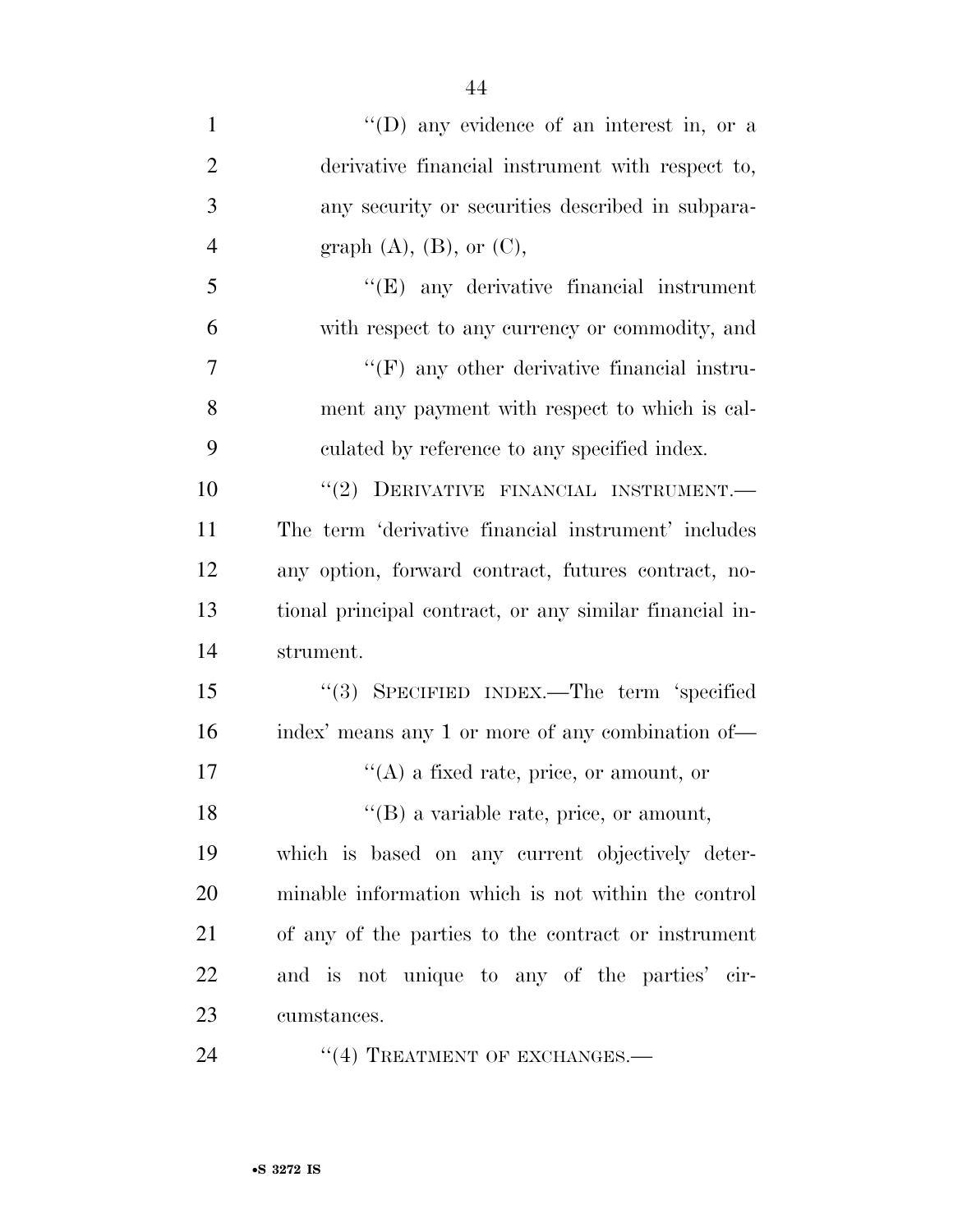| $\mathbf{1}$   | "(A) IN GENERAL.—An exchange shall be                     |
|----------------|-----------------------------------------------------------|
| $\overline{2}$ | treated as the sale of the property transferred           |
| 3              | and a purchase of the property received by each           |
| $\overline{4}$ | party to the exchange.                                    |
| 5              | "(B) CERTAIN DEEMED EXCHANGES.—In                         |
| 6              | the case of a distribution treated as an ex-              |
| 7              | change for stock under section 302 or 331, the            |
| 8              | corporation making such distribution shall be             |
| 9              | treated as having purchased such stock for pur-           |
| 10             | poses of this section.                                    |
| 11             | "(f) EXCEPTIONS.-                                         |
| 12             | "(1) EXCEPTION FOR INITIAL ISSUES.—No tax                 |
| 13             | shall be imposed under subsection (a) on any cov-         |
| 14             | ered transaction with respect to the initial issuance     |
| 15             | of any security described in subparagraph $(A)$ , $(B)$ , |
| 16             | or $(C)$ of subsection $(e)(1)$ .                         |
| 17             | "(2) EXCEPTION FOR CERTAIN TRADED SHORT-                  |
| 18             | TERM INDEBTEDNESS.—A note, bond, debenture, or            |
| 19             | other evidence of indebtedness which—                     |
| 20             | $\lq\lq$ is traded on a trading facility located          |
| 21             | in the United States, and                                 |
| 22             | "(B) has a fixed maturity of not more                     |
| 23             | than 100 days,                                            |
| 24             | shall not be treated as described in subsection           |
| 25             | (e)(1)(C).                                                |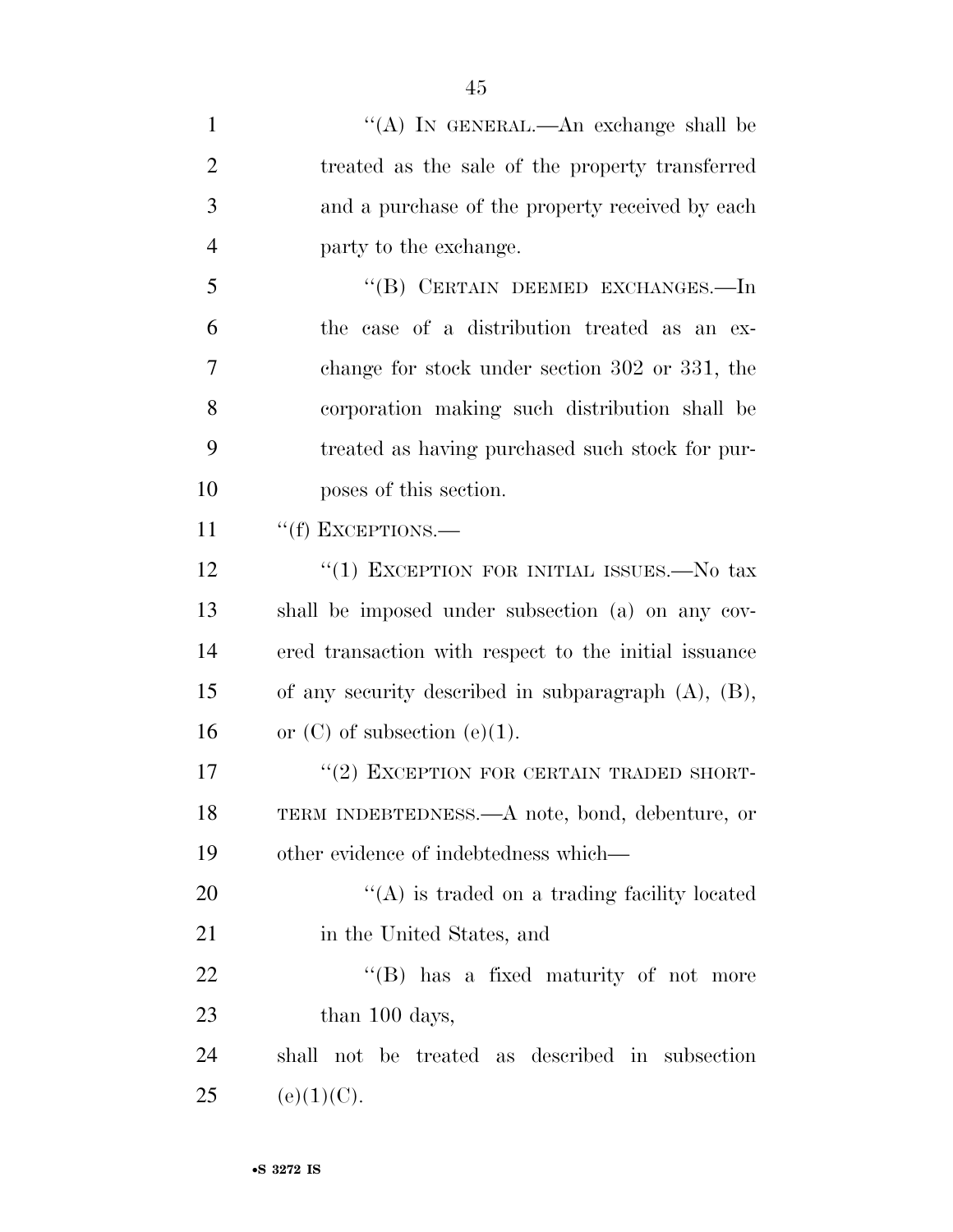| $\mathbf{1}$   | "(3) EXCEPTION FOR SECURITIES LENDING AR-            |
|----------------|------------------------------------------------------|
| $\overline{2}$ | RANGEMENTS.—No tax shall be imposed under sub-       |
| 3              | section (a) on any covered transaction with respect  |
| $\overline{4}$ | to which gain or loss is not recognized by reason of |
| 5              | section 1058.                                        |
| 6              | "(g) BY WHOM PAID.—                                  |
| 7              | " $(1)$ IN GENERAL.—The tax imposed by this          |
| 8              | section shall be paid by—                            |
| 9              | $\lq\lq$ in the case of a transaction which oc-      |
| 10             | curs or is cleared on a facility located in the      |
| 11             | United States, such facility, and                    |
| 12             | "(B) in the case of a purchase not de-               |
| 13             | scribed in subparagraph $(A)$ which is executed      |
| 14             | by a broker (as defined in section $6045(c)(1)$ )    |
| 15             | which is a United States person, such broker.        |
| 16             | "(2) SPECIAL RULES FOR DIRECT, ETC.,                 |
| 17             | TRANSACTIONS.—In the case of any transaction to      |
| 18             | which paragraph (1) does not apply, the tax imposed  |
| 19             | by this section shall be paid by—                    |
| 20             | $\lq\lq$ in the case of a transaction described      |
| 21             | in subsection $(d)(1)$ —                             |
| 22             | $f(i)$ the purchaser if the purchaser is             |
| 23             | a United States person, and                          |
| 24             | "(ii) the seller if the purchaser is not             |
| 25             | a United States person, and                          |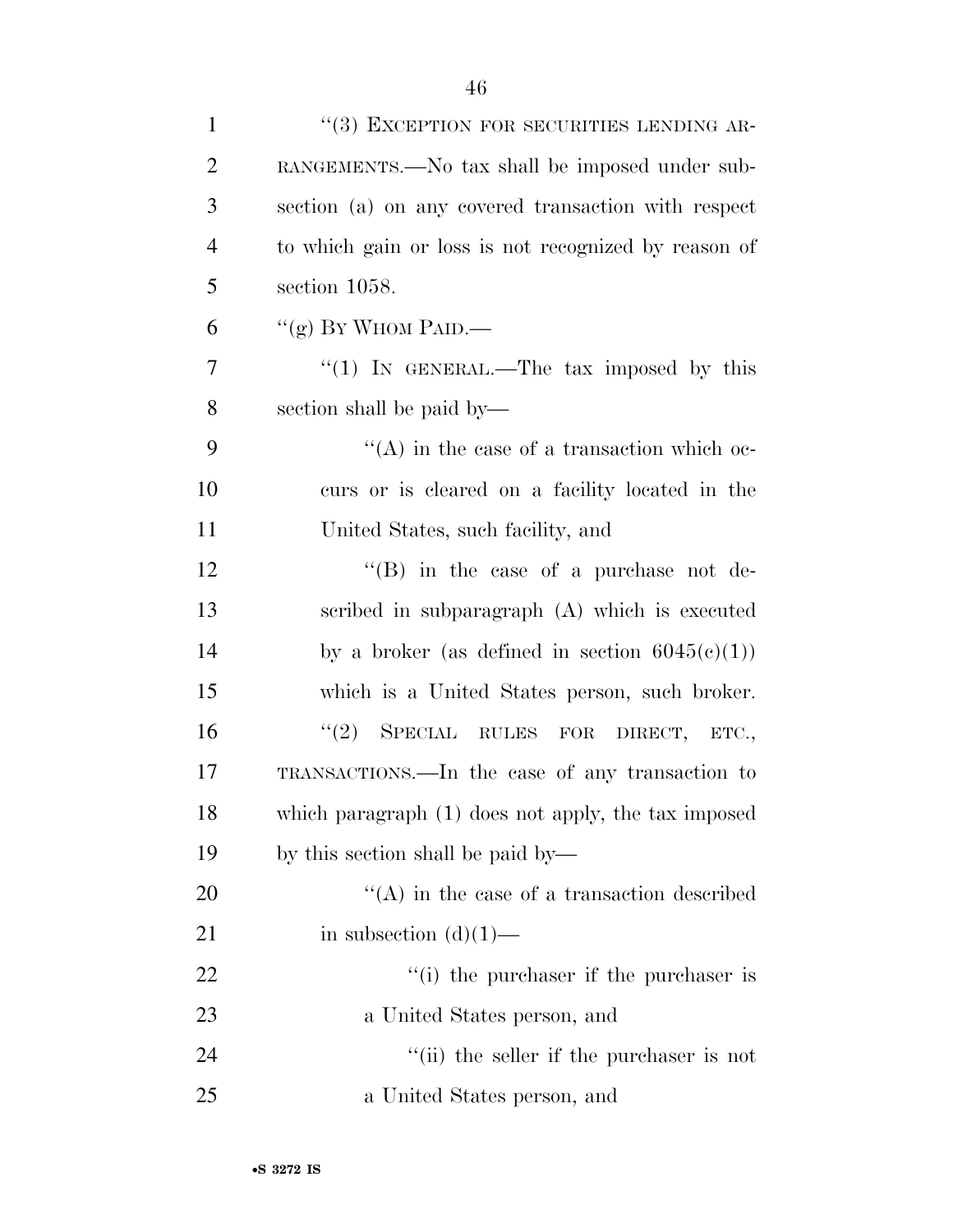| $\mathbf{1}$   | $\lq\lq$ (B) in the case of a transaction described            |
|----------------|----------------------------------------------------------------|
| $\overline{2}$ | in subsection $(d)(2)$ —                                       |
| 3              | "(i) the payor if the payor is a United                        |
| $\overline{4}$ | States person, and                                             |
| 5              | "(ii) the payee if the payor is not a                          |
| 6              | United States person.                                          |
| 7              | "(h) CERTAIN PAYMENTS TREATED AS SEPARATE                      |
| 8              | TRANSACTIONS.—Except as otherwise provided by the              |
| 9              | Secretary, any payment with respect to a security de-          |
| 10             | scribed in subparagraph $(D)$ , $(E)$ , or $(F)$ of subsection |
| 11             | $(e)(1)$ shall be treated as a separate transaction for pur-   |
| 12             | poses of this section, including—                              |
| 13             | $\lq(1)$ any net initial payment, net final or termi-          |
| 14             | nating payment, or net periodical payment with re-             |
| 15             | spect to a notional principal contract (or similar fi-         |
| 16             | nancial instrument),                                           |
| 17             | $(2)$ any payment with respect to any forward                  |
| 18             | contract (or similar financial instrument), and                |
| 19             | $(3)$ any premium paid with respect to any op-                 |
| 20             | tion (or similar financial instrument).                        |
| 21             | "(i) ADMINISTRATION.—The Secretary shall carry                 |
| 22             | out this section in consultation with the Securities and Ex-   |
| 23             | change Commission and the Commodity Futures Trading            |
| 24             | Commission.                                                    |